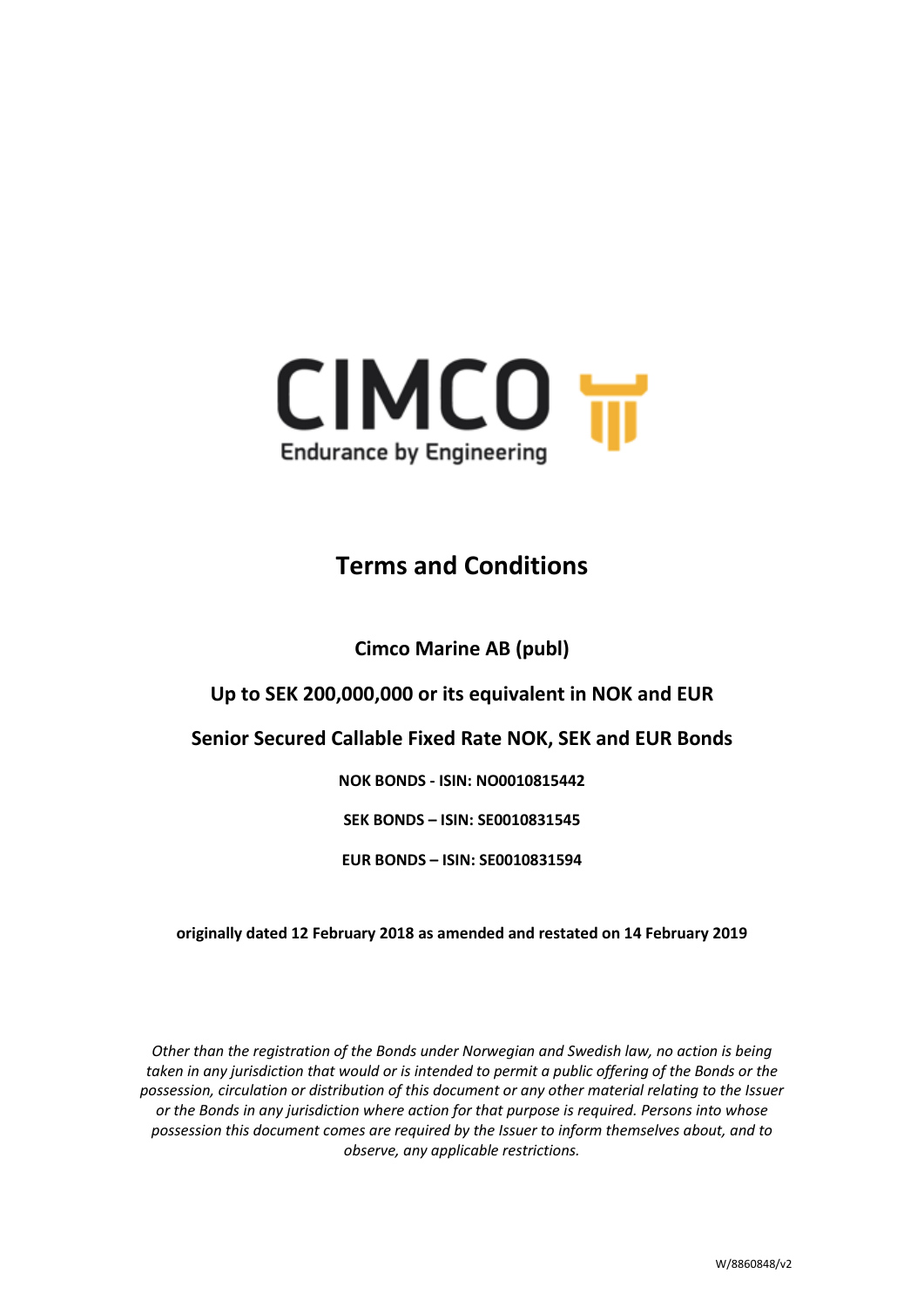# **Table of Contents**

| 1.  |  |
|-----|--|
| 2.  |  |
| 3.  |  |
| 4.  |  |
| 5.  |  |
| 6.  |  |
| 7.  |  |
| 8.  |  |
| 9.  |  |
| 10. |  |
| 11. |  |
| 12. |  |
| 13. |  |
| 14. |  |
| 15. |  |
| 16. |  |
| 17. |  |
| 18. |  |
| 19. |  |
| 20. |  |
| 21. |  |
| 22. |  |
| 23. |  |
| 24. |  |
| 25. |  |
| 26. |  |
| 27. |  |
| 28. |  |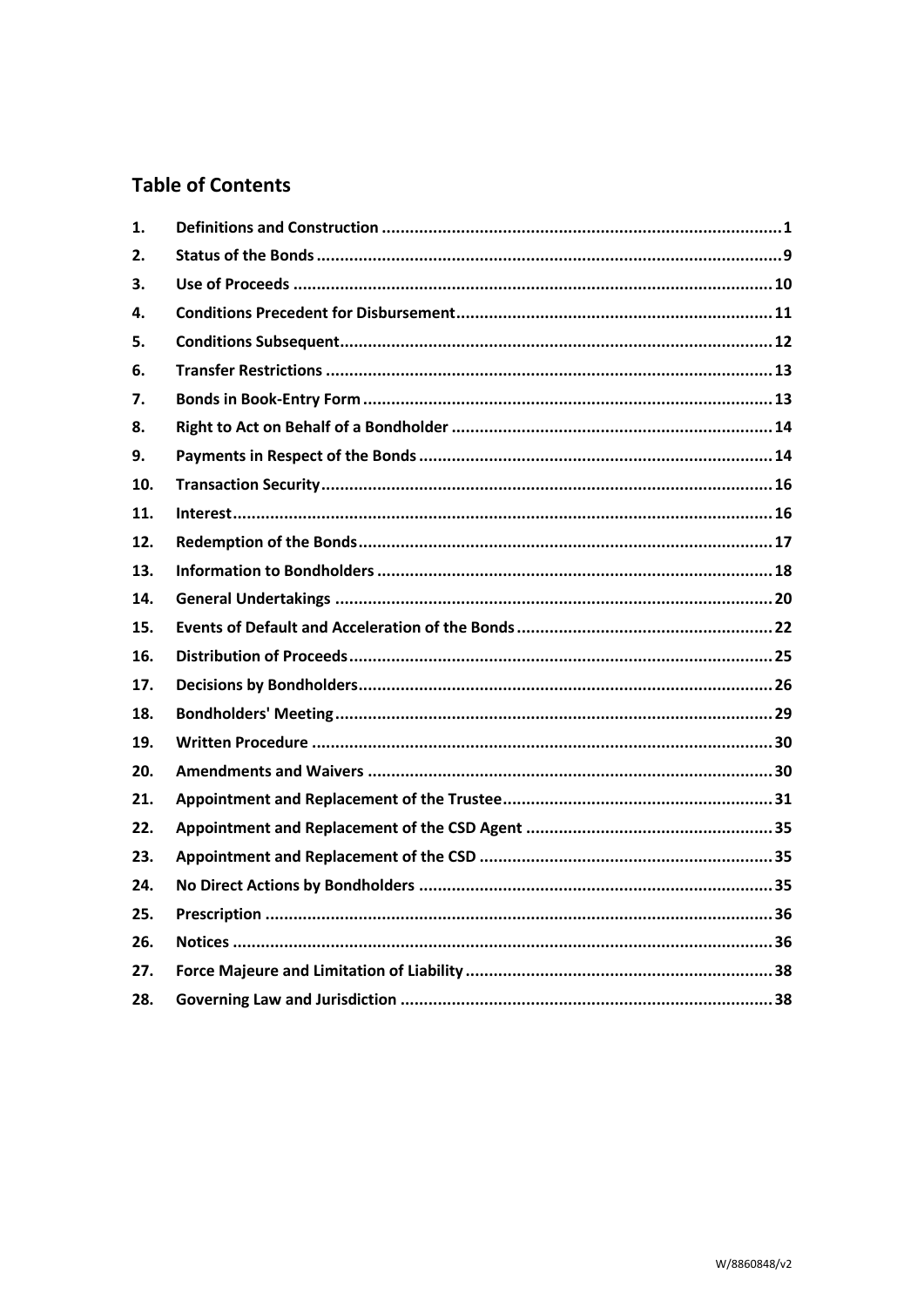# <span id="page-2-0"></span>**1. Definitions and Construction**

## <span id="page-2-1"></span>**1.1 Definitions**

In these terms and conditions (the "**Terms and Conditions**"):

"**Account Operator**" means: (i) with respect to the NOK Bonds a bank or other party registered as account operator (No*: Kontofører*) with Verdipapirsentralen ASA, reg. no. 985 140 421, Fred Olsens gate 1, 0152 Oslo ("**VPS**"), and (ii) with respect to the SEK Bonds and EUR Bonds a bank or other party registered as account operator with Euroclear Sweden AB, reg. no. 556112-8074, ("**Euroclear**"), through which a Bondholder has opened a Securities Account in respect of its Bonds.

"**Adjusted Nominal Amount**" means the Total Nominal Amount less the Nominal Amount of all Bonds owned by a Group Company or an Affiliate, irrespective of whether such person is directly registered as owner of such Bonds.

"**Advance Purchase Agreements**" means (a) an advance or deferred purchase agreement if the agreement is in respect of the supply of assets or services and payment is due not more than 90 days after the date of supply, or (b) any other trade credit incurred in the ordinary course of business.

"**Affiliate**" means any Person, directly or indirectly, controlling or controlled by or under direct or indirect common control with such specified Person. For the purpose of this definition, "**control**" when used with respect to any Person means the power to direct the management and policies of such Person, directly or indirectly, whether through the ownership of voting securities, by contract or otherwise; and the terms "**controlling**" and "**controlled**" have meanings correlative to the foregoing.

"**Arranger**" means JOOL Markets AS, Grundingen 2, 0250 Oslo, Norway.

"**Bondholder**" means a person who is registered on a Securities Account as direct registered owner or nominee with respect to a Bond.

"**Bondholders' Meeting**" means a meeting among the Bondholders held in accordance with Clause [18](#page-30-0) (*[Bondholders'](#page-30-0) Meeting*).

"**Bond**" means a NOK Bond and/or a SEK Bond and/or a EUR Bond.

"**Bond Issue**" means the Initial Bond Issue and any Subsequent Bond Issue.

"**Bridge Loan Facility**" means the loan up to SEK 55,000,000 to be made available by Scandinavian Credit Fund I AB (publ).

"**Business Day**" means a Business Day Sweden and a Business Day Norway.

"**Business Day Norway**" means a day other than a Saturday, Sunday or a public holiday in Norway on which the Norwegian Central Bank's and the Norwegian CSD's settlement systems are open and commercial banks in Norway are open for business.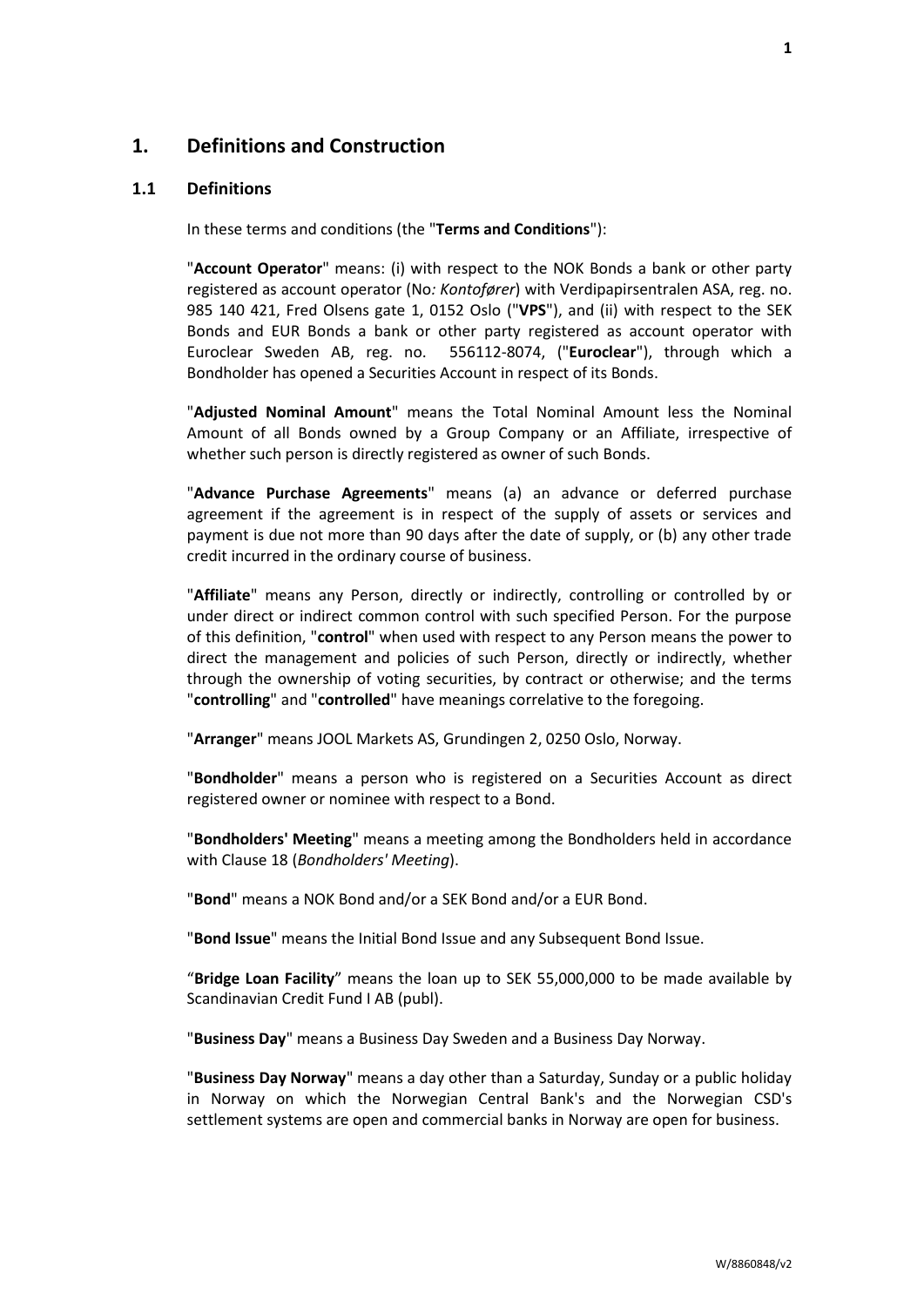"**Business Day Sweden**" means a day in Sweden other than a Sunday or other public holiday and on which day the Swedish CSD settlement system is open. Saturdays, Midsummer Eve (Sw. *midsommarafton*), Christmas Eve (Sw. *julafton*) and New Year's Eve (Sw. *nyårsafton*) shall for the purpose of this definition be deemed to be public holidays.

"**Change of Control Event**" means the occurrence of an event or series of events whereby one or more persons acting together, acquire control over the Issuer and where "**control**" means (a) acquiring or controlling, directly or indirectly, more than 50 per cent. of the voting shares of the Issuer, or (b) the right to, directly or indirectly, appoint or remove the whole or a majority of the directors of the board of directors of the Issuer.

"**CSD**" means (i) with respect to NOK Bonds, the Issuer's central securities depository and registrar in respect of such Bonds from time to time, initially VPS; and (ii) with respect to SEK Bonds and EUR Bonds, the Issuer's central securities depository and registrar in respect of such Bonds from time to time, initially Euroclear, or another party replacing any of them, as CSD, in accordance with these Terms and Conditions.

"**CSD Agent**" means the legal entity appointed by the Issuer to act as its paying agent and/or issuing with respect to the Bonds in each CSD.

"**CSD Regulations**" means each CSD's rules and regulations applicable to the Issuer, the Trustee and the Bonds from time to time.

"**EIB**" means the European Investment Bank.

"**Equity**" means, by reference to the consolidated balance sheet of the Group the sum of (i) restricted equity, (ii) non-restricted equity (including any minority interests for the Group) and (iii) any Subordinated Loans.

"**Equity Ratio**" means the ratio of Equity to Total Assets.

"**Escrow Accounts**" means a NOK bank account and/or EUR bank account and/or a SEK bank account opened by the Arranger with a reputable bank, on which the proceeds from the Bond Issues will be held by the Arranger until the Conditions Precedent for Disbursement have been fulfilled.

"**Event of Default**" means an event or circumstance specified in any of the Clauses [15.1](#page-23-1) *(Non-Payment*) to and including Clause [15.9](#page-25-0) (*[Continuation of the Business](#page-25-0)*).

"**Euro**" and "**EUR**" means the single currency of the participating member states in accordance with the legislation of the European Community relating to Economic and Monetary Union.

"**EUR Bonds**" a debt instrument for the Nominal Amount, denominated in EUR and which are governed by and issued under these Terms and Conditions, with ISIN SE0010831594.

"**Existing Debt**" means the loan provided by Almi Företagspartner Skåne AB of approximately SEK 4,500,000.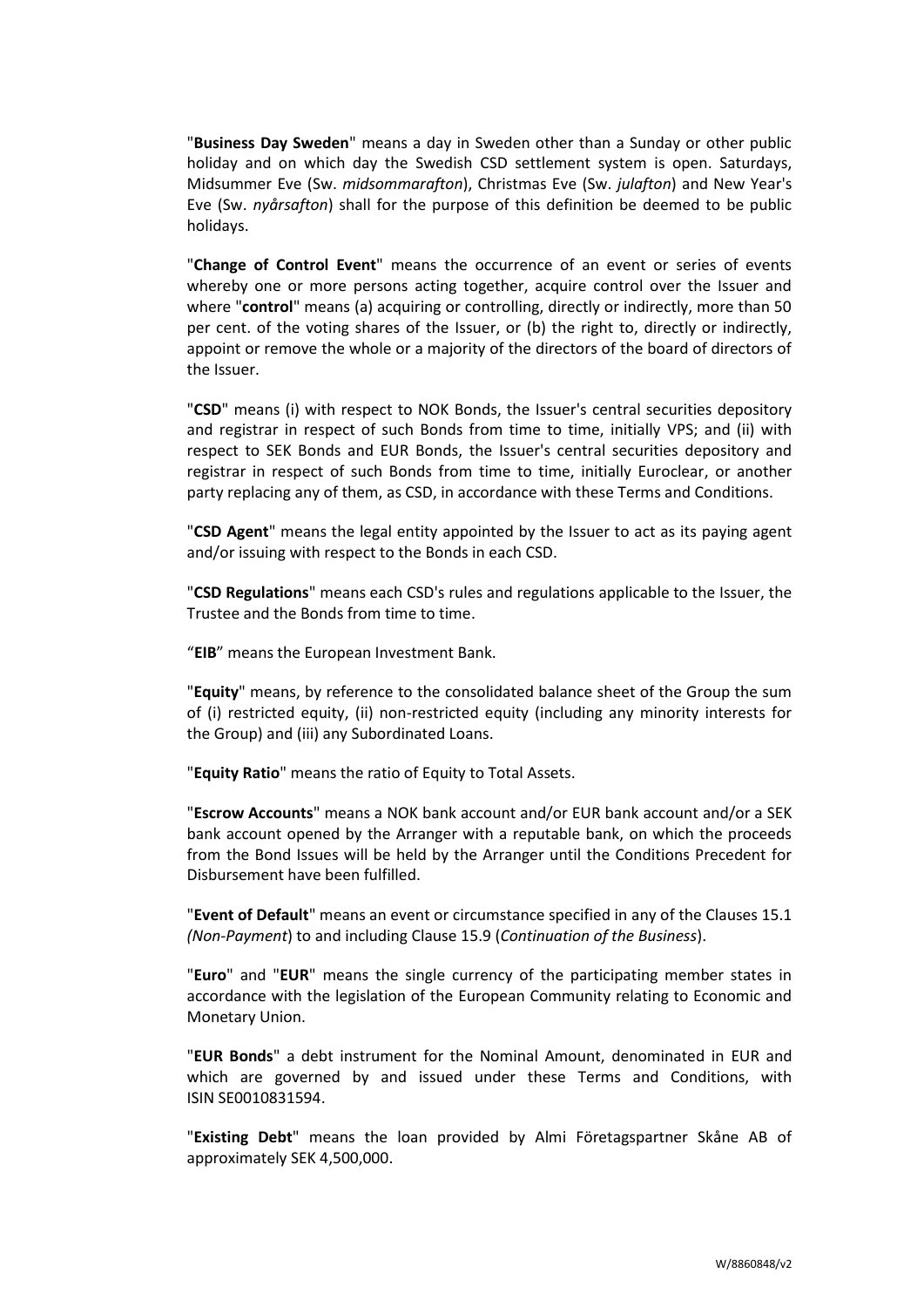"**Final Redemption Date**" means 15 February 2023.

"**Finance Documents**" means these Terms and Conditions, the Trustee Agreement, the Security Documents, any Subordination Agreement and any other document designated by the Issuer and the Trustee as a Finance Document.

"**Financial Indebtedness**" means any indebtedness in respect of:

- (a) monies borrowed or raised, including Market Loans;
- (a) the amount of any liability in respect of any finance leases, to the extent the arrangement is treated as a finance lease in accordance with the accounting principles applicable on the First Issue Date (a lease which in the accounts of the Issuer is treated as an asset and a corresponding liability);
- (b) receivables sold or discounted (other than any receivables to the extent they are sold on a non-recourse basis);
- (c) any amount raised under any other transaction (including any forward sale or purchase agreement) having the commercial effect of a borrowing;
- (d) any derivative transaction entered into in connection with protection against or benefit from fluctuation in any rate or price (and, when calculating the value of any derivative transaction, only the mark to market value shall be taken into account, provided that if any actual amount is due as a result of a termination or a close-out, such amount shall be used instead);
- (e) any counter indemnity obligation in respect of a guarantee, indemnity, bond, standby or documentary letter of credit or any other instrument issued by a bank or financial institution; and
- (f) (without double counting) any guarantee or other assurance against financial loss in respect of a type referred to in the above items (a)-(f).

"**Financial Instruments Accounts Act**" means the Swedish Financial Instruments Accounts Act (*lag (1998:1479) om kontoföring av finansiella instrument*).

"**First Issue Date**" means 15 February 2018.

"**Force Majeure Event**" has the meaning set forth in Clause [27\(a\).](#page-39-2)

"**Group**" means the Issuer and any of its Subsidiaries from time to time (each company within the Group is a "**Group Company**").

"**Initial Bond Issue**" means the issuance of the Initial Bonds.

"**Initial Bonds**" means the Bonds issued on the First Issue Date.

"**Initial Exchange Ratio**" means the SEK/NOK and SEK/EUR exchange rate quoted on the Swedish Central Bank's website (www.riksbank.se) at 12:00 Swedish time on the First Issue Date.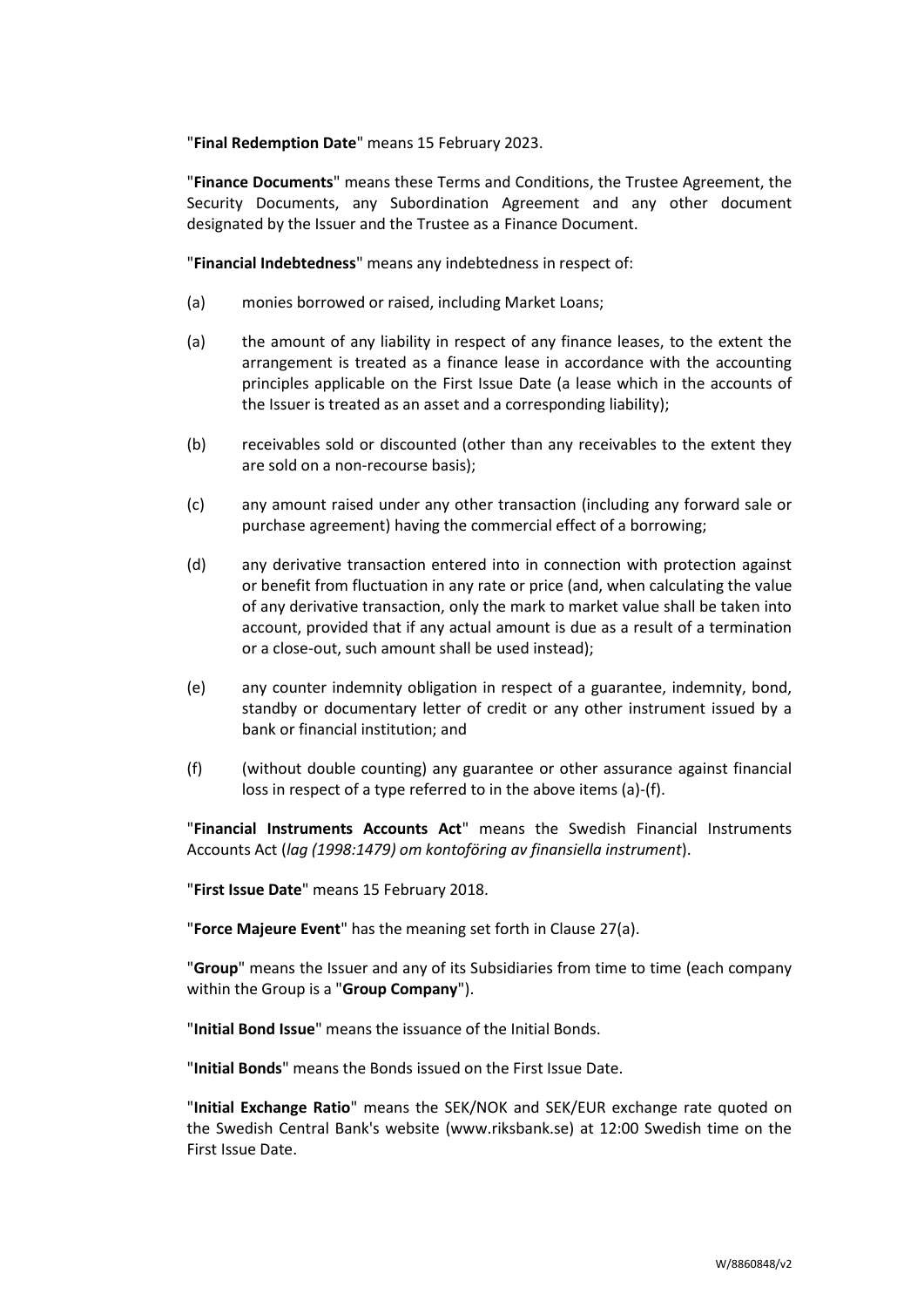"**Insolvent**" means, in respect of a relevant person, that it is deemed to be insolvent, or admits inability to pay its debts as they fall due, in each case within the meaning of Chapter 2, Sections 7-9 of the Swedish Bankruptcy Act (Sw. *konkurslagen (1987:672)*) (or its equivalent in any other jurisdiction), suspends making payments on any of its debts or by reason of actual financial difficulties commences negotiations with all or substantially all of its creditors (other than the Bondholders and creditors of secured debt) with a view to rescheduling any of its indebtedness (including company reorganisation under the Swedish Company Reorganisation Act (Sw. *lag (1996:764) om företagsrekonstruktion*) (or its equivalent in any other jurisdiction)) or is subject to involuntary winding-up, dissolution or liquidation.

"**Interest**" means the interest on the Bonds calculated in accordance with Clauses [11\(a\)](#page-17-2) t[o 11\(b\).](#page-17-3)

"**Interest Payment Date**" means, for the period up until the Restated Date; 15 February, 15 May, 15 August and 15 November each year (with the first Interest Payment Date on 15 May 2018), or to the extent such day is not a Business Day, the first following day that is a Business Day (no adjustments of Business Day) and for the period following the Restated Date; on the same date as the Restated Date in each following quarter (the last Interest Payment Date being the Final Redemption Date), or to the extent such day is not a Business Day, the first following day that is a Business Day (no adjustments of Business Day).

"**Interest Period**" means (i) in respect of the first Interest Period, the period from, (but excluding, in case of the SEK Bonds and EUR Bonds, and including in case of the NOK Bonds) the First Issue Date to (and including in case of the SEK Bonds and EUR Bonds, but excluding in case of the NOK Bonds) the first Interest Payment Date, and (ii) in respect of subsequent Interest Periods, the period from (but excluding, in case of the SEK Bonds and EUR Bonds, and including in case of the NOK Bonds) an Interest Payment Date to (and including in case of the SEK Bonds and EUR Bonds, but excluding in case of the NOK Bonds) the next succeeding Interest Payment Date (or a shorter period if relevant).

"**Interest Rate**" means 10.75 per cent. *per annum* for the period until (and including) the Restated Date and 7 per cent. *per annum* from (but excluding) the Restated Date.

"**Issue Date**" means the First Issue Date and any subsequent issue date on which Bonds are issued.

"**Issuer**" means Cimco Marine AB (publ), a public limited liability company incorporated under the laws of Sweden with Swedish reg. no. 556889-7226.

"**Market Loan**" means any loan or other indebtedness where an entity issues commercial paper, certificates, subordinated debentures, bonds or any other debt securities (including, for the avoidance of doubt, medium term note programmes and other market funding programmes), provided in each case that such instruments and securities are or can be subject to trade on a regulated or unregulated recognised market place.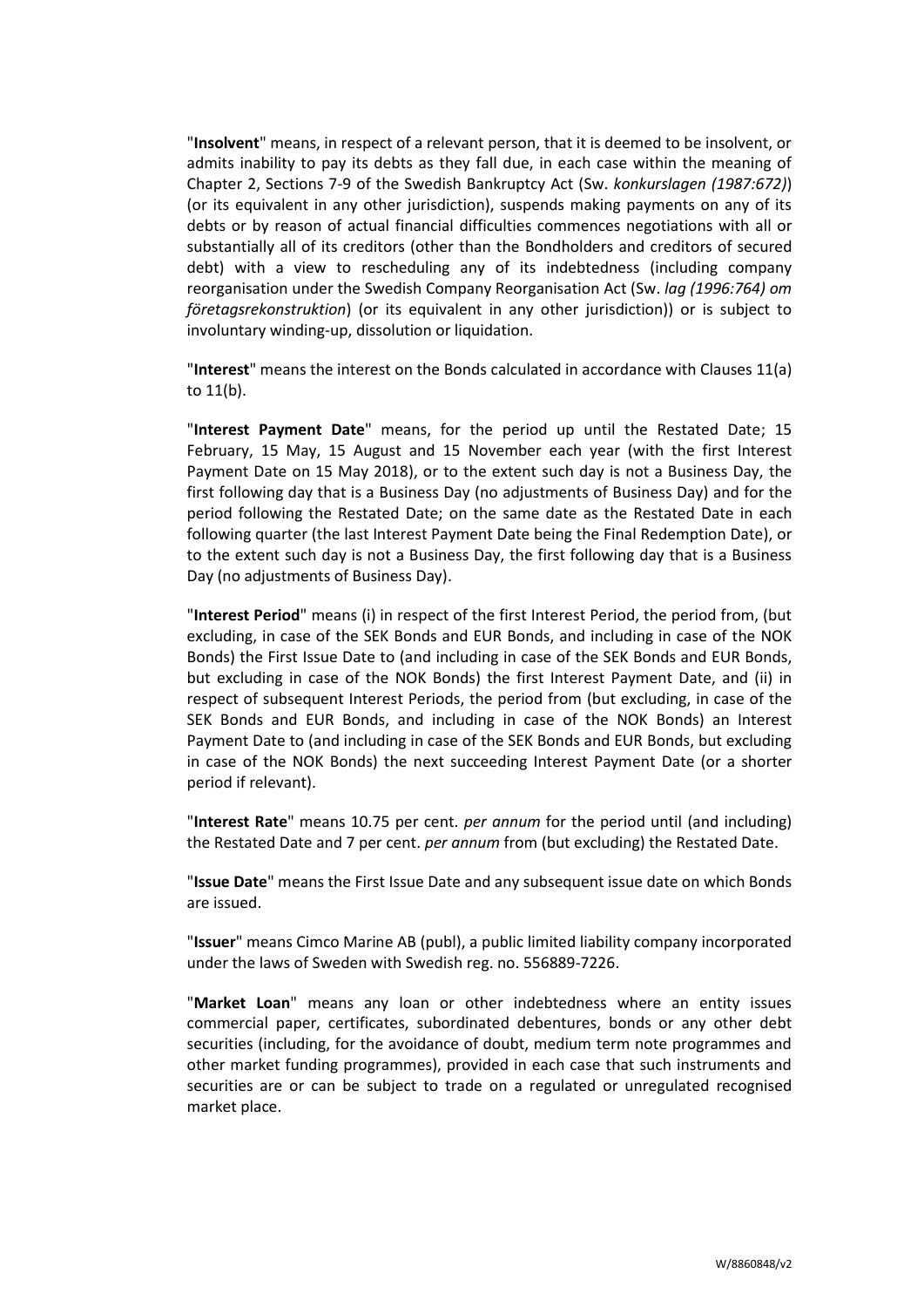"**Material Adverse Effect**" means a material adverse effect on (a) the business, financial condition or operations of the Issuer, (b) the Issuer's ability to perform and comply with the Finance Documents including their payment obligations thereunder, or (c) the validity or enforceability of the Finance Documents.

"**MTF**" means any multilateral trading facility (as defined in Directive 2014/65/EU on markets in financial instruments).

"**Net Proceeds**" means the proceeds from a Bond Issue which after deduction has been made for the Transaction Costs, including fees, payable by the Issuer to the Arranger for the services provided in relation to the placement and the Bond Issue.

"**Nominal Amount**" has the meaning set forth in Clause [2\(c\),](#page-10-1) less any amounts redeemed pursuant to these Terms and Conditions.

"**NOK Bonds**" a debt instrument for the Nominal Amount, denominated in NOK and which are governed by and issued under these Terms and Conditions, with ISIN NO0010815442.

"**Norwegian Kronor**" and "**NOK**" means the lawful currency of Norway.

"**Norwegian Securities Register Act**" means the Norwegian Act relating to registration of financial instruments of 5 July 2002 No. 64.

"**Permitted Debt**" means any Financial Indebtedness:

- (a) taken up by the Issuer under the Bond Issue(s);
- (b) taken up by the Issuer, provided that such Financial Indebtedness constitute Subordinated Loans;
- (c) incurred in the ordinary course of business under Advance Purchase Agreements;
- (d) until repaid in full, under the Bridge Loan Facility (including interest);
- (e) taken up from EIB (including interest) in the ordinary course of business during the tenor of the Bonds, provided that such Financial Indebtedness constitute Subordinated Loans;
- (f) until repaid in full, the Existing Debt;
- (g) arising as a result of the refinancing of the Bonds in full;
- (h) taken up under any finance leases in the ordinary course of business up to a maximum amount of SEK 5,000,000 during the tenor of the Bonds;
- (i) arising under any Permitted Factoring;
- (j) arising under any Permitted Credit Guarantees; and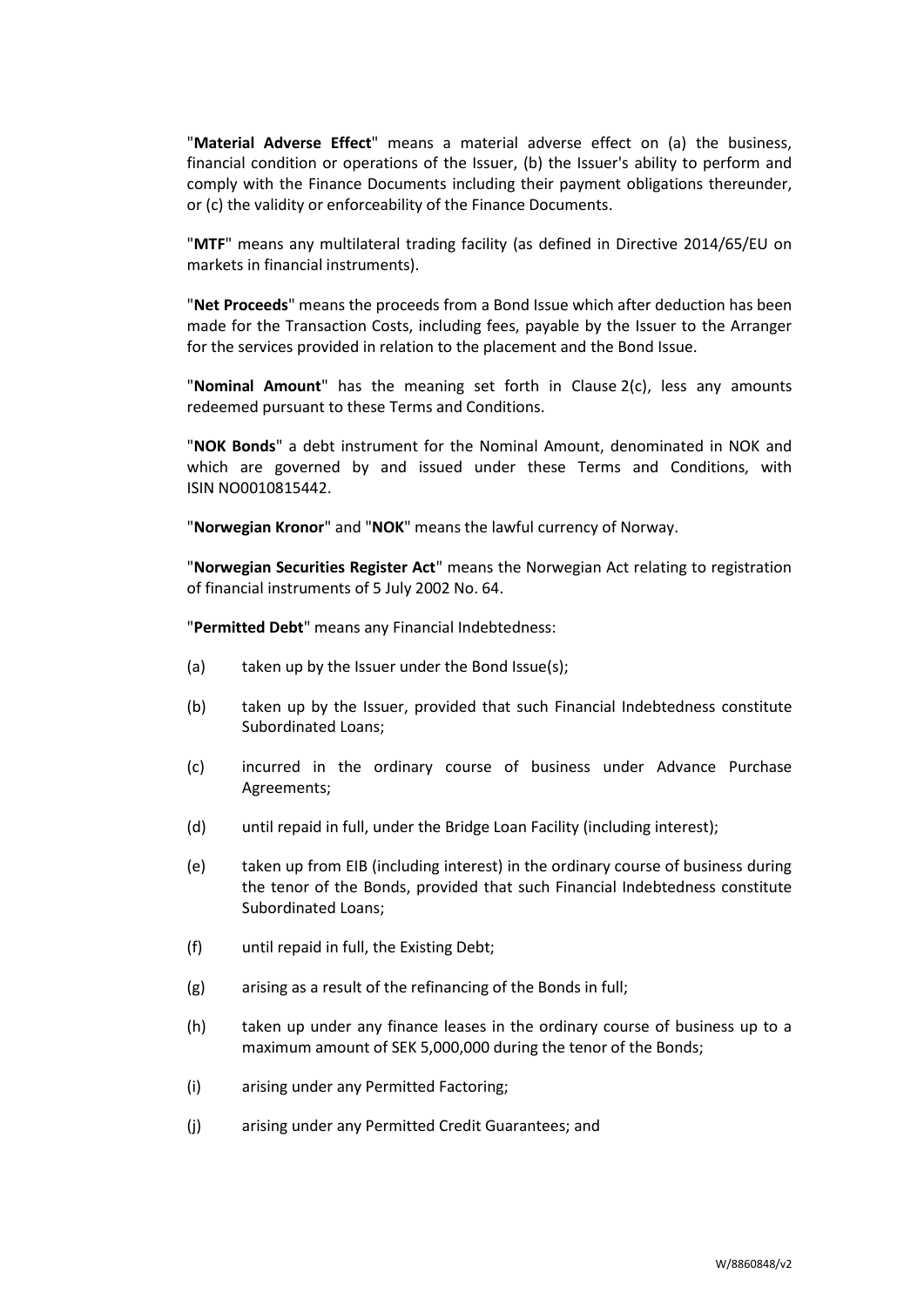(k) incurred for the purpose of financing real property acquisitions.

"**Permitted Credit Guarantees**" means credit guarantees for trade receivables issued by public authorities, or other organisations promoting exports, in the ordinary course of business during the tenor of the Bonds.

"**Permitted Factoring**" means factoring arrangements entered into by the Group in the ordinary course of business up to SEK 5,000,000 during the tenor of the Bonds.

"**Permitted Security**" means any guarantee or Security:

- (a) created in accordance with the Terms and Conditions;
- (b) arising by operation of law or in the ordinary course of business (including collateral or retention of title arrangements in connection with Advance Purchase Agreements but, for the avoidance of doubt, not including guarantees or security in respect of any monies borrowed or raised);
- (c) provided pursuant to item (d), (e), (f), (i) and (j) of the definition of Permitted Debt;
- (d) any Security provided in the form of a pledge over an escrow account to which the proceeds from a refinancing of the Bonds in full are intended to be received; and
- (e) security over real property to secure debt incurred for the purpose of financing the acquisition of such real property.

"**Person**" means any individual, corporation, partnership, limited liability company, joint venture, association, joint-stock company, trust, unincorporated organisation, government, or any agency or political subdivision thereof or any other entity, whether or not having a separate legal personality.

"**Record Date**" means in relation to any payments pursuant to these Terms and Conditions, the date designated as the Record Date in accordance with the relevant CSD Regulations from time to time.

"**Redemption Date**" means the date on which the Bonds are to be redeemed or repurchased in accordance with Clause [12](#page-18-0) (*[Redemption of the Bonds](#page-18-0)*).

"**Regulated Market**" means any regulated market (as defined in Directive 2014/65/EU on markets in financial instruments).

"**Restated Date**" means 14 February 2019, being the date on which the Terms and Conditions, originally dated 12 February 2018, were amended and restated on.

"**Secured Obligations**" means all present and future obligations and liabilities of the Issuer to the Secured Parties under the Finance Documents.

"**Secured Parties**" means the Bondholders and the Trustee.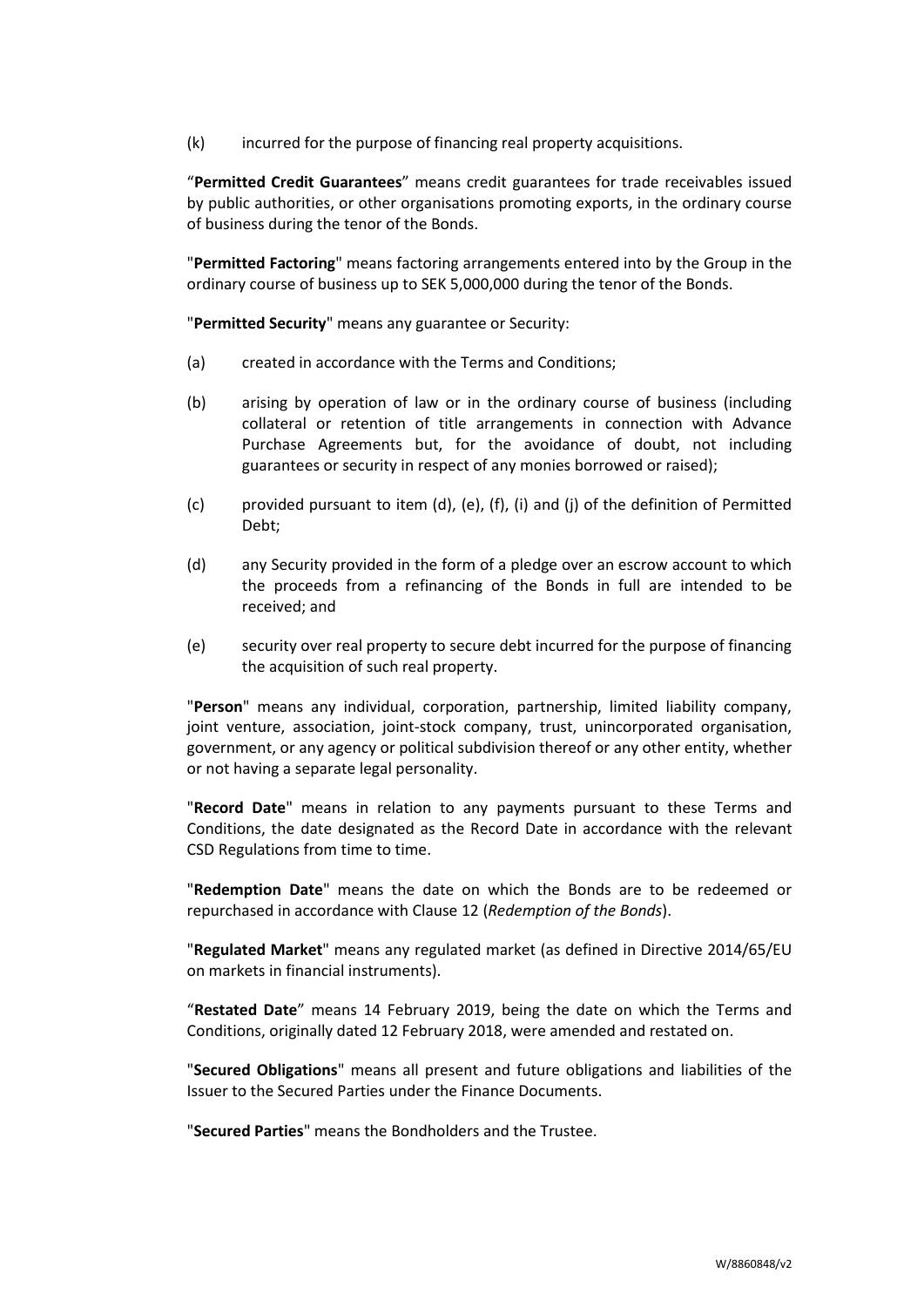"**Securities Account**" means the account for dematerialised securities maintained by the relevant CSD pursuant to the Norwegian Securities Register Act in respect of the NOK Bonds and pursuant to the Financial Instruments Accounts Act in respect of the SEK Bonds and EUR Bonds, in which (i) an owner of such security is directly registered or (ii) an owner's holding of securities is registered in the name of a nominee.

"**Security**" means a mortgage, charge, pledge, lien or other security interest securing any obligation of any person or any other agreement or arrangement having a similar effect.

"**Security Documents**" means the security documents creating the following security:

- (a) security over business mortgage certificates issued by the Issuer in an amount equivalent to the Bonds issued from time to time; and
- (b) any security document pursuant to which additional security is provided in accordance with Clause [14.8](#page-22-0) (*[Granting of](#page-22-0) additional* Security).

"**SEK Bonds**" a debt instrument for the Nominal Amount, denominated in SEK and which are governed by and issued under these Terms and Conditions, with ISIN SE0010831545.

"**Subordination Agreement**" means any subordination agreement entered into between the Issuer, the relevant lender providing loans to the Issuer and the Trustee for the purpose of subordinating loans incurred by the Issuer.

"**Subordinated Loan**" means any loans incurred by the Issuer which are subordinated in accordance with a Subordination Agreement, and which is not to be repaid until the Bonds have been fully repaid and that, in the event of a bankruptcy or composition, is not to receive a distribution or payment until the Bonds have been fully repaid.

"**Subsequent Bonds**" means any Bonds issued after the First Issue Date on one or more occasions.

"**Subsidiary**" means a subsidiary of the Issuer according to Chapter 1 Section 11 of the Swedish Companies Act (or under such provision as may replace this provision).

"**Swedish Kronor**" and "**SEK**" means the lawful currency of Sweden.

"**Total Assets**" means, by reference to the consolidated balance sheet of the Group, the consolidated book-value of all assets of the Group in accordance with the applied accounting principles.

"**Total Nominal Amount**" means the total aggregate Nominal Amount of the Bonds outstanding at the relevant time.

"**Transaction Costs**" means all arrangement, trustee and legal fees, costs and expenses, stamp duties, registration and other taxes incurred by the Issuer in connection with the Bond Issue and the Transaction Security.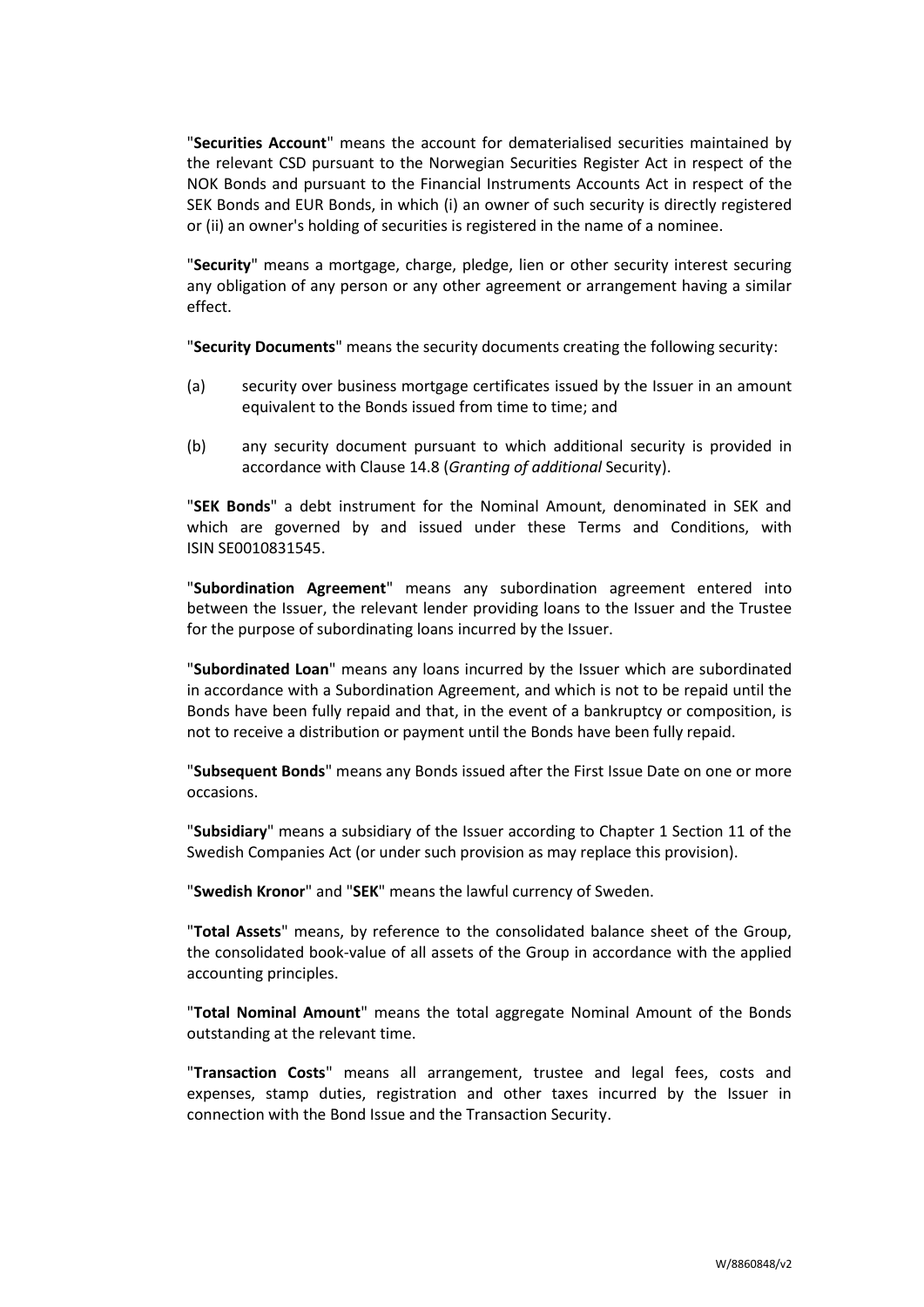"**Transaction Security**" means the Security provided for the Secured Obligations pursuant to the Security Documents.

"**Trustee**" means Intertrust (Sweden) AB, Swedish Reg. No. 556625-5476, or another party replacing it, as trustee, in accordance with these Terms and Conditions.

"**Trustee Agreement**" means the trustee agreement entered into on or before the First Issue Date, between the Issuer and the Trustee, or any replacement trustee agreement entered into after the First Issue Date between the Issuer and a trustee, regarding, *inter alia*, the remuneration payable to the Trustee or a replacement trustee.

"**Written Procedure**" means the written or electronic procedure for decision making among the Bondholders in accordance with Clause [19](#page-31-0) (*[Written Procedure](#page-31-0)*).

### **1.2 Construction**

- (a) Unless a contrary indication appears, any reference in these Terms and Conditions to:
	- (i) "**assets**" includes present and future real properties, revenues and rights of every description;
	- (ii) any agreement or instrument is a reference to that agreement or instrument as supplemented, amended, novated, extended, restated or replaced from time to time;
	- (iii) a "**regulation**" includes any regulation, rule or official directive, request or guideline (whether or not having the force of law) of any governmental, intergovernmental or supranational body, agency, department or regulatory, self-regulatory or other authority or organisation;
	- (iv) a provision of law is a reference to that provision as amended or reenacted; and
	- (v) a time of day is a reference to Stockholm time.
- (b) An Event of Default is continuing if it has not been remedied or waived.
- (c) A notice shall be deemed to be sent by way of press release if it is made available to the public within Sweden promptly and in a non-discriminatory manner.
- (d) Subject to paragraph (e) below, when ascertaining whether a limit or threshold specified in Swedish Kronor has been attained or broken, an amount in another currency shall be counted on the basis of the rate of exchange for such currency against Swedish Kronor for the previous Business Day, as published by the Swedish Central Bank (Sw. *Riksbanken*) on its website (www.riksbank.se). If no such rate is available, the most recently published rate shall be used instead.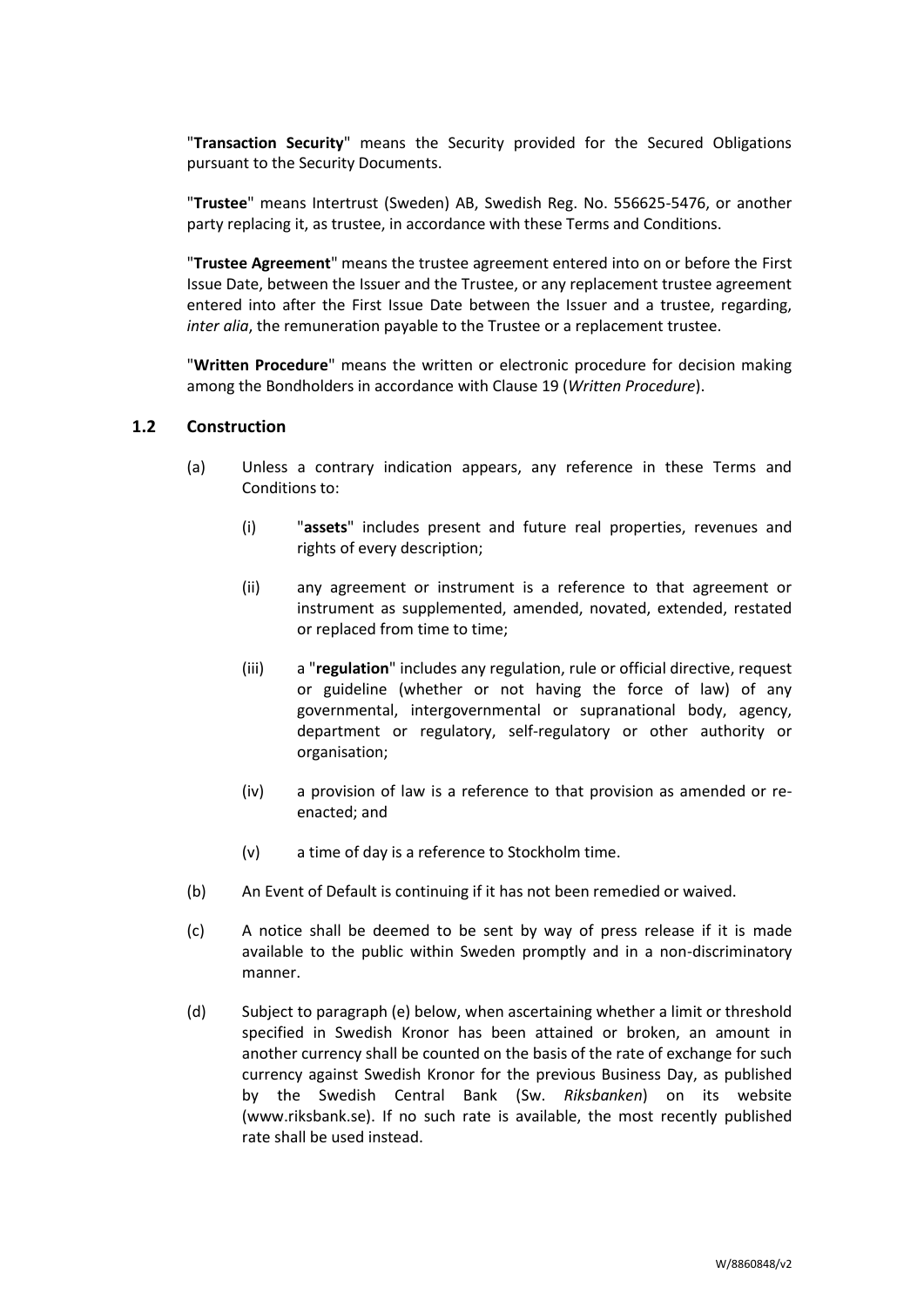- (e) Notwithstanding paragraph (d) above, at a Bondholders' Meeting or by way of a Written Procedure, the calculations of whether a quorum exist and if the relevant consent has been obtained, shall be made in SEK. Each Bond shall always entitle to one vote at a Bondholders' Meeting or by way of a Written Procedure. The value of the vote of each SEK Bond shall be the Nominal Amount and the value of the vote of each EUR Bond and NOK Bond shall be the Nominal Amount of the EUR bond or NOK Bond converted into SEK at the Initial Exchange Ratio. For the avoidance of doubt, the Adjusted Nominal Amount shall at all times be calculated based on the Initial Exchange Ratio.
- (f) No delay or omission of the Trustee or of any Bondholder to exercise any right or remedy under the Finance Documents shall impair or operate as a waiver of any such right or remedy.

# <span id="page-10-3"></span><span id="page-10-0"></span>**2. Status of the Bonds**

- (a) The NOK Bonds are denominated in Norwegian Kroner, the SEK Bonds are denominated in Swedish Kronor and the EUR Bonds are denominated in Euro and each Bond is constituted by these Terms and Conditions. The Issuer undertakes to make payments in relation to the Bonds and to comply with these Terms and Conditions.
- (b) By subscribing for Bonds, each initial Bondholder agrees that the Bonds shall benefit from and be subject to the Finance Documents and by acquiring Bonds, each subsequent Bondholder confirms such agreement.
- <span id="page-10-1"></span>(c) The nominal amount of each NOK Bond is initially NOK 10,000, the Nominal Amount of each SEK Bond is initially SEK 10,000 and the nominal amount of each EUR Bond is initially EUR 1,000 (the "**Nominal Amount**"). The maximum Total Nominal Amount of the Initial Bonds is SEK 80,000,000 (or its equivalent in NOK or EUR). The Issuer reserves its rights to issue Initial Bonds of a Total Nominal Amount of less than SEK 80,000,000 (or its equivalent in NOK or EUR). All Initial Bonds are issued on a fully paid basis at an issue price of 100 per cent. of the Nominal Amount.
- <span id="page-10-2"></span>(d) Provided that (i) no Event of Default is continuing or would occur as a result of the issue of the Subsequent Bonds and (ii) the Equity Ratio is at least 30 per cent. before and following the Issue of the Subsequent Bonds, tested on a pro forma basis, the Issuer may, at one or several occasions after the First Issue Date, issue Subsequent Bonds (each such issue, a "**Subsequent Bond Issue**"), until the total aggregate amount under such Subsequent Bond Issue(s) and the Initial Bond Issue equals a Total Nominal Amount of SEK 200,000,000 (or its equivalent in NOK or EUR). Any Subsequent Bonds shall benefit from and be subject to the Finance Documents, and, for the avoidance of doubt, the ISIN, the interest rate, the nominal amount and the final redemption applicable to the Initial Bonds shall apply to Subsequent Bonds. The price of the Subsequent Bonds may be set at a discount or at a premium compared to the Nominal Amount. Each Subsequent Bond shall entitle its holder to Interest in accordance with Clause [11\(a\),](#page-17-2) and otherwise have the same rights as the Initial Bonds.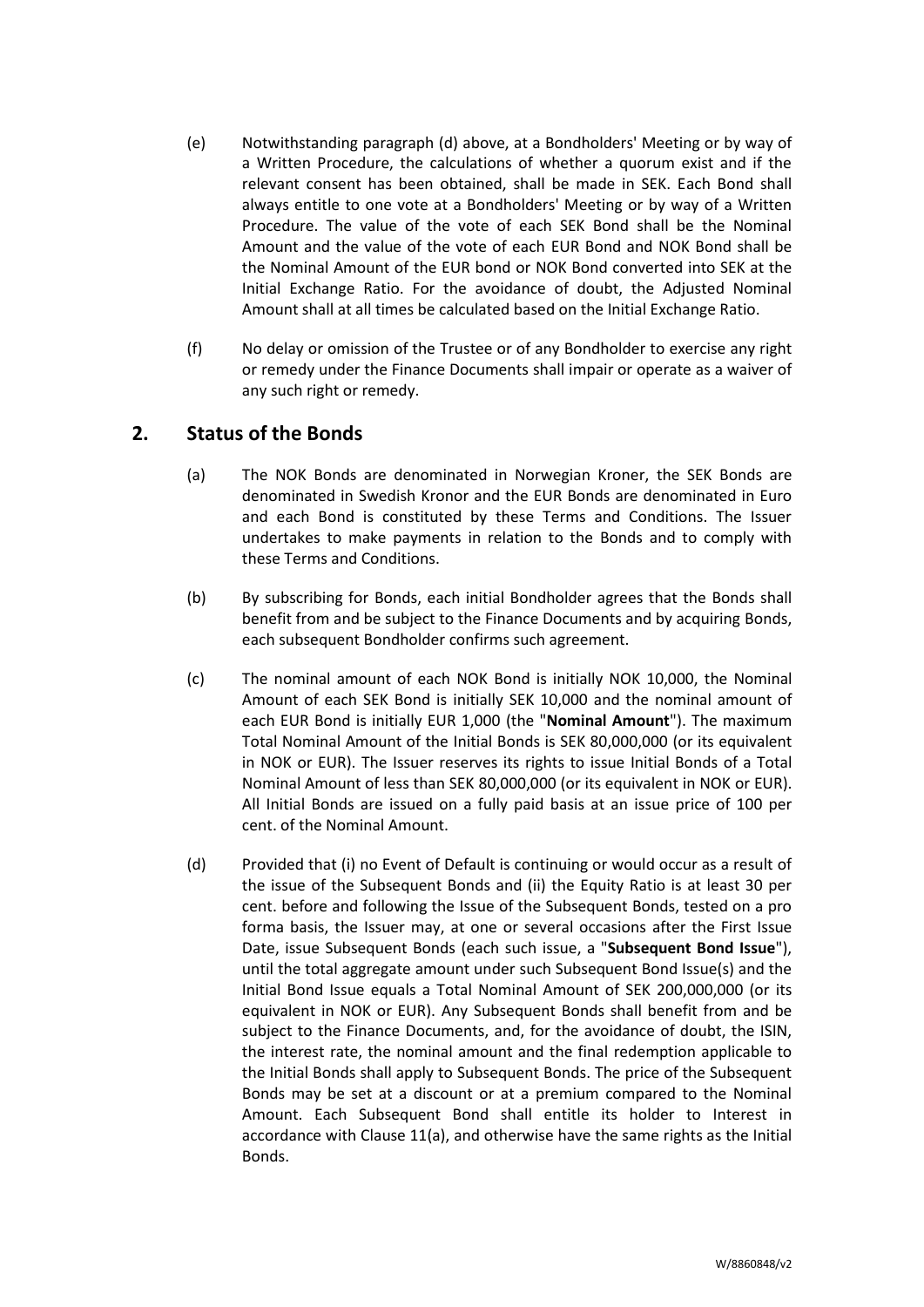- (e) The minimum permissible investment amount upon issuance of the Bonds is NOK 1,000,000, SEK 1,000,000 and EUR 100,000, respectively.
- <span id="page-11-3"></span>(f) The Bonds constitute direct, general, unconditional, unsubordinated and secured obligations of the Issuer and shall at all times rank *pari passu* with all direct, unconditional, unsubordinated and unsecured obligations of the Issuer, except those obligations which are mandatorily preferred by law, and without any preference among them.
- (g) Notwithstanding paragraph (f) above, the Financial Indebtedness incurred by the Issuer under the Bonds will be subordinated to the Financial Indebtedness owed by the Issuer under the Bridge Loan Facility. The Bonds shall not be repaid until the Bridge Loan Facility has been fully repaid and, in the event of a bankruptcy or composition, the Bondholders are not to receive distribution or payment until the Bridge Loan Facility has been fully repaid.
- (h) Except as set out in Clause [6](#page-14-0) (Transfer [Restrictions\)](#page-14-0) below, and subject to any restrictions to which a Bondholder may be subject due to local law or otherwise, the Bonds are freely transferrable. Each Bondholder must ensure compliance with local laws and regulations applicable at their own cost and expense.
- (i) The Swedish CSD, in respect of SEK Bonds and EUR Bonds initially being Euroclear Sweden AB, shall perform its obligations as CSD solely in respect of the SEK Bonds and EUR Bonds and in accordance with the rules and regulations for issuers and issuing agents as regularly applied to it in relation to Swedish bond offerings, and shall, for the avoidance of doubt, have no obligations in respect of the NOK Bonds.
- (j) The Norwegian CSD, in respect of NOK Bonds, initially being VPS, shall perform its obligations as CSD solely in respect of the NOK Bonds and in accordance with the rules and regulations as regularly applied to it in relation to Norwegian bond offerings, and shall, for the avoidance of doubt, have no obligations in respect of the SEK Bonds or EUR Bonds.

# <span id="page-11-1"></span><span id="page-11-0"></span>**3. Use of Proceeds**

- (a) The proceeds from the Initial Bond Issue shall be applied as follows:
	- (i) payment of Transaction Costs;
	- (ii) towards repayment of the Existing Debt; and
	- (iii) the remainder, towards financing working capital and general purposes of the Group.
- <span id="page-11-2"></span>(b) The Net Proceeds from any Subsequent Bond Issue may only be used for payment of Transaction Costs in connection with such issue and financing working capital and general purposes of the Group.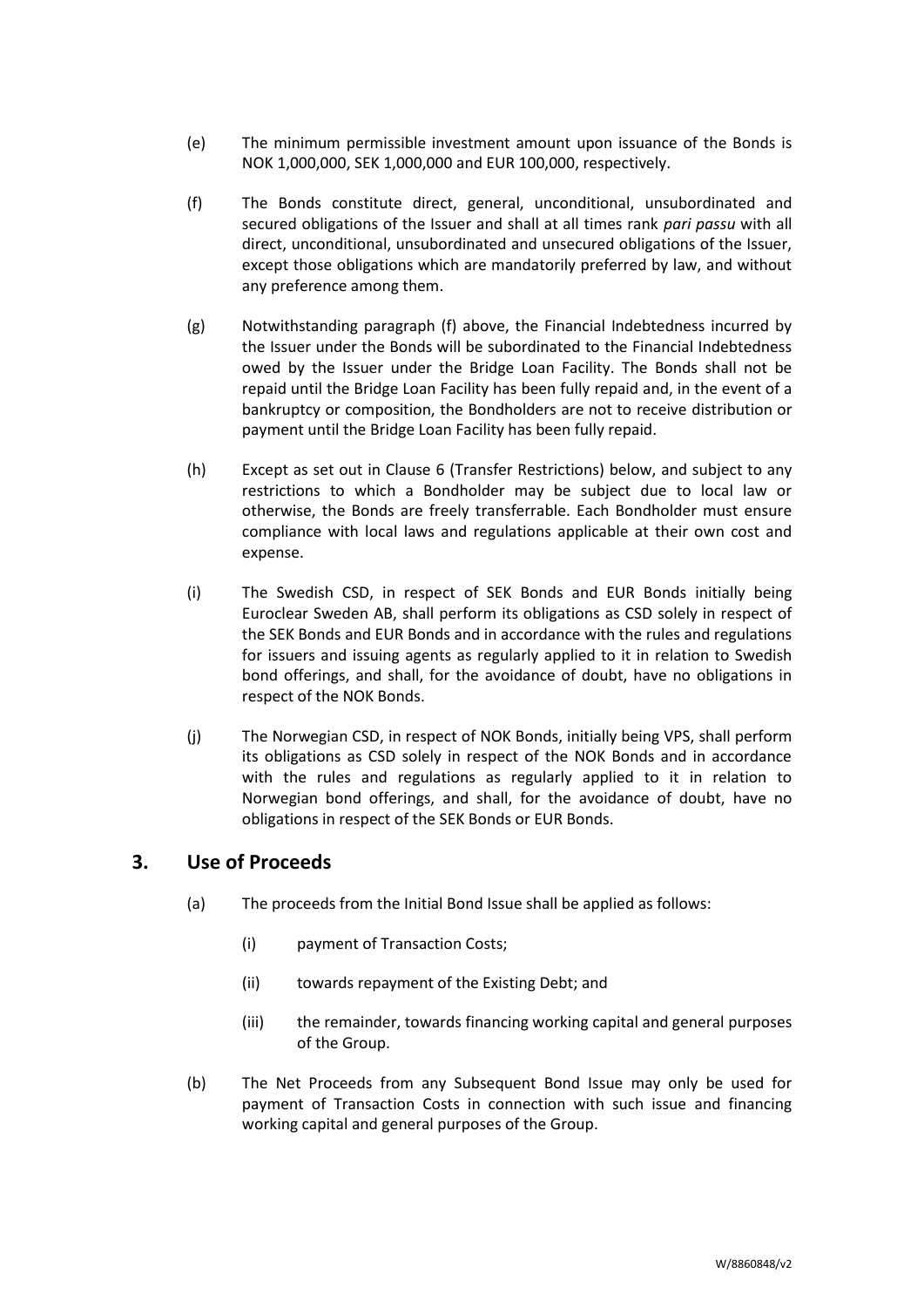# <span id="page-12-0"></span>**4. Conditions Precedent for Disbursement**

## **4.1 The Escrow Accounts**

The proceeds from a Bond Issue shall be held by the Arranger on the Escrow Accounts and shall be released to the Issuer when the conditions precedent for disbursement of the Net Proceeds for the Bonds have been fulfilled pursuant to Clause [4.2](#page-12-1) o[r 4.3](#page-13-1) below, as applicable.

## <span id="page-12-2"></span><span id="page-12-1"></span>**4.2 Disbursement of the Net Proceeds from the Initial Bonds**

- (a) The Trustee's approval of the disbursement from the Escrow Accounts of the Net Proceeds from the Initial Bond Issue is subject to the following documents being received by the Trustee, in form and substance satisfactory to it (acting reasonably), and that the following actions have been taken or will occur on the disbursement date:
	- (i) confirmation from the Arranger that the Transactions Costs have or will be paid on the date of disbursement or a later date agreed by the Arranger;
	- (ii) duly executed corporate authorization documents, issued by any party that shall execute a Finance Document;
	- (iii) duly executed copies of the Finance Documents, and evidence satisfactory to the Trustee that the Transaction Security will be perfected in accordance with the terms of the Security Documents; and
	- (iv) a copy of a funds flow statement detailing the payments, including the repayment of the Existing Debt, that shall be made on the first disbursement date.
- (b) When the conditions precedent for disbursement set out in Clause [4.2\(a\)](#page-12-2) have been fulfilled to the satisfaction of the Trustee (acting reasonably) or waived by the Trustee, the Trustee shall notify the Arranger that the Net Proceeds shall be released from the Escrow Accounts, to be applied as set out in Clause [3\(a\).](#page-11-1)
- (c) If the conditions precedent for disbursement set out in Clause [4.2\(a\)](#page-12-2) have not been fulfilled to the satisfaction of the Trustee (acting reasonably) or waived by the Trustee within thirty (30) Business Days from the First Issue Date, the Issuer shall redeem all Bonds at a price equal to 100 per cent. of the Nominal Amount together with any accrued Interest. The Arranger shall fund such repayment with the amounts standing to the credit on the Escrow Accounts and any remaining amount shall be paid by the Issuer.
- (d) The Trustee may assume that the documentation delivered to it pursuant to Clause [4.2\(a\)](#page-12-2) is accurate, correct and complete unless it has actual knowledge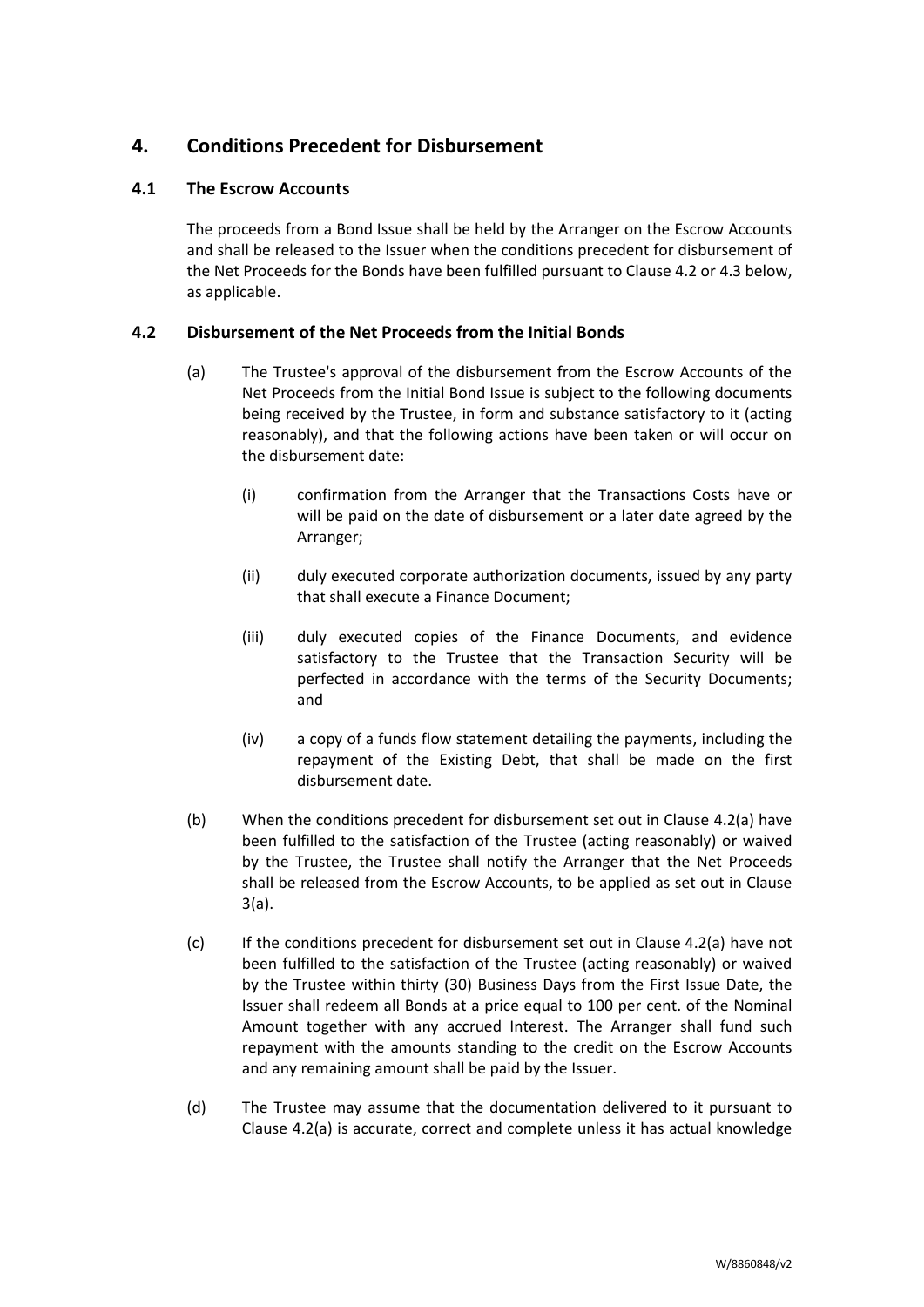that this is not the case, and the Trustee does not have to verify the contents of any such documentation.

## <span id="page-13-2"></span><span id="page-13-1"></span>**4.3 Conditions precedent to a Subsequent Bond Issue**

- (a) The Trustee's approval of the disbursement from the Escrow Accounts of the Net Proceeds from a Subsequent Bond Issue is subject to the following documents being received by the Trustee, in form and substance satisfactory to it (acting reasonably), and that the following actions have been taken or will occur on the disbursement date:
	- (i) duly executed corporate authorization documents, issued by any party that shall execute a Finance Document in connection with the Subsequent Bond Issue;
	- (ii) a compliance certificate signed by an authorized signatory of the Issuer setting out in reasonable detail, the Issuer's compliance with the Equity Ratio test set out in Clause [2\(d\);](#page-10-2) and
	- (iii) a duly executed business mortgage agreement granting security over newly issued business mortgage certificates (including evidence that the stamp duty in connection therewith will be paid), which together with the business mortgage certificates issued on the First Issue Date cover the aggregate total Nominal Amount following the issuance of the Subsequent Bonds.
- (b) When the conditions precedent for disbursement set out in Clause [4.3\(a\)](#page-13-2) have been fulfilled to the satisfaction of the Trustee (acting reasonably) or waived by the Trustee, the Trustee shall notify the Arranger that the Net Proceeds shall be released from the Escrow Accounts, to be applied as set out in Clause [3\(b\).](#page-11-2)
- (c) If the conditions precedent for disbursement set out in Clause [4.3\(a\)](#page-13-2) have not been fulfilled to the satisfaction of the Trustee (acting reasonably) or waived by the Trustee within thirty (30) Business Days from the relevant Issue Date, the Issuer shall redeem all Bonds at a price equal to 100 per cent. of the Nominal Amount together with any accrued Interest. The Arranger shall fund such repayment with the amounts standing to the credit on the Escrow Accounts and any remaining amount shall be paid by the Issuer.
- (d) The Trustee may assume that the documentation delivered to it pursuant to Clause [4.3\(a\)](#page-13-2) is accurate, correct and complete unless it has actual knowledge that this is not the case, and the Trustee does not have to verify the contents of any such documentation.

# <span id="page-13-0"></span>**5. Conditions Subsequent**

The Issuer shall promptly following the Restated Date ensure that a new share issue is carried out with the purpose of raising additional share capital in the Issuer. The share issue shall amount to a minimum of SEK 100,000,000 in paid-in capital and the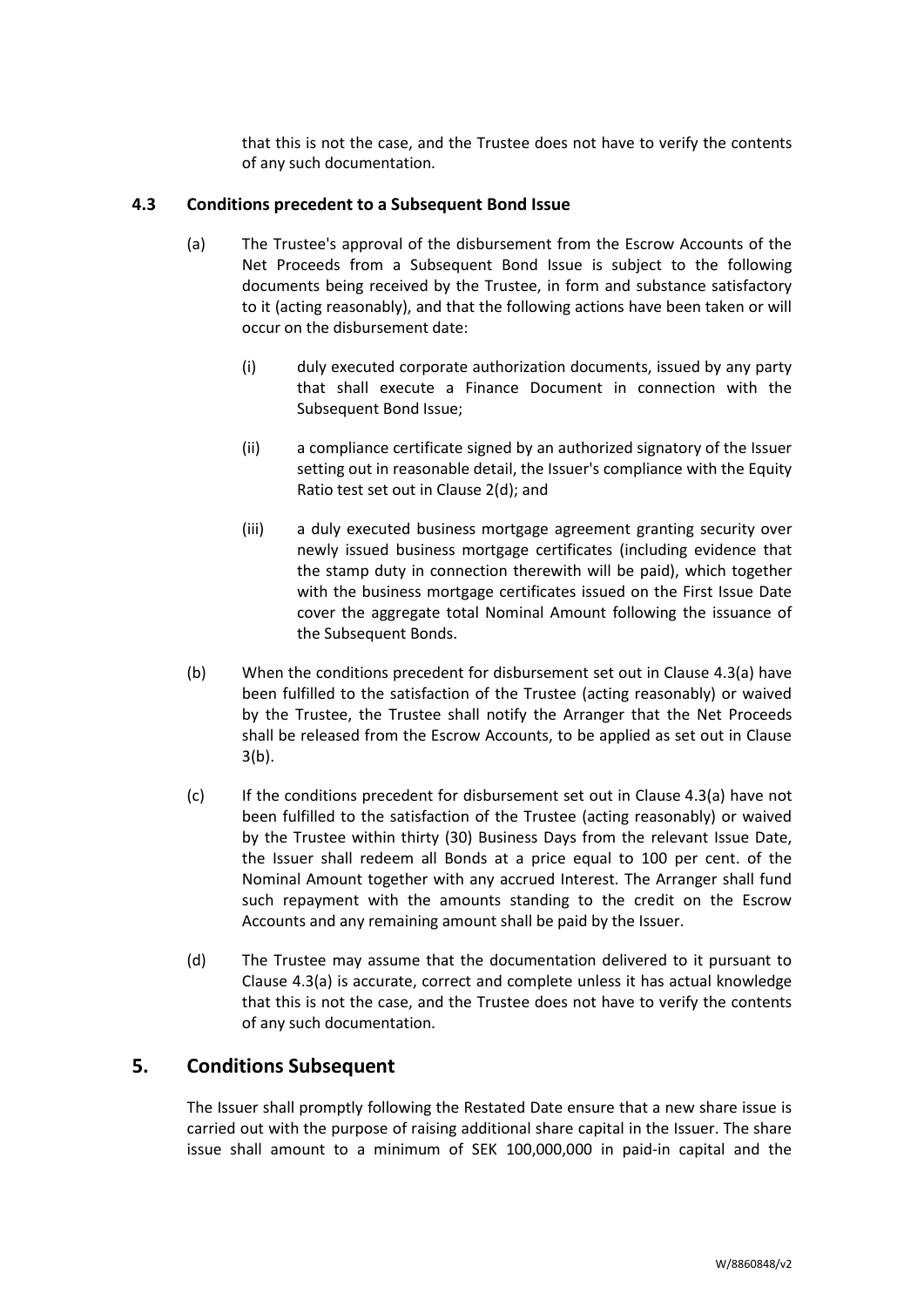proceeds from the share issue shall have been received by the Issuer no later than 31 May 2019.

# <span id="page-14-0"></span>**6. Transfer Restrictions**

- (a) Bondholders may be subject to purchase or transfer restrictions with regard to the Bonds, as applicable from time to time under local laws to which a Bondholder may be subject (due to e.g. its nationality, its qualification, its residency, its registered address or its place(s) for business). No party other than the Bondholder shall be responsible to ensure compliance with such laws and regulations and each Bondholder must ensure compliance with local laws and regulations applicable at their own cost and expense.
- <span id="page-14-3"></span>(b) No action is being taken in any jurisdiction that would or is intended to permit a public offering of the Bonds or the possession, circulation or distribution of any document or other material relating to the Issuer or the Bonds in any jurisdiction, where action for that purpose is required. Each Bondholder must inform itself about, and observe, any applicable restrictions to the transfer of material relating to the Issuer or the Bonds.

# <span id="page-14-1"></span>**7. Bonds in Book-Entry Form**

- (a) The Bonds will be registered for the Bondholders on their respective Securities Accounts and no physical bonds will be issued. Accordingly, the NOK Bonds will be registered in accordance with the Norwegian Securities Register Act and the relevant CSD Regulations, and the SEK Bonds and EUR Bonds will be registered in accordance with the Swedish Securities Register Act and the relevant CSD Regulations. Registration requests relating to the Bonds shall be directed to an Account Operator.
- (b) The Issuer shall at all times ensure that the registration of the Bonds in the respective CSD is correct.
- (c) Those who according to assignment, Security, the provisions of the Swedish Children and Parents Code (Sw. *föräldrabalken (1949:381)*), conditions of will or deed of gift or otherwise have acquired a right to receive payments in respect of a Bond shall register their entitlements to receive payment in accordance with the Financial Instruments Accounts Act or the Norwegian Securities Register Act (as applicable).
- (d) The Issuer (and the Trustee and/or the CSD Agent when permitted under the CSD's applicable regulations) shall be entitled to obtain information from the debt register (Sw. *skuldbok*) and/or securities depositary kept by each CSD in respect of the Bonds. At the request of the Trustee, the Issuer shall promptly obtain such information and provide it to the Trustee.
- <span id="page-14-2"></span>(e) The Trustee and/or the CSD Agent shall, in order to carry out its functions and obligations under these Terms and Conditions, have access to the debt register and/or securities depositary registered with the respective CSD for the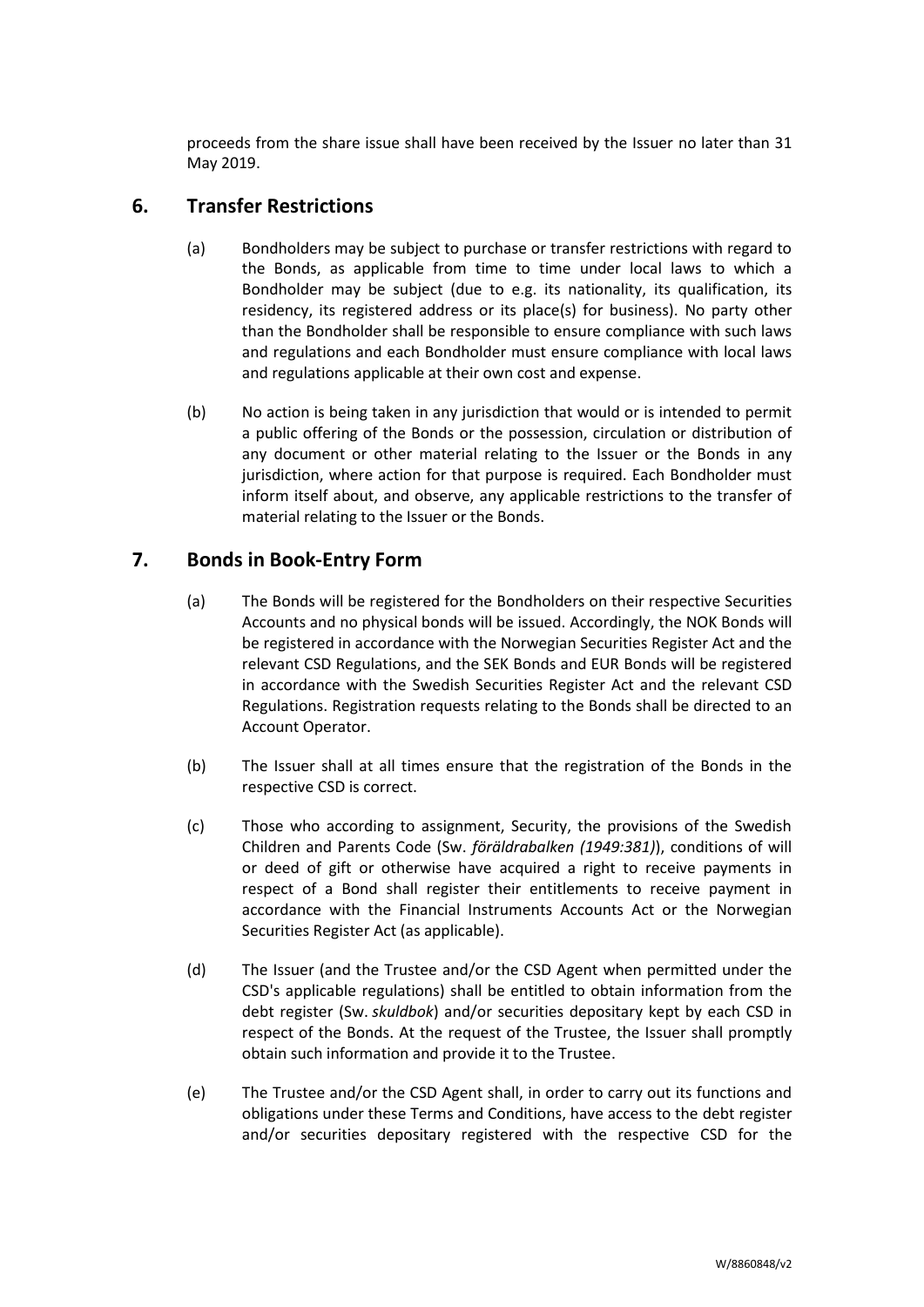purposes of reviewing ownership of the Bonds registered in the debt register and/or securities depositary.

(f) The Trustee may use the information referred to in Clause [7\(e\)](#page-14-2) only for the purposes of carrying out its duties and exercising its rights in accordance with the Finance Documents and shall not disclose such information to any Bondholder or third party unless necessary for such purposes.

# <span id="page-15-0"></span>**8. Right to Act on Behalf of a Bondholder**

- (a) If any person, other than a Bondholder, wishes to exercise any rights under the Finance Documents, it must obtain a power of attorney or other proof of authorisation from the Bondholder or a successive, coherent chain of powers of attorney or proofs of authorisation starting with the Bondholder and authorising such person.
- <span id="page-15-2"></span>(b) A Bondholder may issue one or several powers of attorney to third parties to represent it in relation to some or all of the Bonds held by it. Any such representative may act independently under the Finance Documents in relation to the Bonds for which such representative is entitled to represent the Bondholder and may further delegate its right to represent the Bondholder by way of a further power of attorney.
- (c) The Trustee shall only have to examine the face of a power of attorney or other proof of authorisation that has been provided to it pursuant to Clause [8\(b\)](#page-15-2) and may assume that it has been duly authorised, is valid, has not been revoked or superseded and that it is in full force and effect, unless otherwise is apparent from its face or the Trustee has actual knowledge to the contrary.

# <span id="page-15-1"></span>**9. Payments in Respect of the Bonds**

- (a) Any payment or repayment under the Finance Documents, or any amount due in respect of a repurchase of any Bonds requested by a Bondholder pursuant to these Terms and Conditions, shall be made to such person who is registered as a Bondholder on a Securities Account on the Record Date immediately preceding the relevant payment date, by way of (if no specific order is made by the Trustee) crediting the relevant amount to the bank account nominated by such Bondholder in connection with its Securities Account in the relevant CSD.
- (b) With respect to SEK Bonds and EUR Bonds, if a Bondholder has registered, through an Account Operator, that principal and interest shall be deposited in a certain bank account, such deposits will be effected by the CSD on the relevant payment date. In other cases, payments will be transferred by the CSD to the Bondholder at the address registered with the CSD on the Record Date. Should the CSD, due to a delay on behalf of the Issuer or some other obstacle, not be able to effect payments as aforesaid, the Issuer shall procure that such amounts are paid to the persons who are registered as Bondholders on the relevant Record Date as soon as possible after such obstacle has been removed.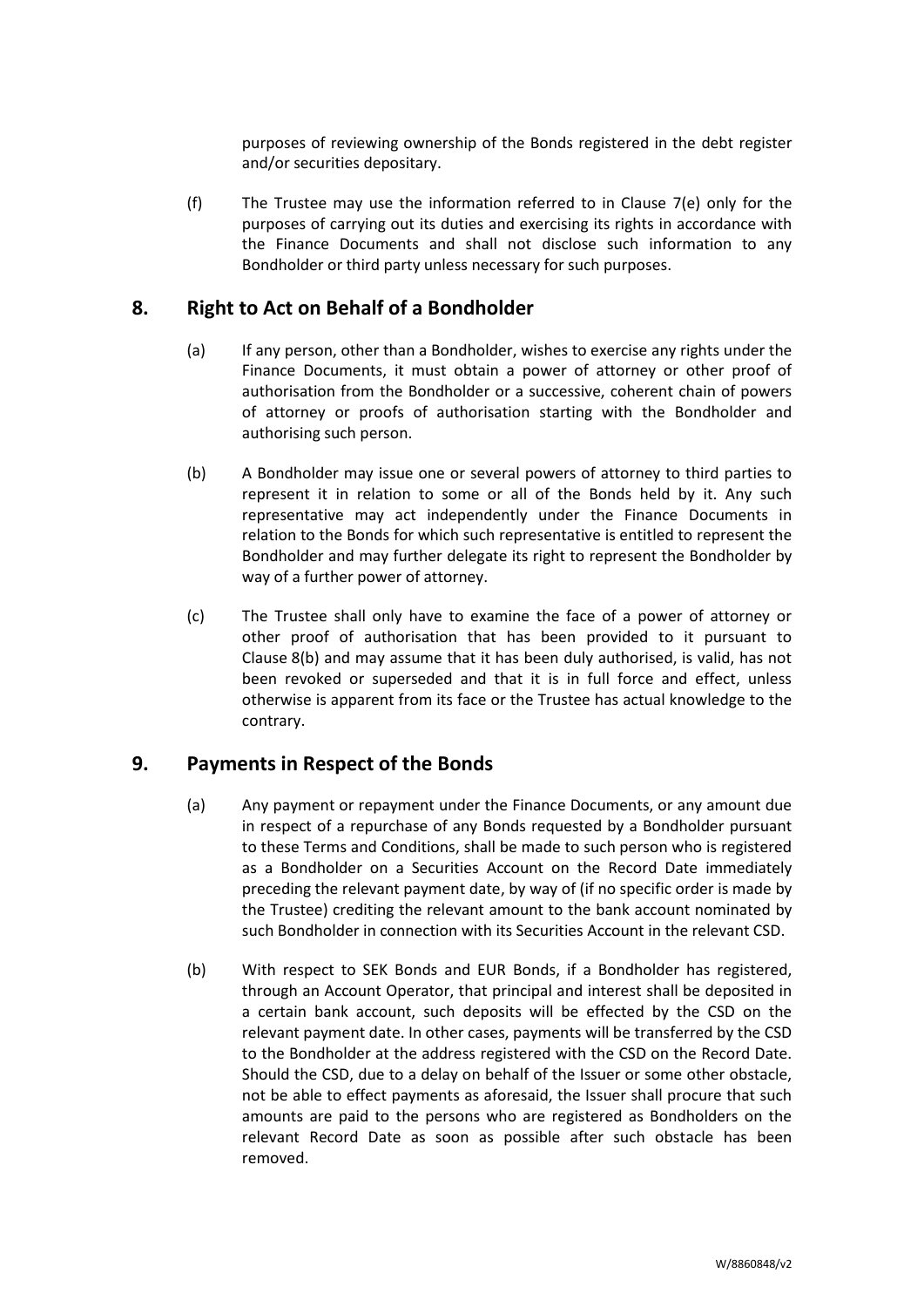- (c) All amounts payable under the Finance Documents shall be payable in the denomination of the Bonds set out in Clause [2\(a\)](#page-10-3) above. If, however, the denomination differs from the currency of the bank account connected to the Bondholder's Securities Account in the relevant CSD, any cash settlement may be exchanged and credited to this bank account in accordance with the procedures of the relevant CSD.
- (d) Any specific payment instructions, including foreign exchange bank account details, to be connected to the Bondholder's account in the relevant CSD must be provided by the relevant Bondholder to the CSD Agent (either directly or through its Account Operator in the relevant CSD) within five Business Days prior to a payment date. Depending on any currency exchange settlement agreements between each Bondholder's bank and the CSD Agent, and opening hours of the receiving bank, cash settlement may be delayed, and payment shall be deemed to have been made once the cash settlement has taken place, provided, however, that no default interest or other penalty shall accrue for the account of the Issuer for such delay.
- (e) If, due to any obstacle for the relevant CSD, the Issuer cannot make a payment or repayment, such payment or repayment may be postponed until the obstacle has been removed. Interest shall accrue in accordance with Clause [11\(d\)](#page-17-4) during such postponement.
- (f) If payment or repayment is made in accordance with this Clause [9,](#page-15-1) the Issuer shall be deemed to have fulfilled its obligation to pay, irrespective of whether such payment was made to a person not entitled to receive such amount.
- (g) Any payment which shall be made under these Terms and Conditions on a date which is not a Business Day, shall be instead be made on the first following day that is a Business Day (no business day adjustment).
- (h) The Issuer is not liable to gross-up any payments under the Finance Documents by virtue of any withholding tax, public levy or the similar.
- (i) Notwithstanding anything to the contrary in these Terms and Conditions, the Bonds shall be subject to, and any payments made in relation thereto shall be made in accordance with, the rules and procedures of each CSD.
- (j) With respect to NOK Bonds, payment constituting good discharge of the Issuer's payment obligations to the Bondholders under these Terms and Conditions will be deemed to have been made to each Bondholder once the amount has been credited to the bank holding the bank account nominated by the Bondholder in connection with its Securities Account in the relevant CSD. If the paying bank and the receiving bank are the same, payment shall be deemed to have been made once the amount has been credited to the bank account nominated by the Bondholder in question.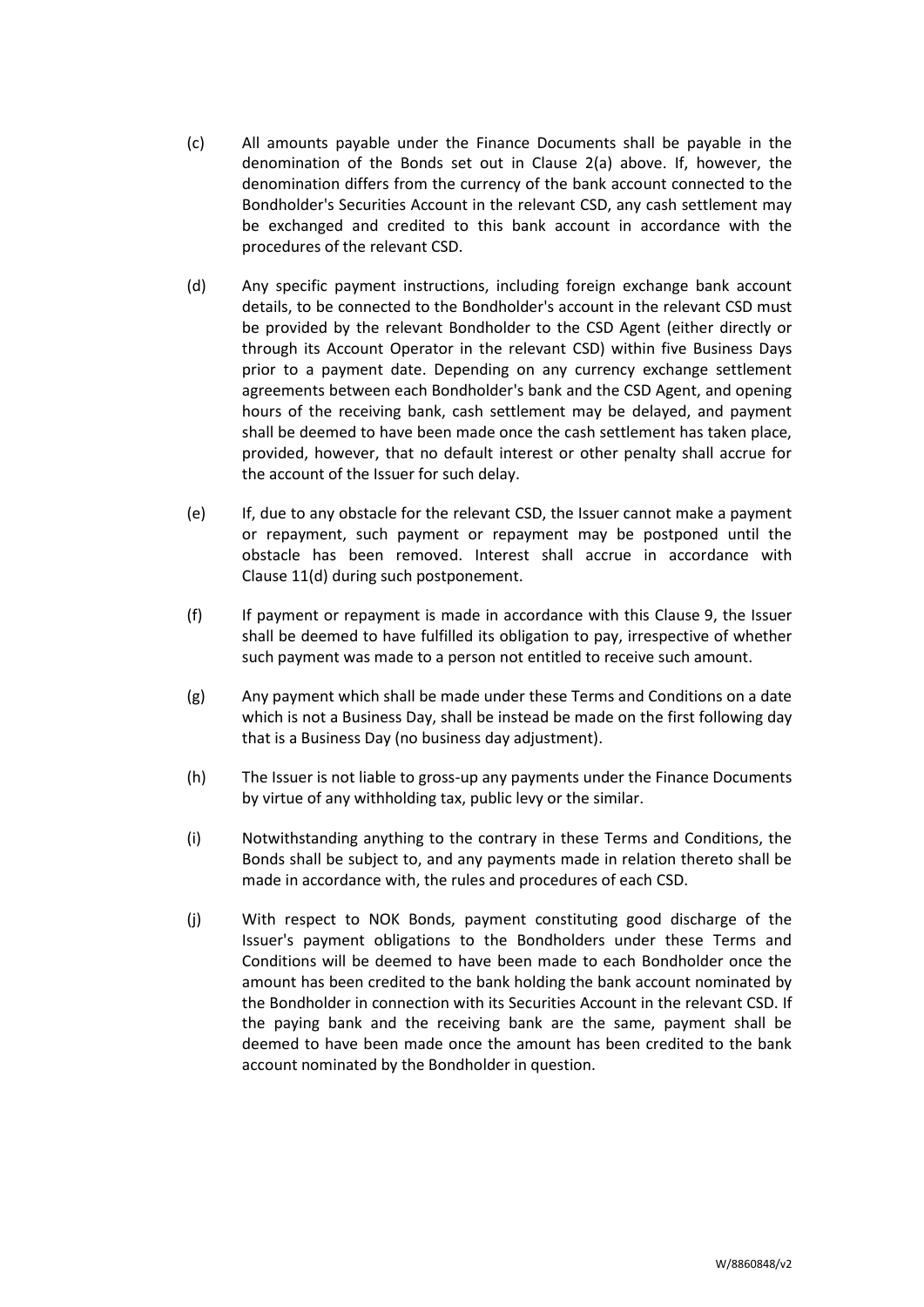# <span id="page-17-0"></span>**10. Transaction Security**

- (a) As continuing Security for the due and punctual fulfilment of the Secured Obligations, the Issuer shall and shall procure that relevant security providers grant the Transaction Security to the Secured Parties as represented by the Trustee on the terms set out in the Security Documents.
- (b) The Trustee shall hold the Transaction Security on behalf of the Secured Parties in accordance with the Security Documents. The Issuer and the relevant security providers shall enter into the Security Documents and perfect the Transaction Security in accordance with the Security Documents.
- (c) Unless and until the Trustee has received instructions from the Bondholders in accordance with Clause [17](#page-27-0) (*[Decisions by Bondholders](#page-27-0)*), the Trustee shall (without first having to obtain the Bondholders' consent) be entitled to enter into agreements with the Issuer or a third party or take any other actions, if it is, in the Trustee's opinion, necessary for the purpose of maintaining, altering, releasing or enforcing the Transaction Security, creating further Security for the benefit of the Secured Parties or for the purpose of settling the Bondholders' or the Issuer's rights to the Transaction Security, in each case in accordance with the terms of the Finance Documents, and provided that such agreements or actions are not detrimental to the interests of the Bondholders.

# <span id="page-17-2"></span><span id="page-17-1"></span>**11. Interest**

- (a) Each Initial Bond carries Interest at the Interest Rate (i) in respect of the SEK Bonds and EUR bonds, from (but excluding) the First Issue Date up to (and including) the relevant Redemption Date and (ii) in respect of the NOK Bonds, from (but excluding) the First Issue Date up to (and including) the relevant Redemption Date. Any Subsequent Bond will carry Interest at the Interest Rate from (but excluding, in case of the SEK Bonds and EUR Bonds, and including in case of the NOK Bonds) the Interest Payment Date falling immediately prior to its issuance up to (and including in case of the SEK Bonds and EUR Bonds and excluding in case of the NOK Bonds) the relevant Redemption Date.
- <span id="page-17-3"></span>(b) Interest accrues during an Interest Period. For the Interest Period until the Restated Date payment of Interest in respect of the Bonds shall be made to the Bondholders on each Interest Payment Date for the preceding Interest Period. Interest accrued during the period between the last Interest Payment Date and the Restated Date shall be made on the Restated Date. For the subsequent Interest Periods, the Interest shall be quarterly compounded and added to the Nominal Amount on each Interest Payment Date.
- (c) Interest shall be calculated on the basis of a 360-day year comprised of twelve months of 30 days each and, in case of an incomplete month, the actual number of days elapsed (30/360-days basis).
- <span id="page-17-4"></span>(d) If the Issuer fails to pay any amount payable by it under these Terms and Conditions on its due date, default interest shall accrue on the overdue amount from (and including) the due date up to (but excluding) the date of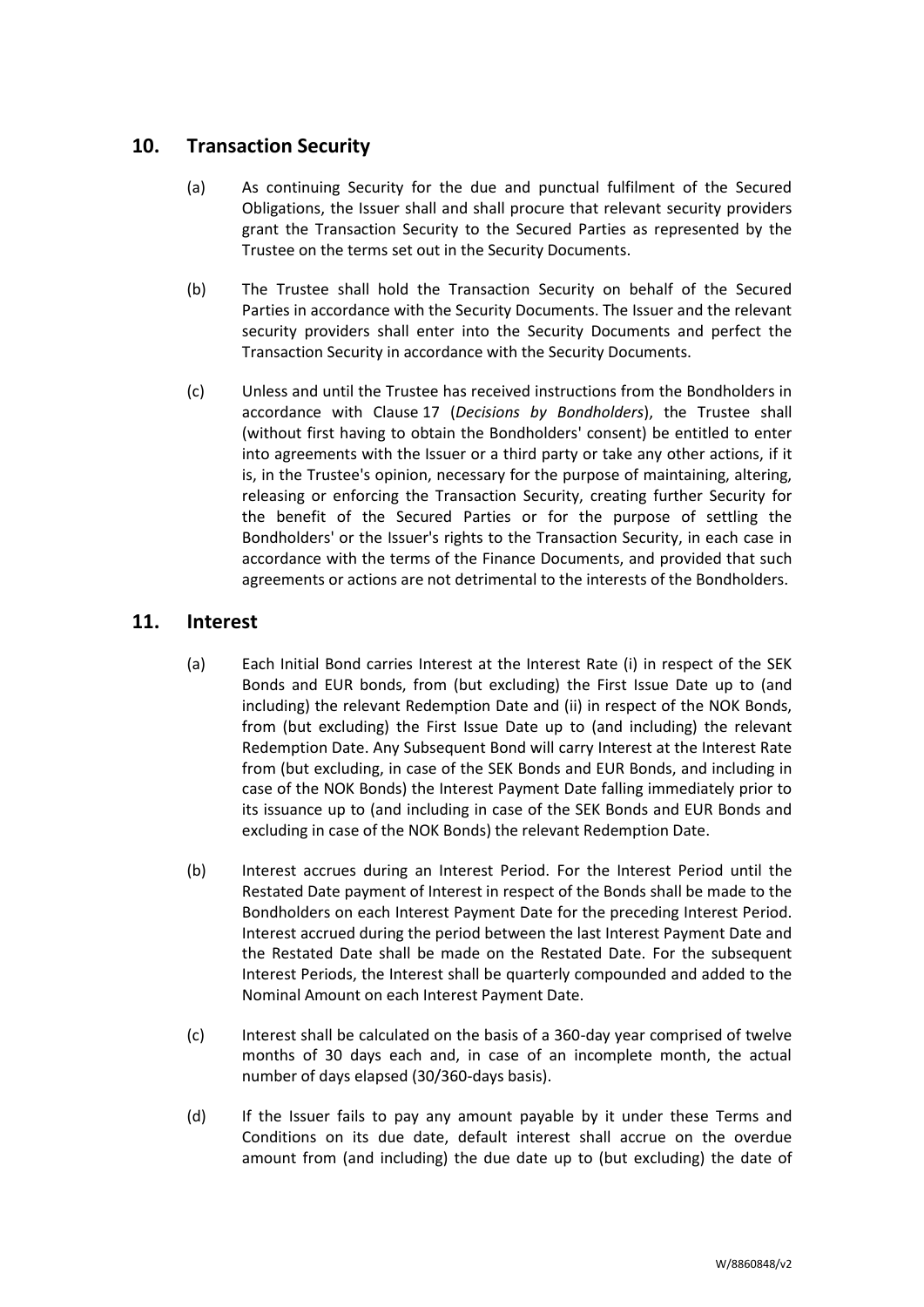actual payment at a rate which is five hundred (500) basis points higher than the Interest Rate. Accrued default interest shall not be capitalised. No default interest shall accrue where the failure to pay was solely attributable to the Trustee or the relevant CSD, in which case the Interest Rate shall apply instead.

# <span id="page-18-0"></span>**12. Redemption of the Bonds**

## **12.1 Redemption at maturity**

The Issuer shall redeem all, but not only some, of the outstanding Bonds in full on the Final Redemption Date with an amount per Bond equal to the Nominal Amount together with accrued but unpaid Interest.

## **12.2 Group Companies' purchase of Bonds**

The Group Companies may, subject to applicable law, at any time and at any price purchase Bonds on the market or in any other way. The Bonds held by the Group Companies may at such company's discretion be retained, sold or, if held by the Issuer, cancelled.

## <span id="page-18-1"></span>**12.3 Voluntary Redemption (call option)**

- (a) The Issuer may redeem all, but not only some, of the outstanding Bonds in full
	- (i) any time from and including the First Issue Date to, but excluding, the first Business Day falling twelve (12) months after the First Issue Date at an amount per bond equal to 102.00 per cent. of the Nominal Amount, together with accrued but unpaid Interest;
	- (ii) any time from and including the first Business Day falling twelve (12) months after the First Issue Date to, but excluding, the first Business Day falling twenty-four (24) months after the First Issue Date at an amount per Bond equal to 101.00 per cent. of the Nominal Amount together with accrued but unpaid Interest;
	- (iii) any time from and including the first Business Day falling twenty-four (24) months after the First Issue Date to, but excluding, the Final Redemption Date at an amount per Bond equal to 100.00 per cent. of the Nominal Amount, together with accrued but unpaid Interest.
- (b) Redemption in accordance with Clause [12.3\(a\)](#page-18-1) above, shall be made by the Issuer giving not less than ten (15) Business Days' notice prior to the relevant Redemption Date to the Bondholders and the Trustee, in each case calculated from the effective date of the notice. The notice from the Issuer shall specify the Redemption Date and also the Record Date on which a person shall be registered as a Bondholder to receive the amounts due on such Redemption Date. Any such notice is irrevocable but may, at the Issuer's discretion, contain one or more conditions precedent. Upon fulfilment of the conditions precedent (if any), the Issuer is bound to redeem the Bonds in full at the applicable amount on the specified Redemption Date.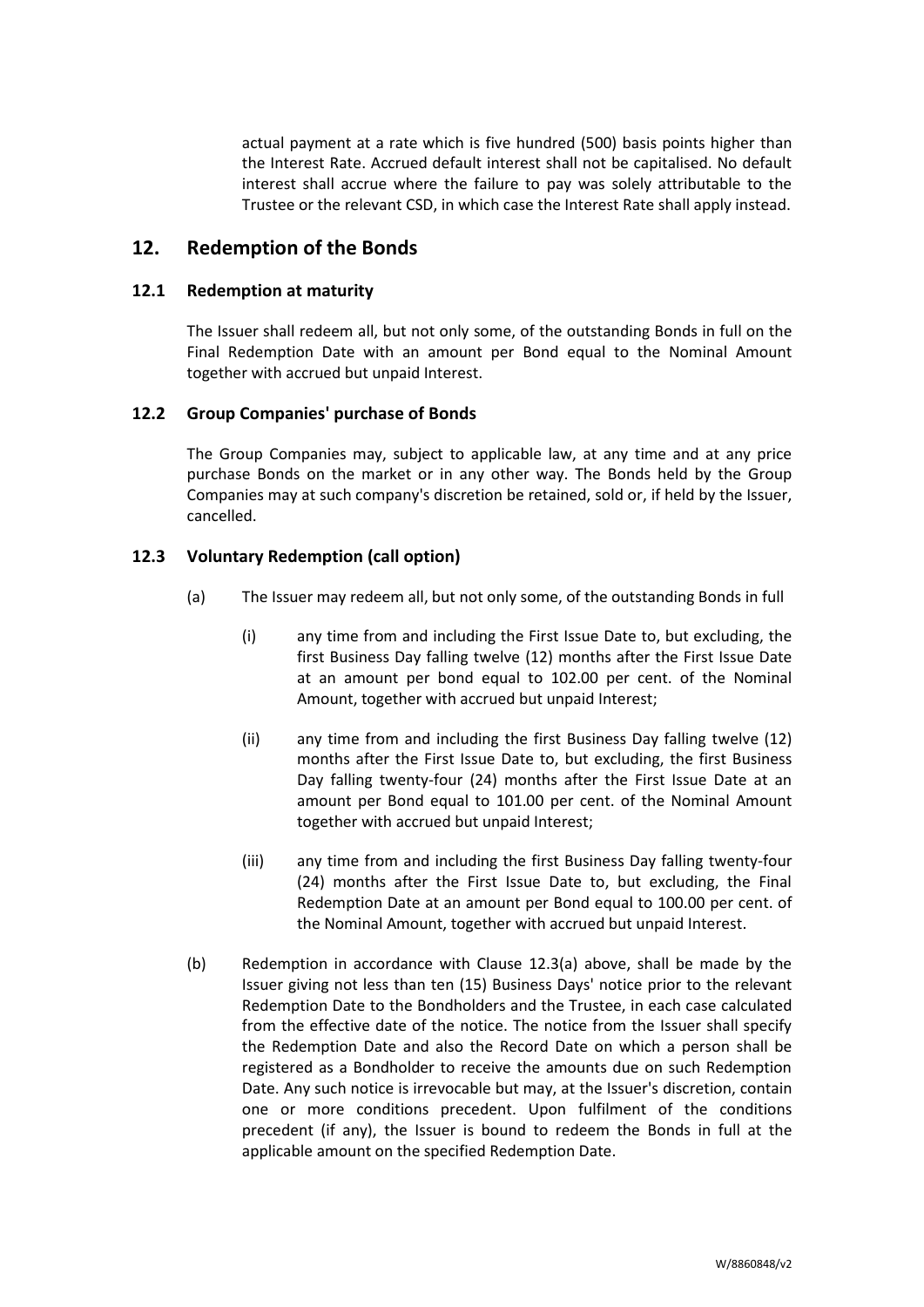# <span id="page-19-2"></span><span id="page-19-1"></span>**12.4 Mandatory repurchase due to a Change of Control Event (put option)**

- (a) Upon the occurrence of a Change of Control Event, each Bondholder shall during a period of sixty (60) Business Days from the effective date of a notice from the Issuer of the Change of Control Event pursuant to Clause [13.1\(c\)](#page-20-0) (after which time period such right shall lapse), have the right to request that all of its Bonds be repurchased at a price per Bond equal to 101 per cent. of the Nominal Amount together with accrued but unpaid Interest. However, such period may not start earlier than upon the occurrence of the Change of Control Event.
- (b) The notice from the Issuer pursuant to Clause [13.1\(c\)](#page-20-0) shall specify the Record Date on which a person shall be registered as a Bondholder to receive interest and principal, the Redemption Date and include instructions about the actions that a Bondholder needs to take if it wants Bonds held by it to be repurchased. If a Bondholder has so requested, and acted in accordance with the instructions in the notice from the Issuer, the Issuer shall repurchase the relevant Bonds and the repurchase amount shall fall due on the Redemption Date specified in the notice given by the Issuer pursuant to Clause  $13.1(c)$ . The Redemption Date must fall no later than forty (20) Business Days after the end of the period referred to in Clause [12.4\(a\).](#page-19-1)
- (c) The Issuer shall comply with the requirements of any applicable securities laws or regulations in connection with the repurchase of Bonds. To the extent that the provisions of such laws and regulations conflict with the provisions in this Clause [12.4](#page-19-2) (*[Mandatory repurchase due to a Change of Control Event \(put](#page-19-2)  [option\)](#page-19-2)*), the Issuer shall comply with the applicable securities laws and regulations and will not be deemed to have breached its obligations under this Clause [12.4](#page-19-2) (*[Mandatory repurchase due to a Change of Control Event \(put](#page-19-2)  [option\)](#page-19-2)*) by virtue of the conflict.
- (d) Any Bonds repurchased by the Issuer pursuant to this Clause [12.4](#page-19-2) (*[Mandatory](#page-19-2)  [repurchase due to a Change of Control Event \(put option\)](#page-19-2)*) may at the Issuer's discretion be retained, sold or cancelled.

# <span id="page-19-0"></span>**13. Information to Bondholders**

## <span id="page-19-4"></span><span id="page-19-3"></span>**13.1 Information from the Issuer**

- (a) The Issuer will make the following information available to the Bondholders by way of press release and by publication on the website of the Group:
	- (i) as soon as the same become available, but in any event within four (4) months after the end of each financial year, its audited consolidated financial statements for that financial year;
	- (ii) as soon as the same become available, but in any event within two (2) months after the end of each quarter of its financial year, its unaudited consolidated financial statements or the year-end report (Sw. *bokslutskommuniké*) (as applicable) for such period;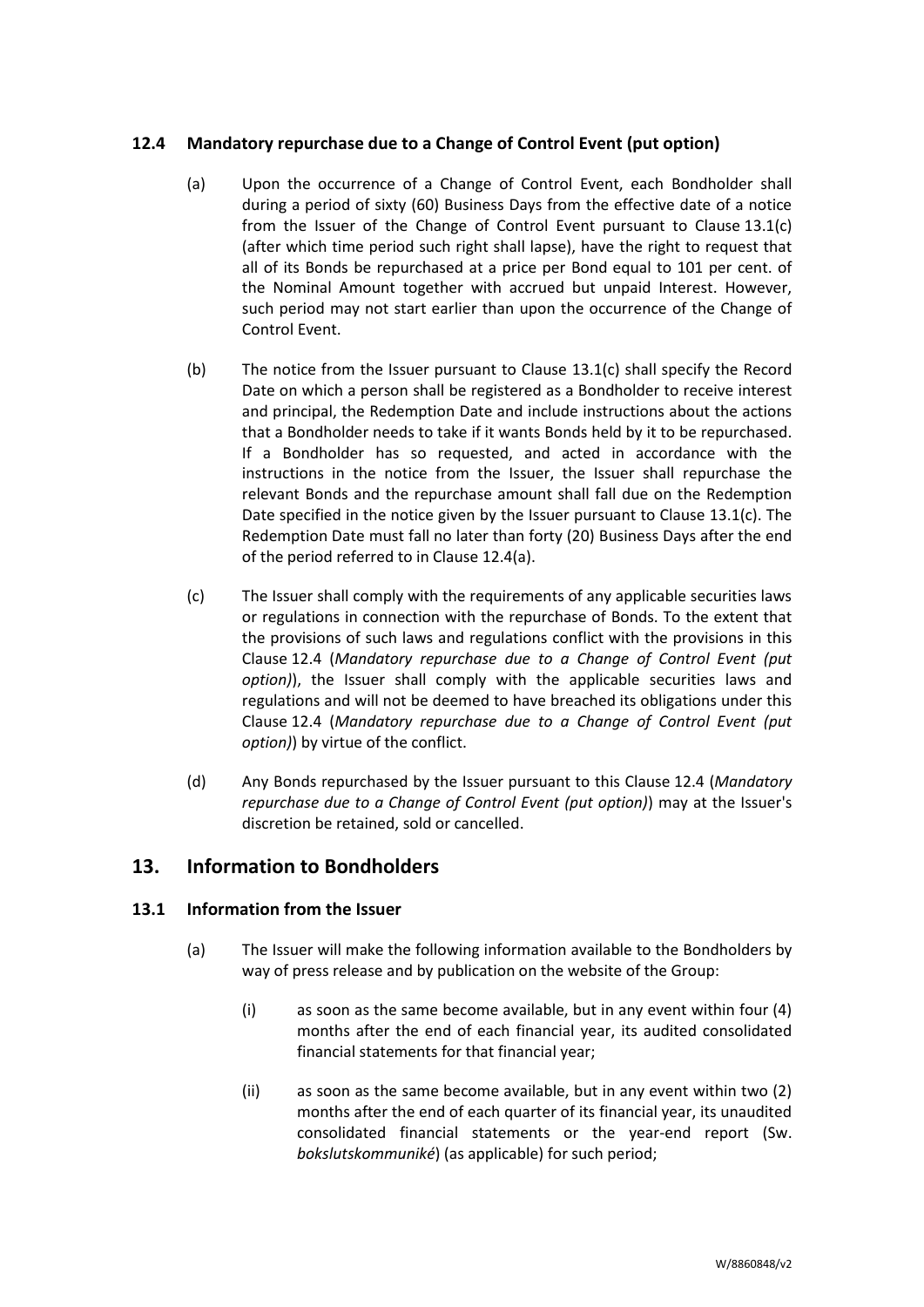- (iii) as soon as practicable following an acquisition or disposal of Bonds by a Group Company, the aggregate Nominal Amount held by Group Companies, or the amount of Bonds cancelled by the Issuer; and
- (iv) any other information required by the Swedish Securities Market Act (Sw. *lag (2007:582) om värdepappersmarknaden*) and the rules and regulations of the applicable Regulated Market or MTF on which the Bonds are listed.
- (b) If and for as long as the Bonds are listed on a Regulated Market, the reports referred to in Clause [13.1\(a\)](#page-19-3) shall, in addition, be prepared in accordance with IFRS and made available in accordance with the rules and regulations of the relevant Regulated Market (as amended from time to time) and the Swedish Securities Market Act.
- <span id="page-20-0"></span>(c) The Issuer shall as soon as possible notify the Trustee and the Bondholders when the Issuer is or becomes aware of the occurrence of a Change of Control Event.
- <span id="page-20-1"></span>(d) The Issuer shall as soon as possible notify the Trustee (with full particulars) when the Issuer is or becomes aware of the occurrence of any event or circumstance which constitutes an Event of Default, or any event or circumstance which would (with the expiry of a grace period, the giving of notice, the making of any determination or any combination of any of the foregoing) constitute an Event of Default, and shall provide the Trustee with such further information as it may reasonably request in writing following receipt of such notice. Should the Trustee not receive such information, the Trustee is entitled to assume that no such event or circumstance exists or can be expected to occur, provided that the Trustee does not have actual knowledge of such event or circumstance.
- (e) When the financial statements and other information are made available to the Bondholders pursuant to Clause [13.1\(a\),](#page-19-4) the Issuer shall send copies of such financial statements and other information to the Trustee. Together with the financial statements, the Issuer shall submit to the Trustee a compliance certificate (i) containing a confirmation that no Event of Default has occurred (or if an Event of Default has occurred, what steps have been taken to remedy it, and (ii) attaching copies of any notices sent to the Regulated Market or the MTF on which the Bonds are admitted to trading**.**
- (f) The Issuer is only obliged to inform the Trustee according to this Clause [13.1](#page-19-4) if informing the Trustee would not conflict with any applicable laws or, when the Bonds are listed, the Issuer's registration contract with the relevant Regulated Market or MTF. If such a conflict would exist pursuant to the listing contract with the relevant Regulated Market or MTF otherwise, the Issuer shall however be obliged to either seek approval from the relevant Regulated Market or MTF, or undertake other reasonable measures, including entering into a non-disclosure agreement with the Trustee, in order to be able to timely inform the Trustee according to this Claus[e 13.1.](#page-19-4)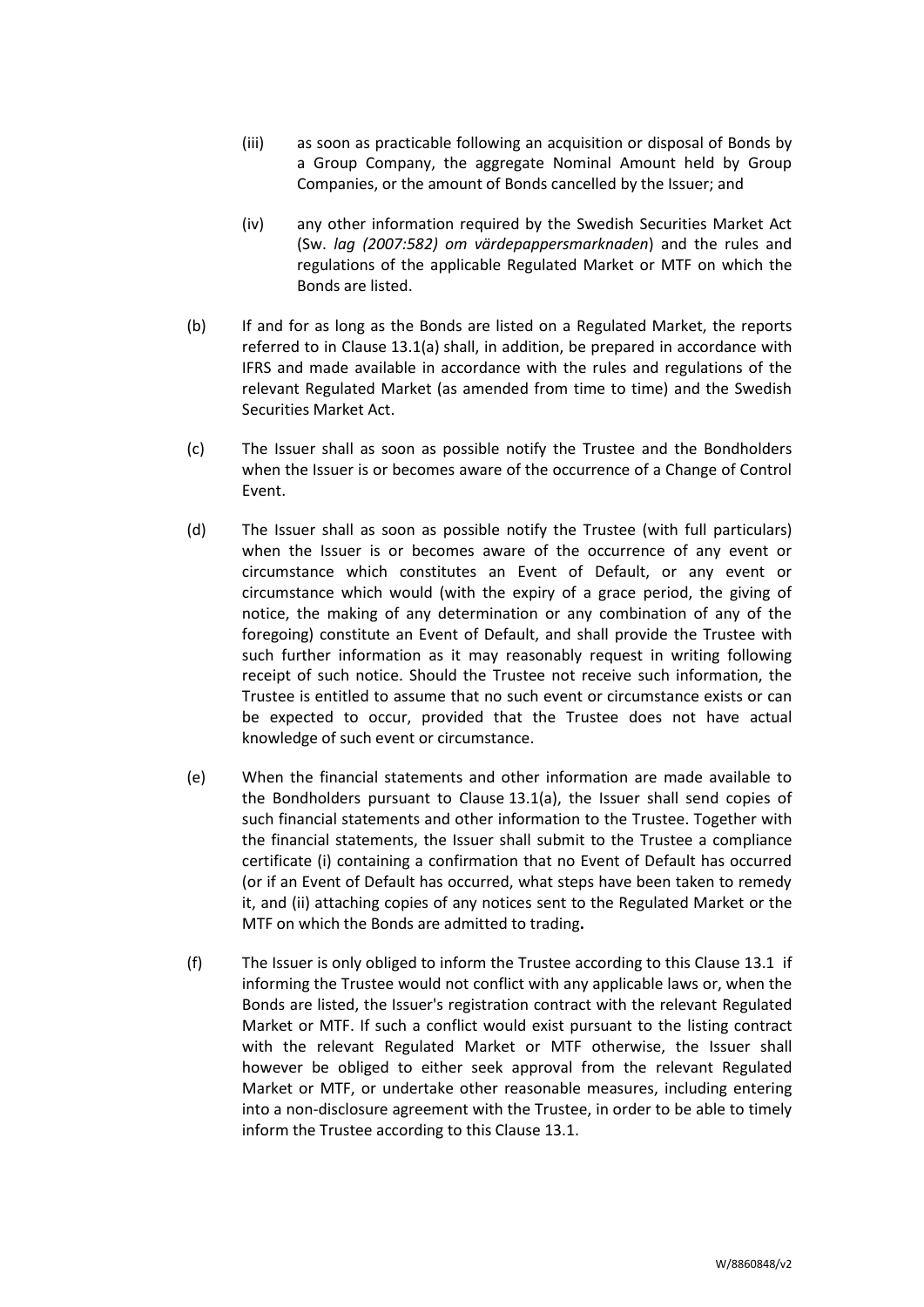## **13.2 Information from the Trustee**

The Trustee is entitled to disclose to the Bondholders any event or circumstance directly or indirectly relating to the Issuer or the Bonds. Notwithstanding the foregoing, the Trustee may if it considers it to be beneficial to the interests of the Bondholders delay disclosure or refrain from disclosing certain information other than in respect of an Event of Default that has occurred and is continuing.

## <span id="page-21-1"></span>**13.3 Information among the Bondholders**

Upon request by a Bondholder, the Trustee shall promptly distribute to the Bondholders any information from such Bondholder which relates to the Bonds. The Trustee may require that the requesting Bondholder reimburses any costs or expenses incurred, or to be incurred, by the Trustee in doing so (including a reasonable fee for the work of the Trustee) before any such information is distributed.

### **13.4 Publication of Finance Documents**

- (a) The latest version of these Terms and Conditions (including any document amending these Terms and Conditions) shall be available on the website of the Trustee.
- (b) The latest versions of the other Finance Documents shall be available to the Bondholders at the office of the Trustee during normal business hours.

# <span id="page-21-0"></span>**14. General Undertakings**

### **14.1 General**

The Issuer undertakes to comply with the undertakings set out in this Clause [14](#page-21-0) (*[General Undertakings](#page-21-0)*) for as long as any Bonds remain outstanding.

### **14.2 Distributions**

- (a) The Issuer shall not, and shall procure that none of its Subsidiaries, will:
	- (i) pay any dividend in respect of its shares (other than to the Issuer);
	- (ii) repurchase or redeem any of its own shares;
	- (iii) redeem or reduce its share capital or other restricted or unrestricted equity with repayment to shareholders;
	- (iv) repay any Shareholder Loans or pay interest thereon;
	- (v) make any prepayments or repayments under any long-term debt ranking junior or *pari passu* with the Bonds;
	- (vi) grant any loans except to Group Companies and in the ordinary course of business; or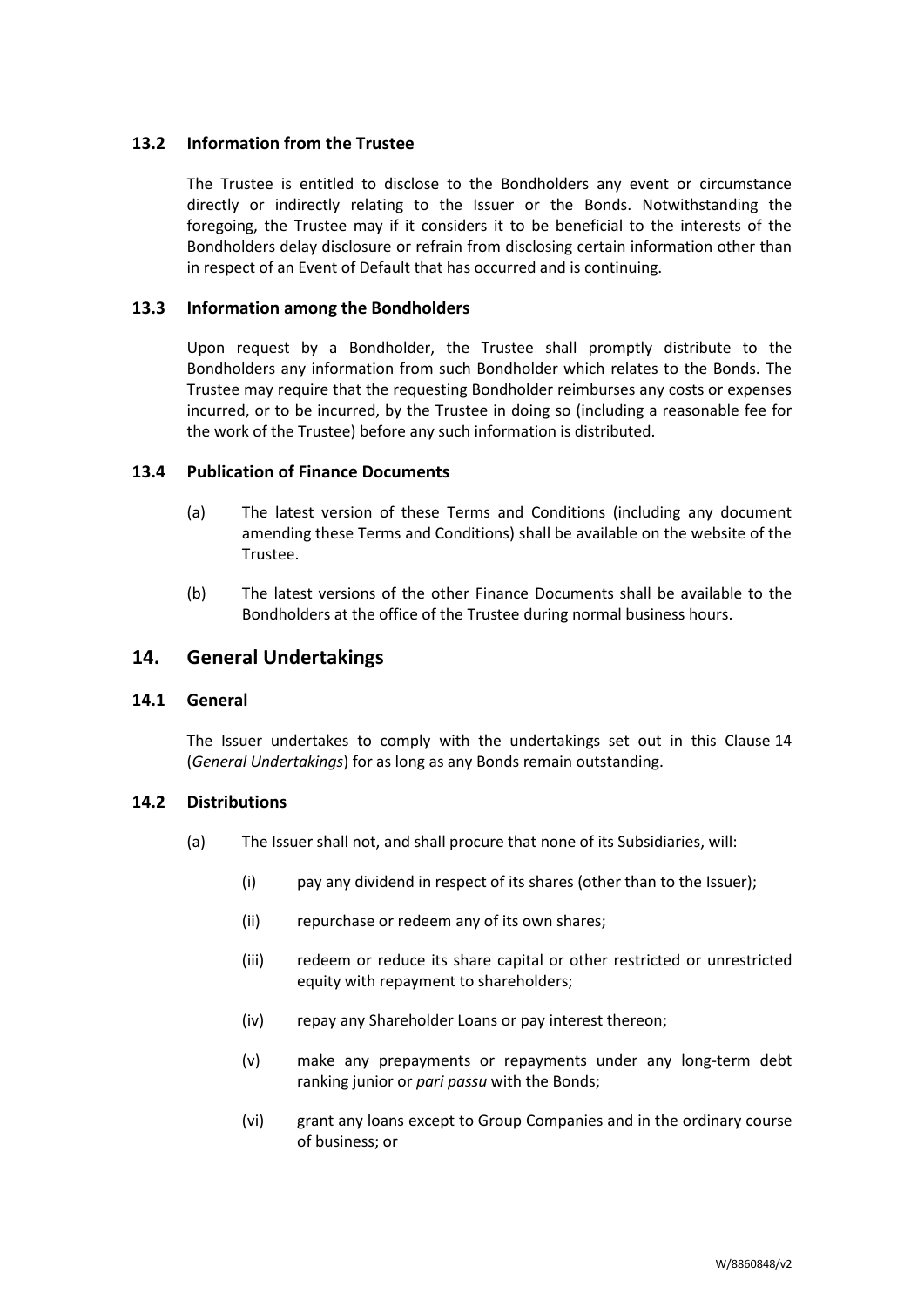(vii) make any other similar distribution or transfer of value to the Issuer's, or the Subsidiaries', direct or indirect shareholder or the Affiliates of such direct and indirect shareholders (other than to the Issuer),

((i) – (vii) each being a "**Restricted Payment**").

- (b) Notwithstanding paragraph (a) above, a Restricted Payment may be made if:
	- (i) no Event of Default is continuing or would occur as a result of the Restricted Payment; and
	- (ii) the aggregate amount of all Restricted Payments of the Group does not exceed fifty (50) per cent. of the Group's consolidated profit for the previous financial year.

### **14.3 Financial Indebtedness**

The Issuer shall not (and shall ensure that neither of its Subsidiaries) incur any additional Financial Indebtedness, provided however that the Issuer may incur Financial Indebtedness that constitute Permitted Debt.

#### **14.4 Negative Pledge**

The Issuer shall not (and shall ensure that neither of its Subsidiaries) provide, prolong or renew any guarantee or security over any of its assets (present or future), provided however that the Issuer has a right to provide, prolong and renew any Permitted Security.

#### **14.5 Financial Support**

The Issuer shall not (and shall ensure that neither of its Subsidiaries) provide any loan or security or guarantee to or for the benefit of any party, other than to wholly-owned Subsidiaries of the Issuer whose shares are subject to the Security Documents.

#### **14.6 Nature of Business**

The Issuer shall procure that no substantial change is made to the general nature of the business carried on by the Issuer as of the First Issue Date if such change is reasonably likely to have a Material Adverse Effect.

## **14.7 Disposal of Assets**

The Issuer shall not (and shall ensure that neither of its Subsidiaries) sell or otherwise dispose of all or substantially all of its assets or operations to any person, other than licensing of the Issuer's IPR rights on normal commercial terms and Permitted Factoring.

## <span id="page-22-0"></span>**14.8 Granting of additional Security**

Should the Issuer acquire any company or establish any new Subsidiary, the Issuer shall as soon as reasonably practicable and to the extent legally possible, provide Security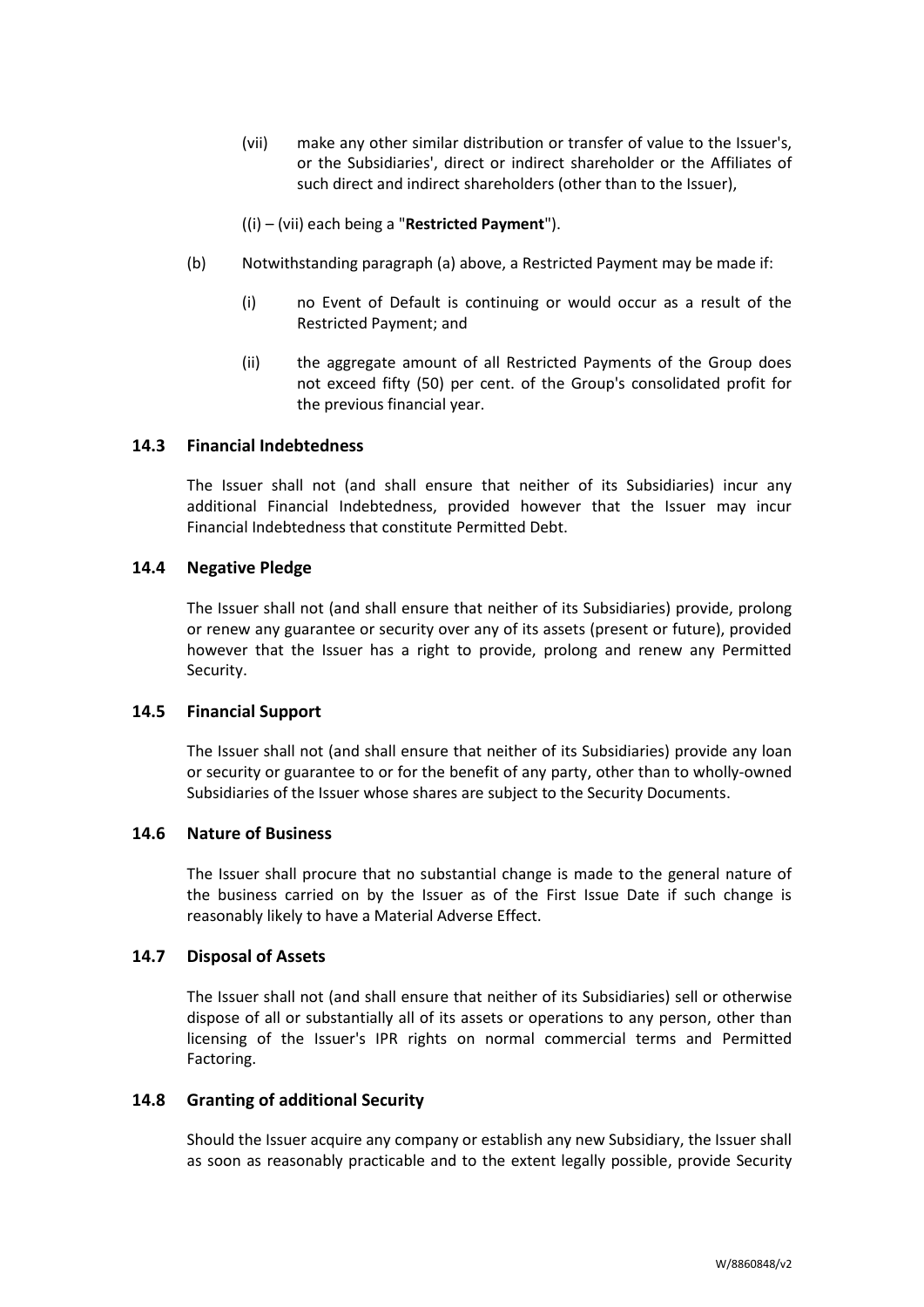over the shares in such company or Subsidiary, in accordance with a security document in form and substance satisfactory to the Trustee (acting reasonably), as continuing security for the due and punctual fulfilment of the Secured Obligations.

## **14.9 Dealings with Related Parties**

The Issuer shall (and shall ensure that its Subsidiaries) conduct all dealings with the direct and indirect shareholders of the Issuer and/or any Affiliates of such direct and indirect shareholders at arm's length terms.

## **14.10 Admission to trading**

The Issuer shall ensure that (i) the Initial Bonds are listed on a Regulated Market or an MTF within 60 calendar days after the First Issue Date and with an intention to complete such listing within 30 calendar days after the First Issue Date, and (ii) any Subsequent Bonds are listed on a Regulated Market or a MTF within 60 calendar days after the issuance of such Subsequent Bonds and with an intention to complete such listing within 20 calendar days after the issuance of such Subsequent Bonds, and (iii) that the Bonds, once admitted to trading on a Regulated Market or a MTF, continue to be listed thereon for as long as any Bond is outstanding (however, taking into account the rules and regulations of the relevant Regulated Market or MTF and the CSD (as amended from time to time) preventing trading in the Bonds in close connection to the redemption of the Bonds).

# <span id="page-23-0"></span>**15. Events of Default and Acceleration of the Bonds**

Each of the events or circumstances set out in this Clause [15](#page-23-0) (other than Clause [15.10](#page-25-1) (*[Acceleration of the Bonds](#page-25-1)*)) is an Event of Default.

### <span id="page-23-1"></span>**15.1 Non-Payment**

The Issuer fails to pay an amount on the date it is due in accordance with the Finance Documents, unless its failure to pay is caused by administrative or technical error and payment is made within five (5) Business Days of the due date.

### **15.2 Other Obligations**

The Issuer, or any other party (other than the Trustee) does not comply with its obligations under the Finance Documents to which it is a party, in any other way than as set out under Clause [15.1](#page-23-1) (*[Non-Payment](#page-23-1)*) above, unless the non-compliance (i) is capable of remedy and (ii) is remedied within fifteen (15) Business Days of the earlier of the Trustee giving notice and the Issuer becoming aware of the non-compliance.

### <span id="page-23-2"></span>**15.3 Cross-default**

(a) Any financial indebtedness of the Issuer is not paid when due nor within any originally applicable grace period.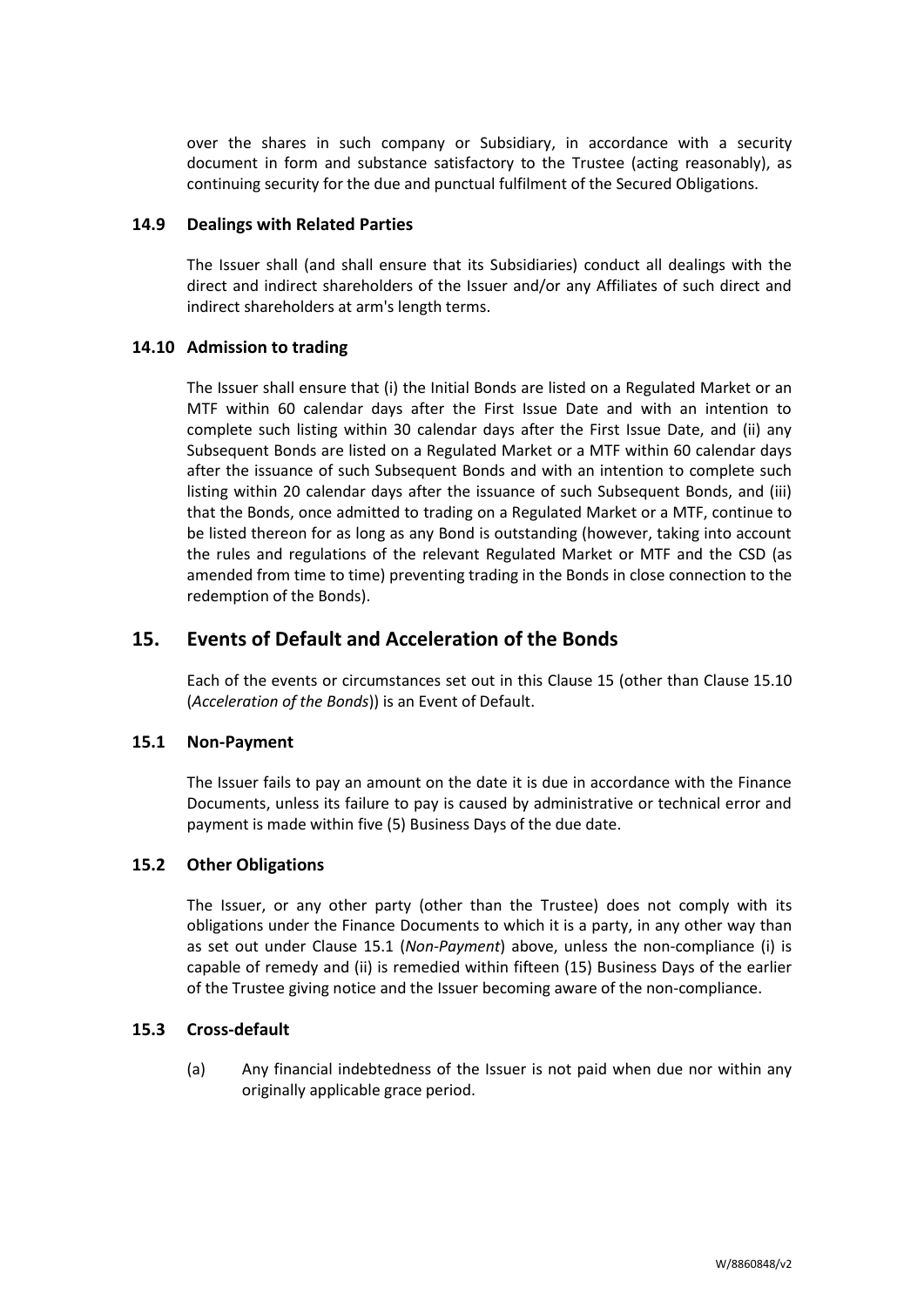- (b) Any financial indebtedness of the Issuer is declared to be or otherwise becomes due and payable prior to its specified maturity as a result of an event of default (however described).
- (c) Any commitment for any financial indebtedness of the Issuer is cancelled or suspended by a creditor of the Issuer as a result of an event of default (however described).
- (d) Any creditor of the Issuer becomes entitled to declare any financial indebtedness of the Issuer due and payable prior to its specified maturity as a result of an event of default (however described).
- (e) No Event of Default will occur under this Clause [15.3](#page-23-2) (*[Cross-default](#page-23-2)*) if the aggregate amount of financial indebtedness or commitment for financial indebtedness falling within paragraphs (a) to (d) above is less than SEK 5,000,000 (or its equivalent in any other currency or currencies).

## **15.4 Insolvency**

- (a) The Issuer is unable or admits inability to pay its debts as they fall due or is declared to be unable to pay its debts under applicable law, suspends making payments on its debts generally or, by reason of actual or anticipated financial difficulties, commences negotiations with its creditors with a view to rescheduling its Financial Indebtedness.
- (b) A moratorium is declared in respect of the Financial Indebtedness of the Issuer.

### **15.5 Insolvency Proceedings**

Any corporate action, legal proceedings or other procedures are taken (other than proceedings or petitions which are being disputed in good faith and are discharged, stayed or dismissed within 30 Business Days of commencement or, if earlier, the date on which it is advertised) in relation to:

- (a) the suspension of payments, winding-up, dissolution, administration or reorganisation (by way of voluntary agreement, scheme of arrangement or otherwise) of the Issuer; and
- (b) the appointment of a liquidator, receiver, administrator, administrative receiver, compulsory manager or other similar officer in respect of the Issuer or any of its assets or any analogous procedure or step is taken in any jurisdiction.

### <span id="page-24-0"></span>**15.6 Mergers and Demergers**

A decision is made that the Issuer shall be demerged or merged if such merger or demerger is likely to have a Material Adverse Effect, provided that a merger involving the Issuer, where the Issuer is not the surviving entity, shall always be considered an Event of Default and provided that the Issuer may not be demerged.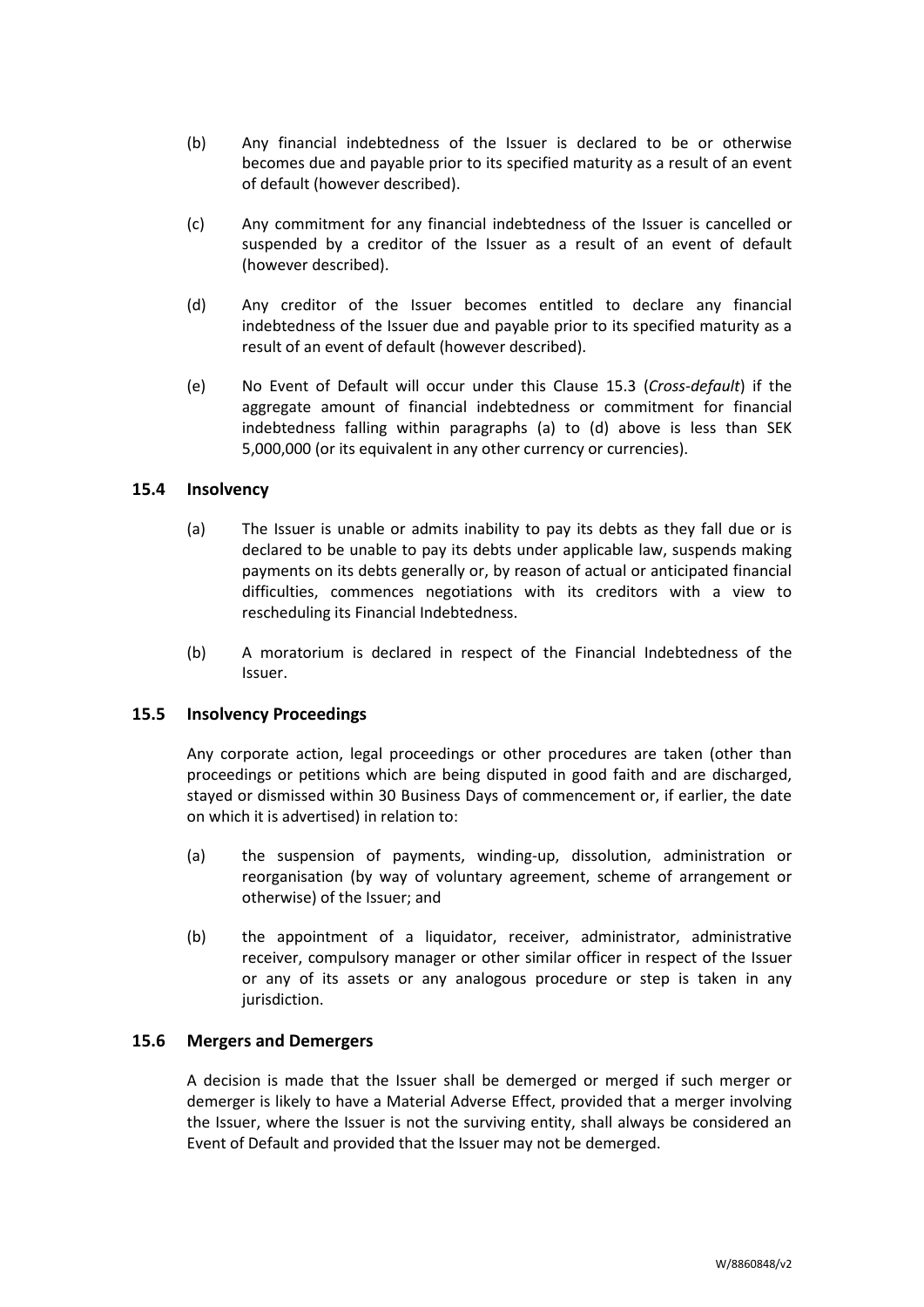## **15.7 Creditors' Process**

Any expropriation, attachment, sequestration, distress or execution or any analogous process in any jurisdiction affects any asset or assets of the Issuer having an aggregate value of an amount equal to or exceeding SEK 5,000,000 and is not discharged within 30 days.

## **15.8 Impossibility or Illegality**

It is or becomes impossible or unlawful for the Issuer to fulfil or perform any of the provisions of the Finance Documents or if the obligations under the Finance Documents are not, or cease to be, legal, valid, binding and enforceable.

### <span id="page-25-0"></span>**15.9 Continuation of the Business**

The Issuer ceases to carry on its business or in the case of a merger or a demerger as stipulated in Clause [15.6](#page-24-0) above.

## <span id="page-25-1"></span>**15.10 Acceleration of the Bonds**

- (a) If an Event of Default has occurred and is continuing, the Trustee is entitled to, on behalf of the Bondholders (i) by notice to the Issuer, declare all, but not some only, of the Bonds due for payment together with any other amounts payable under the Finance Documents, immediately or at such later date as the Trustee determines (but such date may not fall after the Final Redemption Date), and (ii) exercise any or all of its rights, remedies, powers and discretions under the Finance Documents.
- (b) The Trustee may not accelerate the Bonds in accordance with Clause [15.10\(a\)](#page-25-1) by reference to a specific Event of Default if it is no longer continuing or if it has been decided, on a Bondholders' Meeting or by way of a Written Procedure, to waive such Event of Default (temporarily or permanently).
- <span id="page-25-2"></span>(c) The Trustee shall notify the Bondholders of an Event of Default within five (5) Business Days of the date on which the Trustee received actual knowledge of that an Event of Default has occurred and is continuing. The Trustee shall, within twenty (20) Business Days of the date on which the Trustee received actual knowledge of that an Event of Default has occurred and is continuing, decide if the Bonds shall be accelerated. If the Trustee decides not to accelerate the Bonds, the Trustee shall promptly seek instructions from the Bondholders in accordance with Clause [17](#page-27-0) (*[Decisions by Bondholders](#page-27-0)*) or inform the Bondholders on the reason for not accelerating. The Trustee shall always be entitled to take the time necessary to consider whether an occurred event constitutes an Event of Default.
- (d) If the Bondholders (in accordance with these Terms and Conditions) instruct the Trustee to accelerate the Bonds, the Trustee shall promptly declare the Bonds due and payable and take such actions as, in the opinion of the Trustee, may be necessary or desirable to enforce the rights of the Bondholders under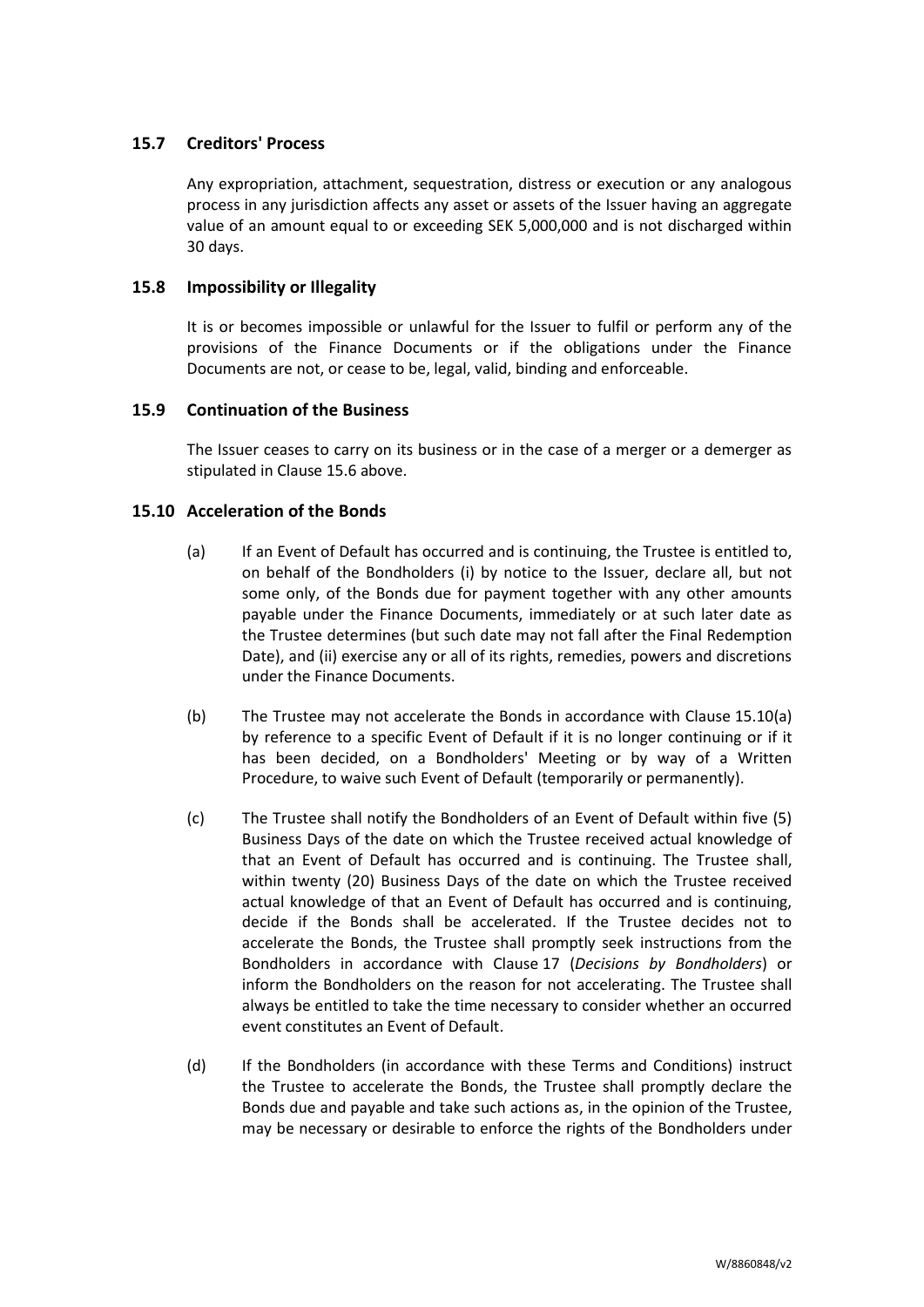the Finance Documents, unless the relevant Event of Default is no longer continuing.

- (e) If the right to accelerate the Bonds is based upon a decision of a court of law, an arbitrational tribunal or a government authority, it is not necessary that the decision has become enforceable under law or that the period of appeal has expired in order for cause of acceleration to be deemed to exist.
- (f) In the event of an acceleration of the Bonds in accordance with this Clause [15.10](#page-25-1) (*[Acceleration of the Bonds](#page-25-1)*), the Issuer shall redeem all Bonds with an amount equal to the redemption amount specified in Clause [12.3](#page-18-1) (*Voluntary Total Redemption (call option)*).

# <span id="page-26-0"></span>**16. Distribution of Proceeds**

- (a) All payments by the Issuer relating to the Bonds and the Finance Documents following an acceleration of the Bonds in accordance with Clause [15](#page-23-0) (*[Events of](#page-23-0)  [Default and Acceleration of the Bonds](#page-23-0)*) and any proceeds received from an enforcement of the Transaction Security shall be applied in the following order of priority, in accordance with the instructions of the Trustee:
	- (i) *first*, in or towards payment pro rata of (i) all unpaid fees, costs, expenses and indemnities payable by the Issuer to the Trustee in accordance with the Trustee Agreement (other than any indemnity given for liability against the Bondholders), (ii) other costs, expenses and indemnities relating to the acceleration of the Bonds or the protection of the Bondholders' rights as may have been incurred by the Trustee, (iii) any costs incurred by the Trustee for external experts that have not been reimbursed by the Issuer in accordance with Clause [21.2\(e\),](#page-33-0) and (iv) any costs and expenses incurred by the Trustee in relation to a Bondholders' Meeting or a Written Procedure that have not been reimbursed by the Issuer in accordance with Clause [17\(c\),](#page-27-1) together with default interest in accordance with Clause [11\(d\)](#page-17-4) on any such amount calculated from the date it was due to be paid or reimbursed by the Issuer;
	- (ii) *secondly*, in or towards payment *pro rata* of accrued but unpaid Interest under the Bonds;
	- (iii) *thirdly*, in or towards payment pro rata of any unpaid principal under the Bonds; and
	- (iv) *fourthly*, in or towards payment pro rata of any other costs or outstanding amounts unpaid under the Finance Documents, including default interest in accordance with Clause [11\(d\)](#page-17-4) on delayed payments of Interest and repayments of principal under the Bonds.

Any excess funds after the application of proceeds in accordance with paragraphs (i) to (iv) above shall be paid to the Issuer.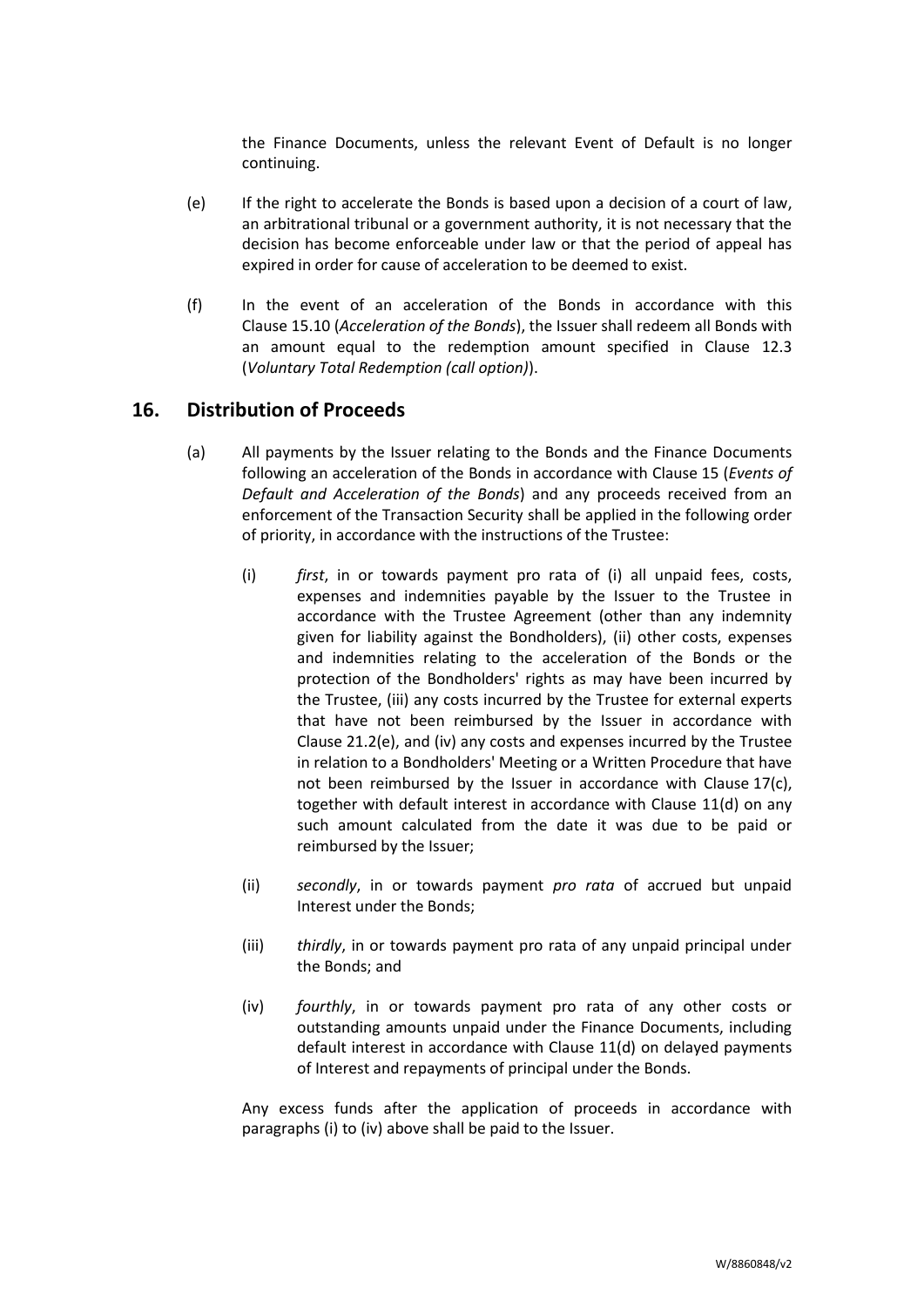(b) Funds that a Bondholder receives (directly or indirectly) in connection with the acceleration of the Bonds or the enforcement of the Transaction Security shall constitute escrow funds (Sw. *redovisningsmedel*) and must be promptly turned over to the Trustee to be applied in accordance with this Clause [16](#page-26-0) (*[Distribution of Proceeds](#page-26-0)*) as soon as reasonably practicable**.**

# <span id="page-27-0"></span>**17. Decisions by Bondholders**

- (a) Any decision by the Bondholders on a matter relating to the Finance Documents shall (at the option of the Trustee) be dealt with at a Bondholders' Meeting or by way of a Written Procedure.
- (b) Any request from the Issuer or a Bondholder (or Bondholders) representing at least ten (10) per cent. of the Adjusted Nominal Amount (such request may only be validly made by a person who is a Bondholder on the Business Day immediately following the day on which the request is received by the Trustee and shall, if made by several Bondholders, be made by them jointly) for a decision by the Bondholders on a matter relating to the Finance Documents shall be directed to the Trustee and dealt with at a Bondholders' Meeting or by way of a Written Procedure, as determined by the Trustee. The person requesting the decision may suggest the form for decision making, but if it is in the Trustee's opinion more appropriate that a matter is dealt with at a Bondholders' Meeting than by way of a Written Procedure, it shall be dealt with at a Bondholders' Meeting.
- <span id="page-27-1"></span>(c) The Trustee may refrain from convening a Bondholders' Meeting or instigating a Written Procedure if (i) the suggested decision must be approved by any person in addition to the Bondholders and such person has informed the Trustee that an approval will not be given, or (ii) the suggested decision is not in accordance with applicable laws.
- (d) Should the Trustee not convene a Bondholders' Meeting or instigate a Written Procedure in accordance with these Terms and Conditions, without Clause [17\(c\)](#page-27-0) being applicable, the Issuer or the Bondholder(s) requesting a decision by the Bondholders may convene such Bondholders' Meeting or instigate such Written Procedure, as the case may be, instead.
- (e) Should the Issuer want to replace the Trustee, it may (i) convene a Bondholders' Meeting in accordance with Clause [18\(a\)](#page-30-1) or (ii) instigate a Written Procedure by sending communication in accordance with Clause [19\(a\),](#page-31-2) in both cases with a copy to the Trustee. After a request from the Bondholders pursuant to Clause [21.4\(c\),](#page-35-0) the Issuer shall no later than ten (10) Business Days after receipt of such request (or such later date as may be necessary for technical or administrative reasons) convene a Bondholders Meeting in accordance with Clause [18\(a\).](#page-30-1) The Issuer shall inform the Trustee before a notice for a Bondholders' Meeting or communication relating to a Written Procedure where the Trustee is proposed to be replaced is sent and shall, on the request of the Trustee, append information from the Trustee together with the notice or the communication.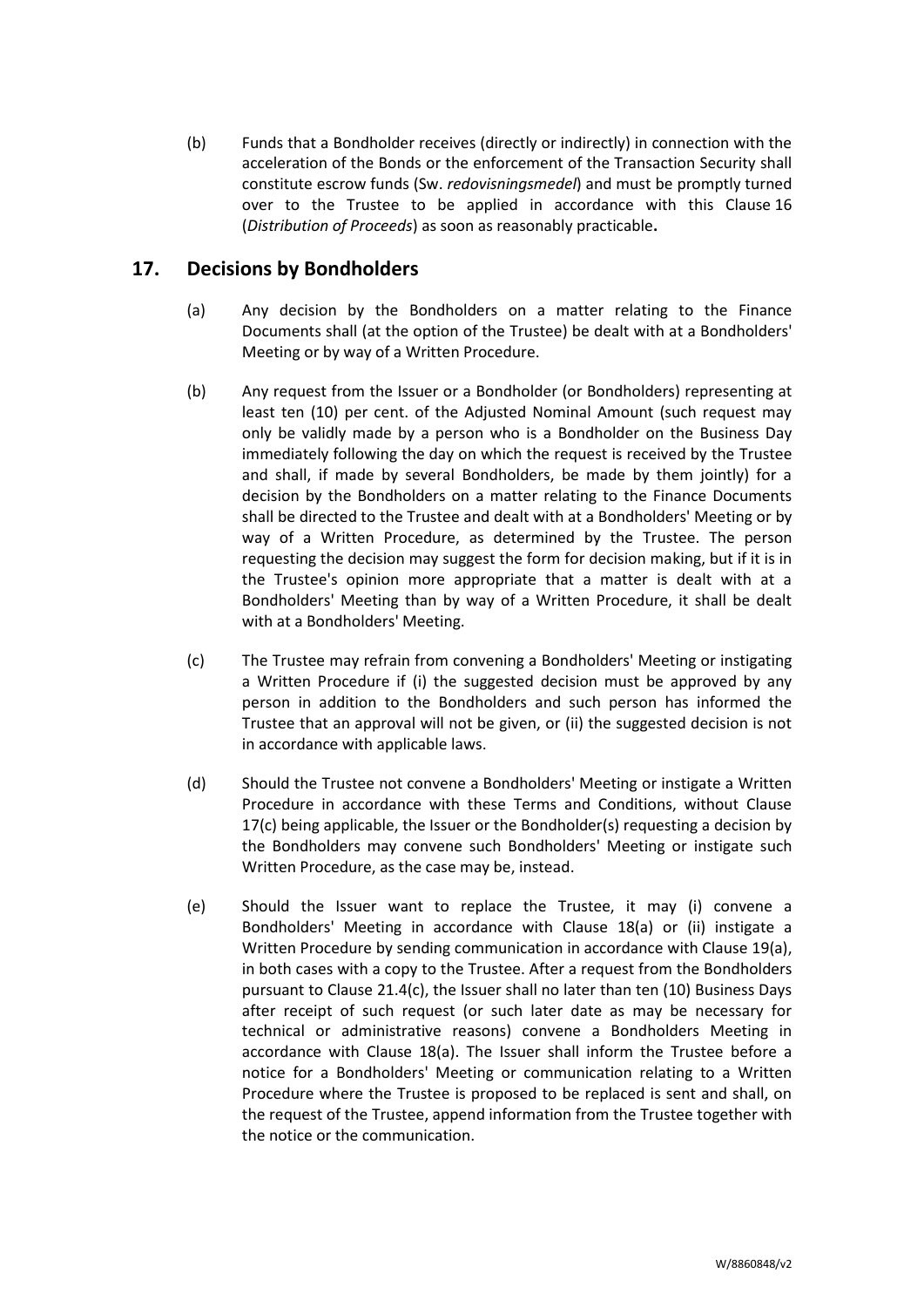- (f) Only a person who is, or who has been provided with a power of attorney pursuant to Clause [8](#page-15-0) (*[Right to Act on Behalf of a Bondholder](#page-15-0)*) from a person who is, registered as a Bondholder:
	- (i) on the Business Day specified in the notice pursuant to Claus[e 18\(b\)](#page-30-2) of the Bondholders' Meeting, or
	- (ii) on the Business Day specified in the communication pursuant to Clause [19\(b\),](#page-31-3) in respect of a Written Procedure,

may exercise voting rights as a Bondholder at such Bondholders' Meeting or in such Written Procedure, provided that the relevant Bonds are included in the definition of Adjusted Nominal Amount. Such Business Day specified pursuant to paragraph (i) or (ii) above must fall no earlier than one (1) Business Day after the effective date of the notice or communication, as the case may be.

- <span id="page-28-0"></span>(g) The following matters shall require the consent of Bondholders representing at least sixty-six and two thirds (66 2/3) per cent. of the Adjusted Nominal Amount for which Bondholders are voting at a Bondholders' Meeting or for which Bondholders reply in a Written Procedure in accordance with the instructions given pursuant to Clause [19\(b\):](#page-31-3)
	- (i) a change to the terms of any of Clauses [2\(a\),](#page-10-3) [2\(f\)](#page-11-3) and [6\(b\);](#page-14-3)
	- (ii) a change to the terms for the distribution of proceeds set out in Clause [16](#page-26-0) (*[Distribution of Proceeds](#page-26-0)*);
	- (iii) a change to the terms dealing with the requirements for Bondholders' consent set out in this Clause [17](#page-27-0) (*[Decisions by Bondholders](#page-27-0)*);
	- (iv) a change to the definition "Interest Rate" or "Nominal Amount" set out in Clause [1.1](#page-2-1) (*Definitions*);
	- (v) a reduction of the premium payable upon the redemption or repurchase of any Bond pursuant to Clause [12](#page-18-0) (*[Redemption of the](#page-18-0)  [Bonds](#page-18-0)*);
	- (vi) a release of the Transaction Security, except in accordance with the terms of the Security Documents;
	- (vii) a change of issuer, an extension of the tenor of the Bonds or any delay of the due date for payment of any principal or interest on the Bonds;
	- (viii) a mandatory exchange of the Bonds for other securities; and
	- (ix) early redemption of the Bonds, other than upon an acceleration of the Bonds pursuant to Clause [15](#page-23-0) (*[Events of Default and Acceleration of the](#page-23-0)  [Bonds](#page-23-0)*) or as otherwise permitted or required by these Terms and Conditions.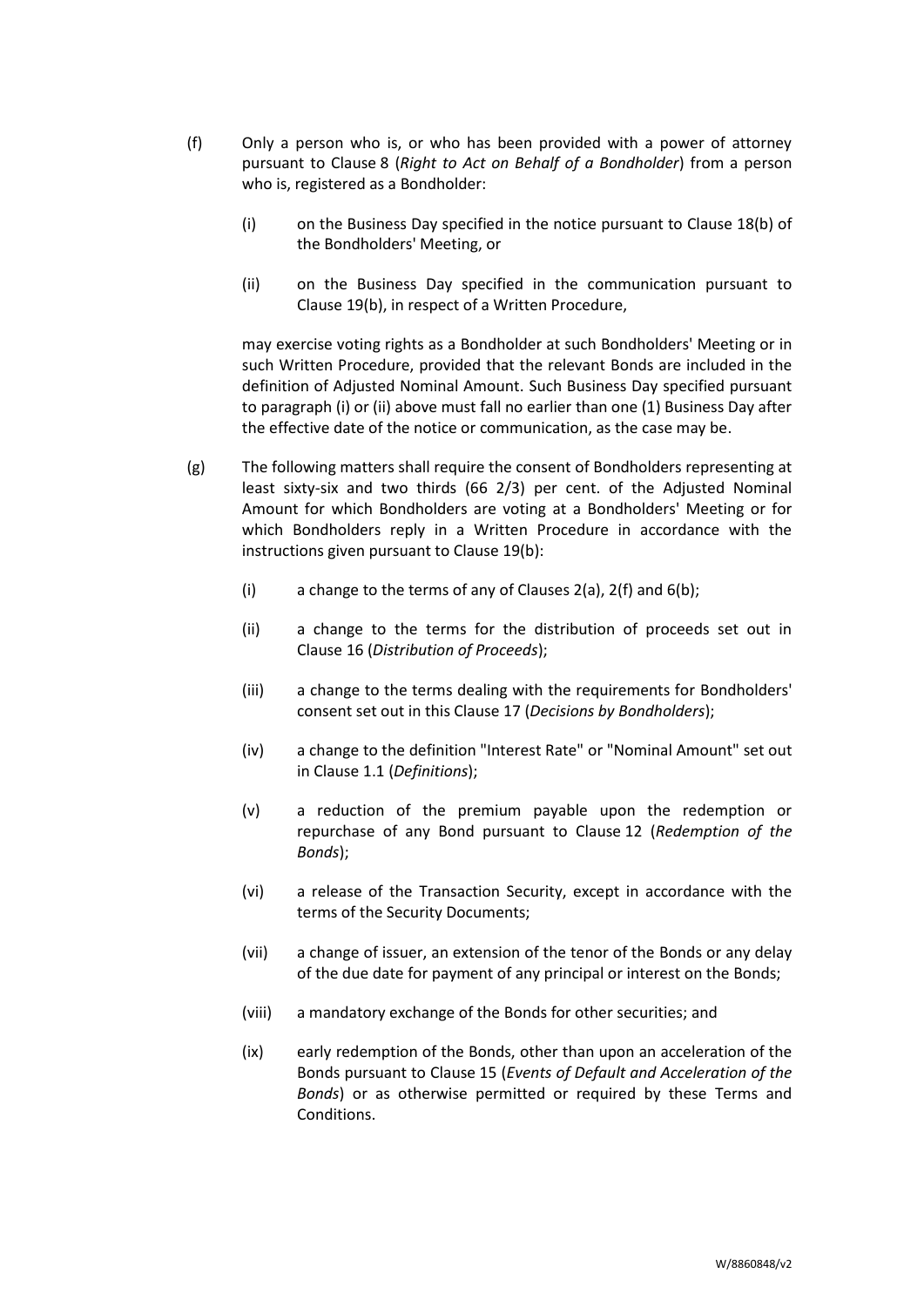- <span id="page-29-1"></span>(h) Any matter not covered by Clause  $17(g)$  shall require the consent of Bondholders representing more than fifty (50) per cent. of the Adjusted Nominal Amount for which Bondholders are voting at a Bondholders' Meeting or for which Bondholders reply in a Written Procedure in accordance with the instructions given pursuant to Clause [19\(b\).](#page-31-3) This includes, but is not limited to, any amendment to, or waiver of, the terms of any Finance Document that does not require a higher majority (other than an amendment permitted pursuant to Clause [20\(a\)\(i\)](#page-32-1) or [20\(a\)\(ii\)\)](#page-32-2) or an acceleration of the Bonds or the enforcement of any Transaction Security.
- <span id="page-29-0"></span>(i) Quorum at a Bondholders' Meeting or in respect of a Written Procedure only exists if a Bondholder (or Bondholders) representing at least fifty (50) per cent. of the Adjusted Nominal Amount in case of a matter pursuant to Clause [17\(g\),](#page-28-0) and otherwise twenty (20) per cent. of the Adjusted Nominal Amount:
	- (i) if at a Bondholders' Meeting, attend the meeting in person or by telephone conference (or appear through duly authorised representatives); or
	- (ii) if in respect of a Written Procedure, reply to the request.

If a quorum exists for some but not all of the matters to be dealt with at a Bondholders' Meeting or by a Written Procedure, decisions may be taken in the matters for which a quorum exists.

- (j) If a quorum does not exist at a Bondholders' Meeting or in respect of a Written Procedure, the Trustee or the Issuer shall convene a second Bondholders' Meeting (in accordance with Clause [18\(a\)\)](#page-30-1) or initiate a second Written Procedure (in accordance with Clause [19\(a\)\)](#page-31-2), as the case may be, provided that the person(s) who initiated the procedure for Bondholders' consent has confirmed that the relevant proposal is not withdrawn. For the purposes of a second Bondholders' Meeting or second Written Procedure pursuant to this Clause [17\(j\),](#page-27-0) the date of request of the second Bondholders' Meeting pursuant to Clause [18\(a\)](#page-30-1) or second Written Procedure pursuant to Clause [19\(a\),](#page-31-2) as the case may be, shall be deemed to be the relevant date when the quorum did not exist. The quorum requirement in Clause [17\(i\)](#page-29-0) shall not apply to such second Bondholders' Meeting or Written Procedure.
- (k) Any decision which extends or increases the obligations of the Issuer or the Trustee, or limits, reduces or extinguishes the rights or benefits of the Issuer or the Trustee, under the Finance Documents shall be subject to the Issuer's or the Trustee's consent, as applicable.
- (l) A Bondholder holding more than one Bond need not use all its votes or cast all the votes to which it is entitled in the same way and may in its discretion use or cast some of its votes only.
- (m) The Issuer may not, directly or indirectly, pay or cause to be paid any consideration to or for the benefit of any Bondholder for or as inducement to any consent under these Terms and Conditions, unless such consideration is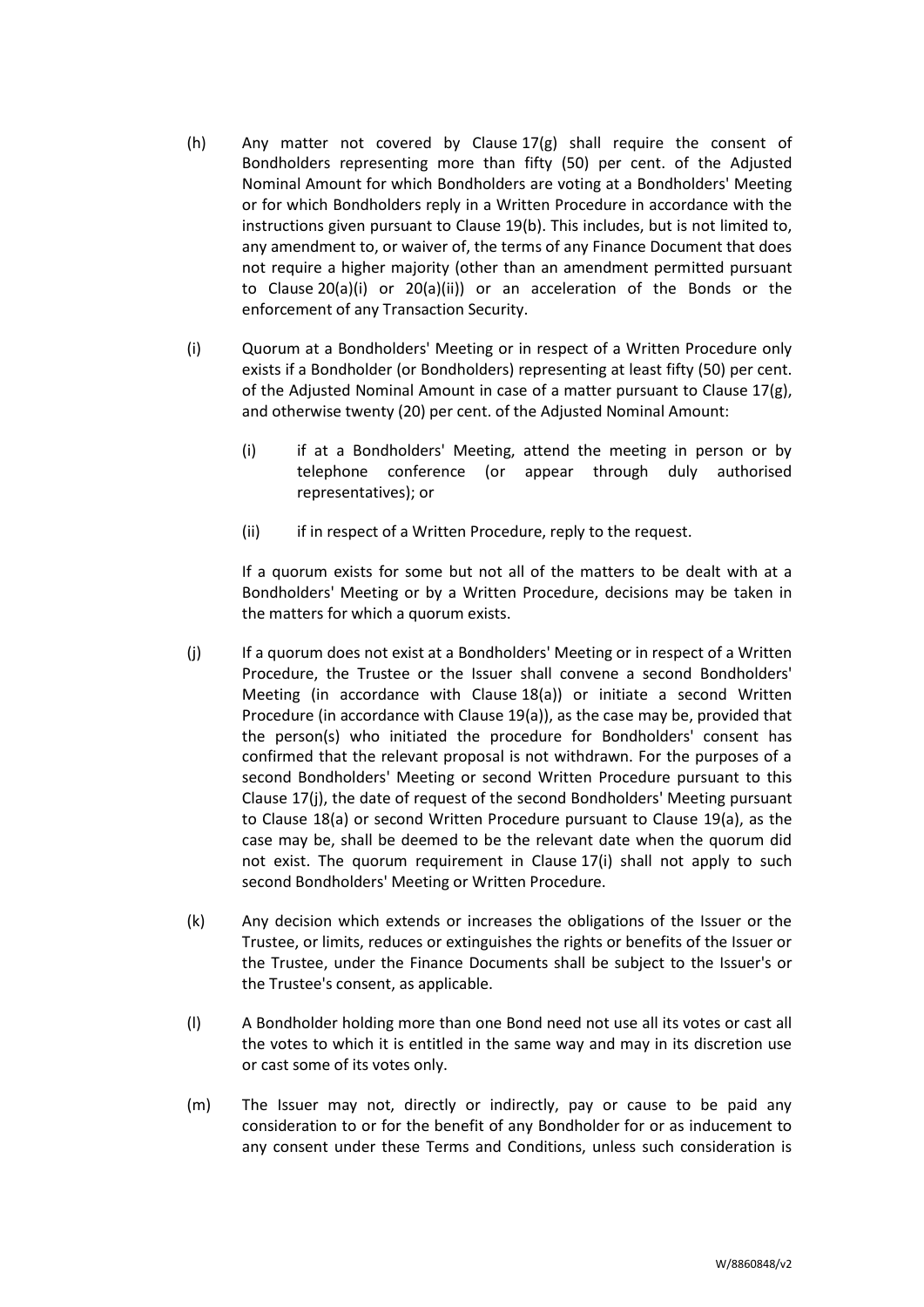offered to all Bondholders that consent at the relevant Bondholders' Meeting or in a Written Procedure within the time period stipulated for the consideration to be payable or the time period for replies in the Written Procedure, as the case may be.

- (n) A matter decided at a duly convened and held Bondholders' Meeting or by way of Written Procedure is binding on all Bondholders, irrespective of them being present or represented at the Bondholders' Meeting or responding in the Written Procedure. The Bondholders that have not adopted or voted for a decision shall not be liable for any damages that this may cause other Bondholders.
- (o) All reasonable costs and expenses incurred by the Issuer or the Trustee for the purpose of convening a Bondholders' Meeting or for the purpose of carrying out a Written Procedure, including reasonable fees to the Trustee, shall be paid by the Issuer.
- (p) If a decision is to be taken by the Bondholders on a matter relating to the Finance Documents, the Issuer shall promptly at the request of the Trustee provide the Trustee with a certificate specifying the number of Bonds (and the relevant denomination of such Bonds) owned by Group Companies, irrespective of whether such person is directly registered as owner of such Bonds. The Trustee shall not be responsible for the accuracy of such certificate or otherwise be responsible for determining whether a Bond is owned by a Group Company.
- <span id="page-30-3"></span>(q) Information about decisions taken at a Bondholders' Meeting or by way of a Written Procedure shall promptly be sent by notice to the Bondholders and be published on the websites of the Issuer and the Trustee, provided that a failure to do so shall not invalidate any decision made or voting result achieved. The minutes from the relevant Bondholders' Meeting or Written Procedure shall at the request of a Bondholder be sent to it by the Issuer or the Trustee, as applicable.

# <span id="page-30-1"></span><span id="page-30-0"></span>**18. Bondholders' Meeting**

- (a) The Trustee shall convene a Bondholders' Meeting as soon as practicable and in any event no later than ten (10) Business Days after receipt of a valid request from the Issuer or the Bondholder(s) (or such later date as may be necessary for technical or administrative reasons) by sending a notice thereof to each person who is registered as a Bondholder on a date selected by the Trustee which falls no more than five (5) Business Days prior to the date on which the notice is sent.
- <span id="page-30-2"></span>(b) The notice pursuant to Clause [18\(a\)](#page-30-1) shall include (i) time for the meeting, (ii) place for the meeting, (iii) agenda for the meeting (including each request for a decision by the Bondholders), (iv) the day on which a person must be a Bondholder in order to exercise Bondholders' rights at the Bondholders' Meeting, and (v) a form of power of attorney. Only matters that have been included in the notice may be resolved upon at the Bondholders' Meeting.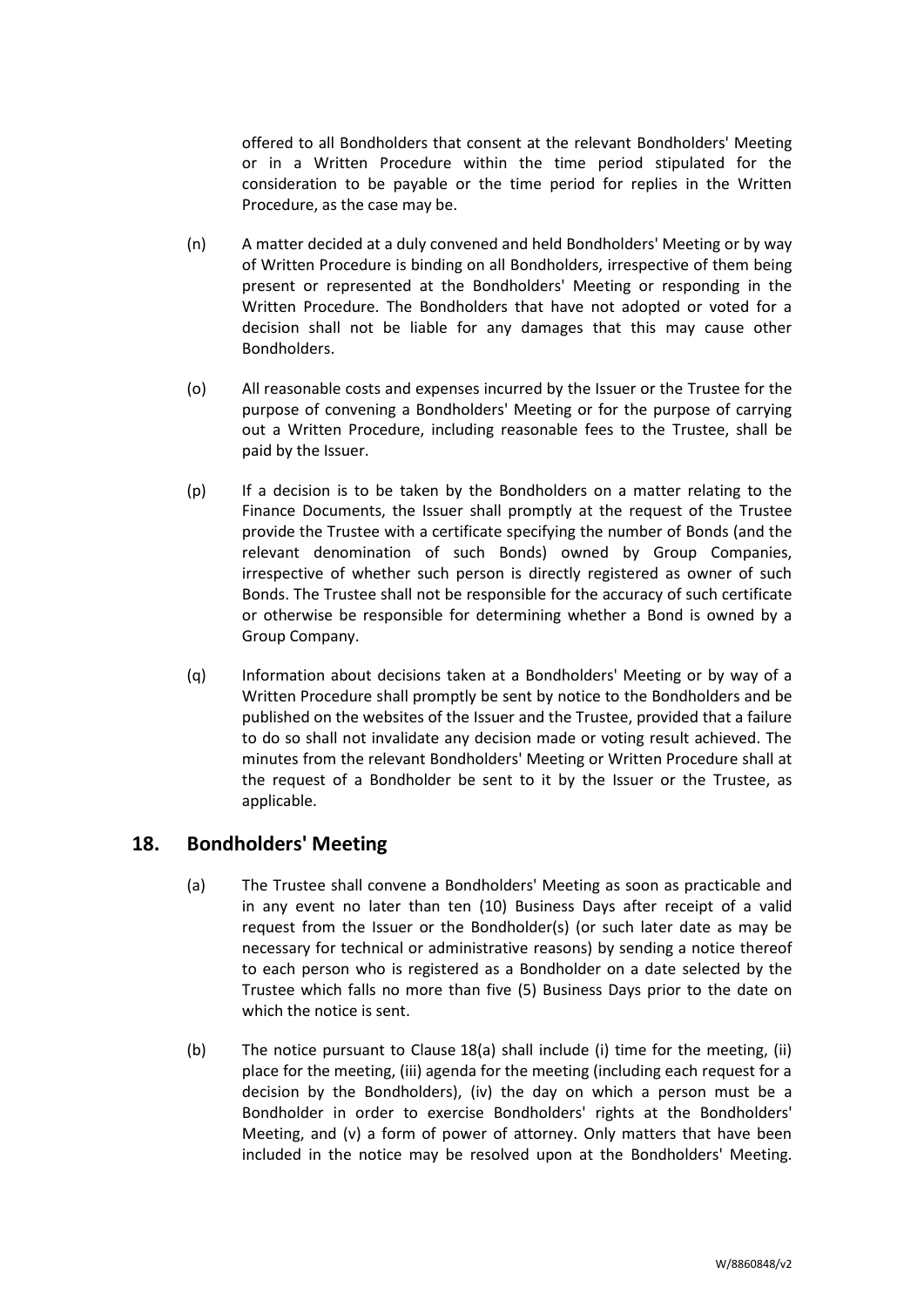Should prior notification by the Bondholders be required in order to attend the Bondholders' Meeting, such requirement shall be included in the notice.

- (c) The Bondholders' Meeting shall be held no earlier than ten (10) Business Days and no later than thirty (30) Business Days after the effective date of the notice.
- (d) Without amending or varying these Terms and Conditions, the Trustee may prescribe such further regulations regarding the convening and holding of a Bondholders' Meeting as the Trustee may deem appropriate. Such regulations may include a possibility for Bondholders to vote without attending the meeting in person.

# <span id="page-31-2"></span><span id="page-31-0"></span>**19. Written Procedure**

- (a) The Trustee shall instigate a Written Procedure as soon as practicable and in any event no later than ten (10) Business Days after receipt of a valid request from the Issuer or the Bondholder(s) (or such later date as may be necessary for technical or administrative reasons) by sending a communication to each person who is registered as a Bondholder on a date selected by the Trustee which falls no more than five (5) Business Days prior to the date on which the communication is sent.
- <span id="page-31-3"></span>(b) A communication pursuant to Clause [19\(a\)](#page-31-2) shall include (i) each request for a decision by the Bondholders, (ii) a description of the reasons for each request, (iii) a specification of the Business Day on which a person must be registered as a Bondholder in order to be entitled to exercise voting rights, (iv) instructions and directions on where to receive a form for replying to the request (such form to include an option to vote yes or no for each request) as well as a form of power of attorney, and (v) the stipulated time period within which the Bondholder must reply to the request (such time period to last at least ten (10) Business Days and not longer than thirty (30) Business Days from the effective date of the communication pursuant to Clause [19\(a\)\)](#page-31-2). If the voting is to be made electronically, instructions for such voting shall be included in the communication.
- (c) When consents from Bondholders representing the requisite majority of the total Adjusted Nominal Amount pursuant to Clauses [17\(g\)](#page-28-0) and [17\(h\)](#page-29-1) have been received in a Written Procedure, the relevant decision shall be deemed to be adopted pursuant to Clause  $17(g)$  or  $17(h)$ , as the case may be, even if the time period for replies in the Written Procedure has not yet expired.

# <span id="page-31-4"></span><span id="page-31-1"></span>**20. Amendments and Waivers**

(a) The Issuer and the Trustee (acting on behalf of the Bondholders) may agree to amend the Finance Documents or waive any provision in a Finance Document, provided that: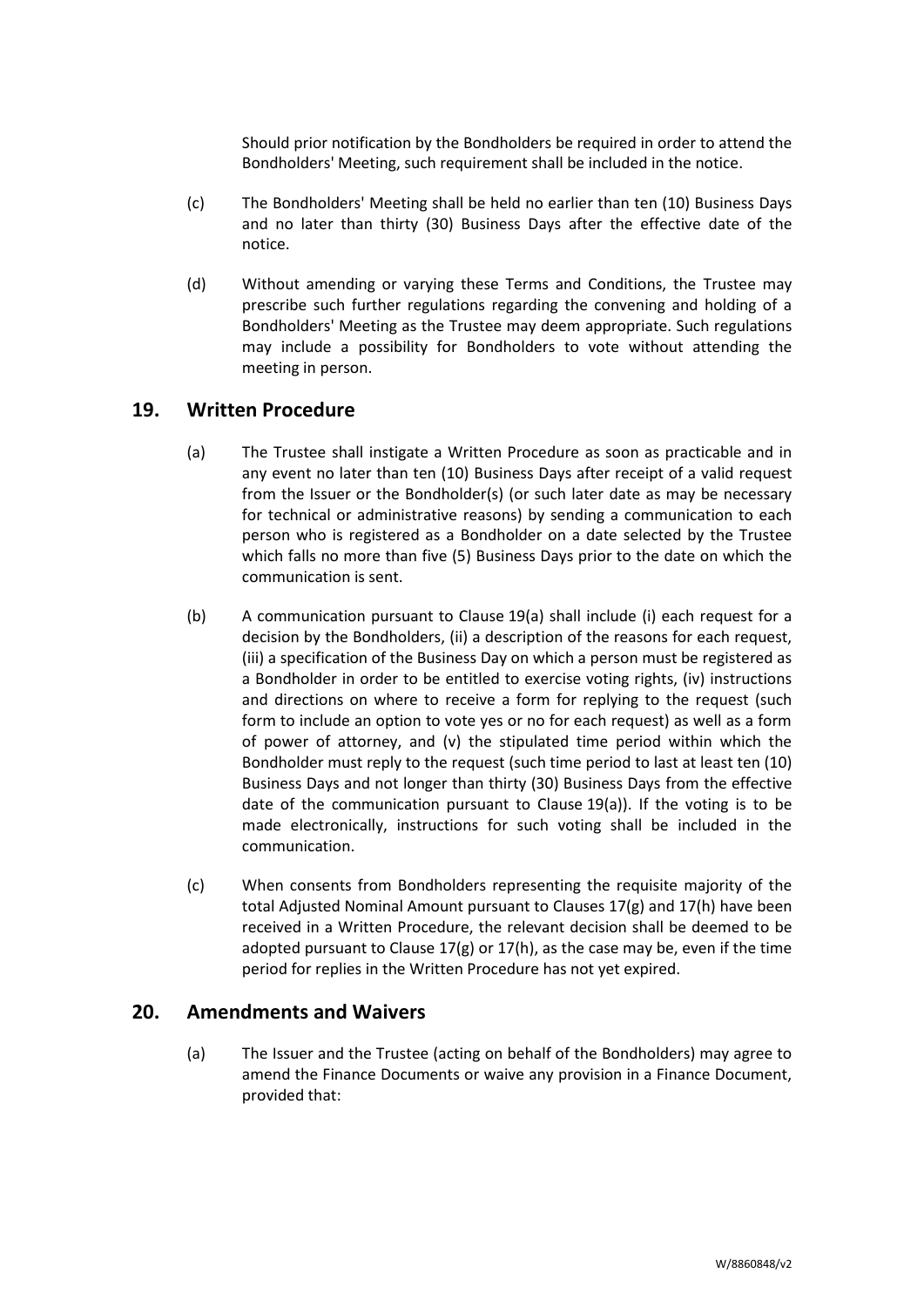- <span id="page-32-1"></span>(i) such amendment or waiver is not detrimental to the interest of the Bondholders, or is made solely for the purpose of rectifying obvious errors and mistakes;
- <span id="page-32-2"></span>(ii) such amendment or waiver is required by applicable law, a court ruling or a decision by a relevant authority; or
- (iii) such amendment or waiver has been duly approved by the Bondholders in accordance with Clause [17](#page-27-0) (*[Decisions by Bondholders](#page-27-0)*).
- <span id="page-32-5"></span>(b) The Trustee shall promptly notify the Bondholders of any amendments or waivers made in accordance with Clause [20\(a\),](#page-31-4) setting out the date from which the amendment or waiver will be effective, and ensure that any amendments to the Finance Documents are published in the manner stipulated in Clause [13.3](#page-21-1) (*Information among the Bondholders*). The Issuer shall ensure that any amendments to the Finance Documents are duly registered with the relevant CSD and each other relevant organisation or authority (to the extent such registration is possible in accordance with the rules of each CSD).
- (c) An amendment to the Finance Documents shall take effect on the date determined by the Bondholders Meeting, in the Written Procedure or by the Trustee, as the case may be.

# <span id="page-32-0"></span>**21. Appointment and Replacement of the Trustee**

## <span id="page-32-3"></span>**21.1 Appointment of the Trustee**

- (a) By subscribing for Bonds, each initial Bondholder appoints the Trustee to act as its Trustee in all matters relating to the Bonds and the Finance Documents, and authorises the Trustee to act on its behalf (without first having to obtain its consent, unless such consent is specifically required by these Terms and Conditions) in any legal or arbitration proceedings relating to the Bonds held by such Bondholder, including the winding-up, dissolution, liquidation, company reorganisation (Sw. *företagsrekonstruktion*) or bankruptcy (Sw. *konkurs*) (or its equivalent in any other jurisdiction) of the Issuer including any legal or arbitration proceeding relating to the perfection, preservation, protection or enforcement of the Transaction Security.
- (b) By acquiring Bonds, each subsequent Bondholder confirms the appointment and authorisation for the Trustee to act on its behalf, as set out in Clause [21.1\(a\).](#page-32-3)
- <span id="page-32-4"></span>(c) Each Bondholder shall immediately upon request provide the Trustee with any such documents, including a written power of attorney (in form and substance satisfactory to the Trustee), that the Trustee deems necessary for the purpose of exercising its rights and/or carrying out its duties under the Finance Documents. The Trustee is under no obligation to represent a Bondholder which does not comply with such request.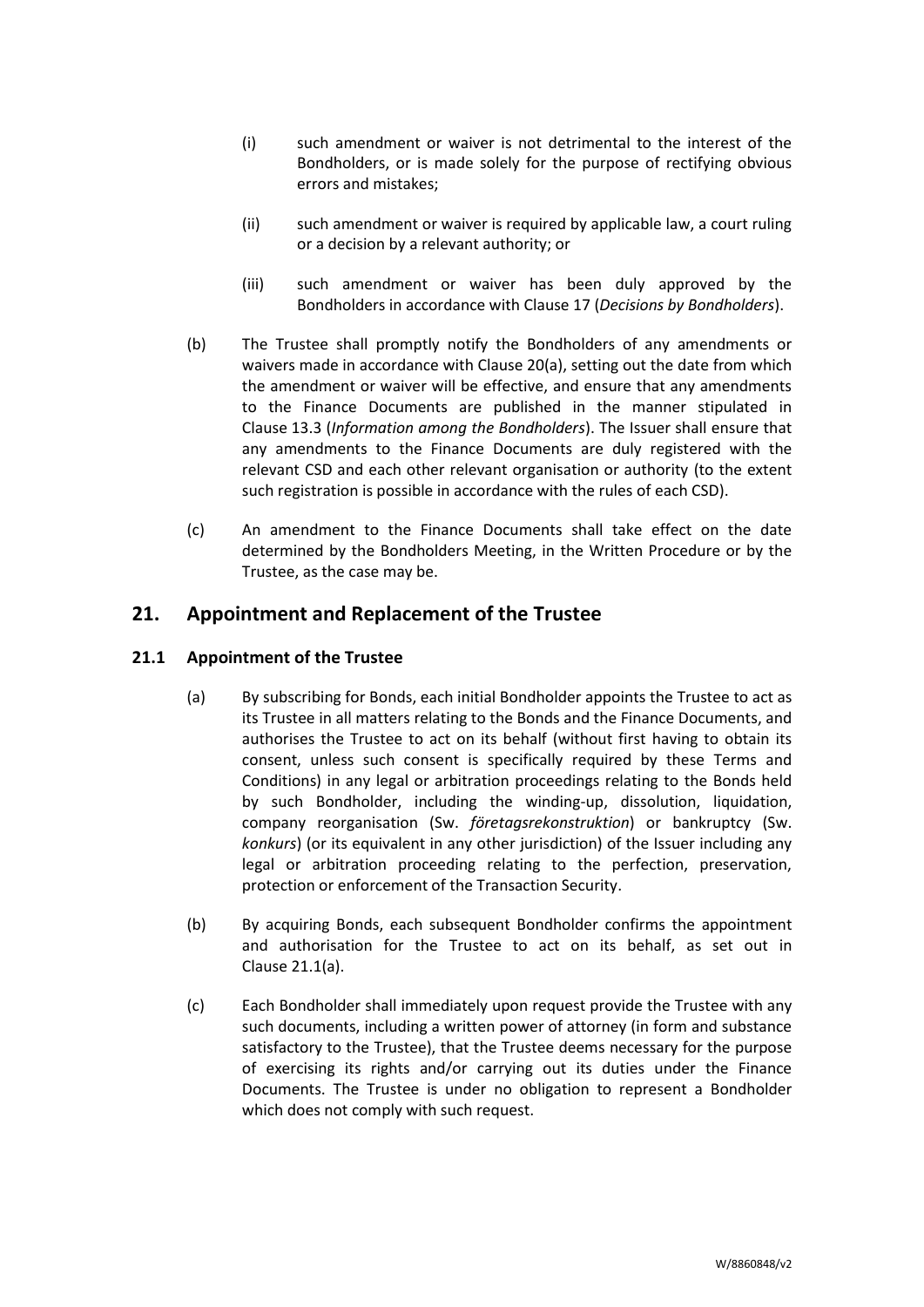- (d) The Issuer shall promptly upon request provide the Trustee with any documents and other assistance (in form and substance satisfactory to the Trustee), that the Trustee deems necessary for the purpose of exercising its rights and/or carrying out its duties under the Finance Documents.
- (e) The Trustee is entitled to fees for its work and to be indemnified for costs, losses and liabilities on the terms set out in the Finance Documents and the Agency Agreement and the Trustee's obligations as Trustee under the Finance Documents are conditioned upon the due payment of such fees and indemnifications.
- (f) The Trustee may act as Trustee or trustee for several issues of securities issued by or relating to the Issuer and other Group Companies notwithstanding potential conflicts of interest.

## **21.2 Duties of the Trustee**

- (a) The Trustee shall represent the Bondholders in accordance with the Finance Documents, and, where relevant, in relation to instructions to the Trustee to enforce the Transaction Security on behalf of the Bondholders. Except as specified in Clause [4.2](#page-12-1) (*[Disbursement of the Net Proceeds from the Initial](#page-12-1)  [Bonds](#page-12-1)*) and [4.3](#page-13-1) (*[Conditions precedent to a Subsequent Bond Issue](#page-13-1)*) the Trustee is not responsible for the execution or enforceability of the Finance Documents.
- (b) When acting in accordance with the Finance Documents, the Trustee is always acting with binding effect on behalf of the Bondholders. The Trustee shall carry out its duties under the Finance Documents in a reasonable, proficient and professional manner, with reasonable care and skill.
- (c) The Trustee is entitled to delegate its duties to other professional parties, but the Trustee shall remain liable for the actions of such parties under the Finance Documents.
- (d) The Trustee shall treat all Bondholders equally and, when acting pursuant to the Finance Documents, act with regard only to the interests of the Bondholders and shall not be required to have regard to the interests or to act upon or comply with any direction or request of any other person, other than as explicitly stated in the Finance Documents.
- <span id="page-33-0"></span>(e) The Trustee is entitled to engage external experts when carrying out its duties under the Finance Documents. The Issuer shall on demand by the Trustee pay all reasonable costs for external experts engaged after the occurrence of an Event of Default, or for the purpose of investigating or considering (i) an event which the Trustee reasonably believes is or may lead to an Event of Default or (ii) a matter relating to the Issuer which the Trustee reasonably believes may be detrimental to the interests of the Bondholders under the Finance Documents. Any compensation for damages or other recoveries received by the Trustee from external experts engaged by it for the purpose of carrying out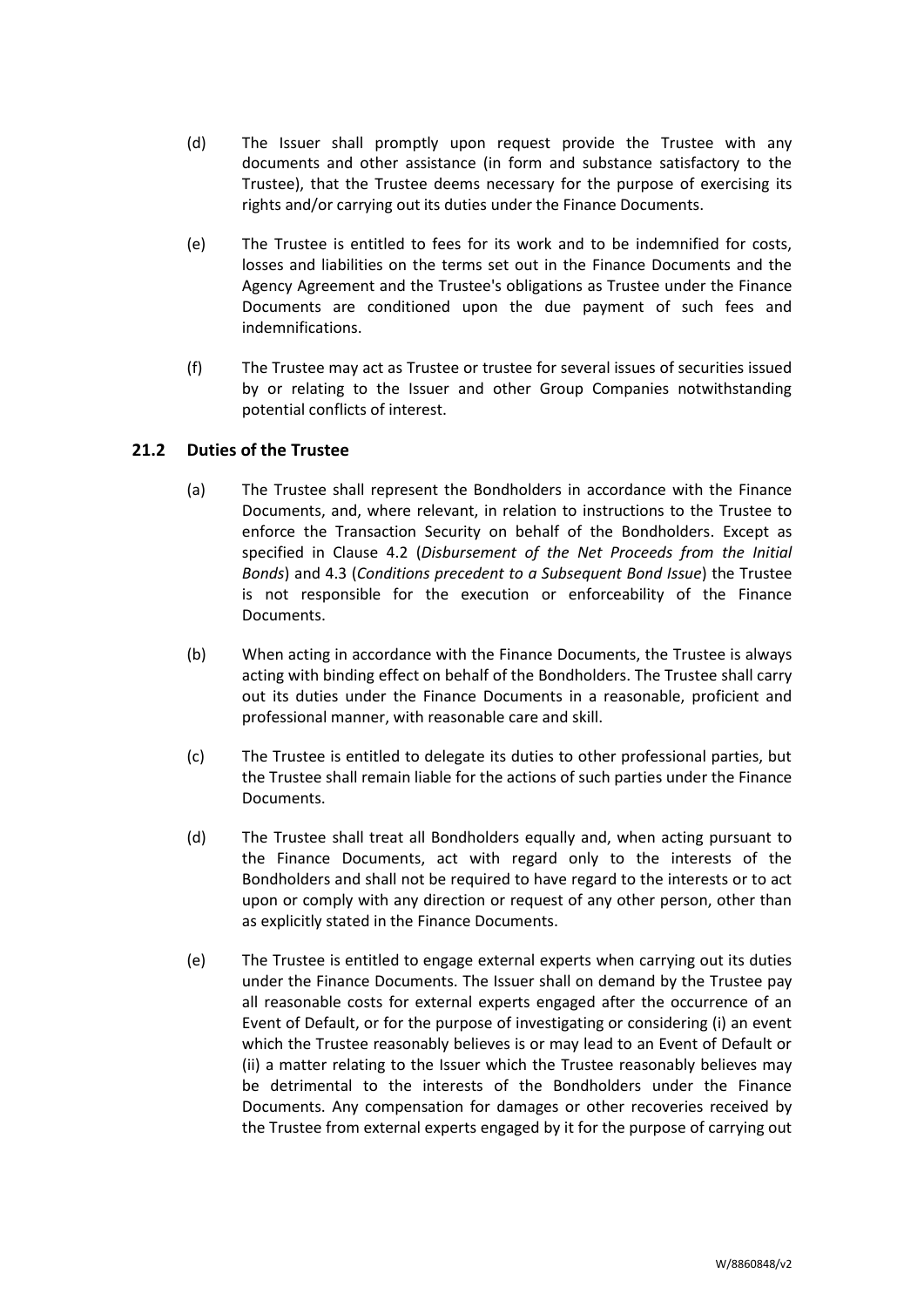its duties under the Finance Documents shall be distributed in accordance with Clause [16](#page-26-0) (*[Distribution of Proceeds](#page-26-0)*).

- (f) The Trustee shall, as applicable, enter into agreements with each CSD, and comply with such agreement and the relevant CSD Regulations applicable to the Trustee, as may be necessary in order for the Trustee to carry out its duties under the Finance Documents.
- (g) Notwithstanding any other provision of the Finance Documents to the contrary, the Trustee is not obliged to do or omit to do anything if it would or might in its reasonable opinion constitute a breach of any law or regulation.
- <span id="page-34-0"></span>(h) If in the Trustee's reasonable opinion the cost, loss or liability which it may incur (including reasonable fees to the Trustee) in complying with instructions of the Bondholders, or taking any action at its own initiative, will not be covered by the Issuer, the Trustee may refrain from acting in accordance with such instructions, or taking such action, until it has received such indemnities (or adequate Security has been provided therefore) as it may reasonably require.
- <span id="page-34-1"></span>(i) The Trustee shall give a notice to the Bondholders (i) before it ceases to perform its obligations under the Finance Documents by reason of the nonpayment by the Issuer of any fee or indemnity due to the Trustee under the Finance Documents or (ii) if it refrains from acting for any reason described in Clause [21.2\(h\).](#page-34-0)

## **21.3 Limited liability for the Trustee**

- (a) The Trustee will not be liable to the Bondholders for damage or loss caused by any action taken or omitted by it under or in connection with any Finance Document, unless directly caused by its negligence or wilful misconduct. The Trustee shall never be responsible for indirect loss.
- (b) The Trustee shall not be considered to have acted negligently if it has acted in accordance with advice from or opinions of reputable external experts engaged by the Trustee or if the Trustee has acted with reasonable care in a situation when the Trustee considers that it is detrimental to the interests of the Bondholders to delay the action in order to first obtain instructions from the Bondholders.
- (c) The Trustee shall not be liable for any delay (or any related consequences) in crediting an account with an amount required pursuant to the Finance Documents to be paid by the Trustee to the Bondholders, provided that the Trustee has taken all necessary steps as soon as reasonably practicable to comply with the regulations or operating procedures of any recognised clearing or settlement system used by the Trustee for that purpose.
- (d) The Trustee shall have no liability to the Bondholders for damage caused by the Trustee acting in accordance with instructions of the Bondholders given in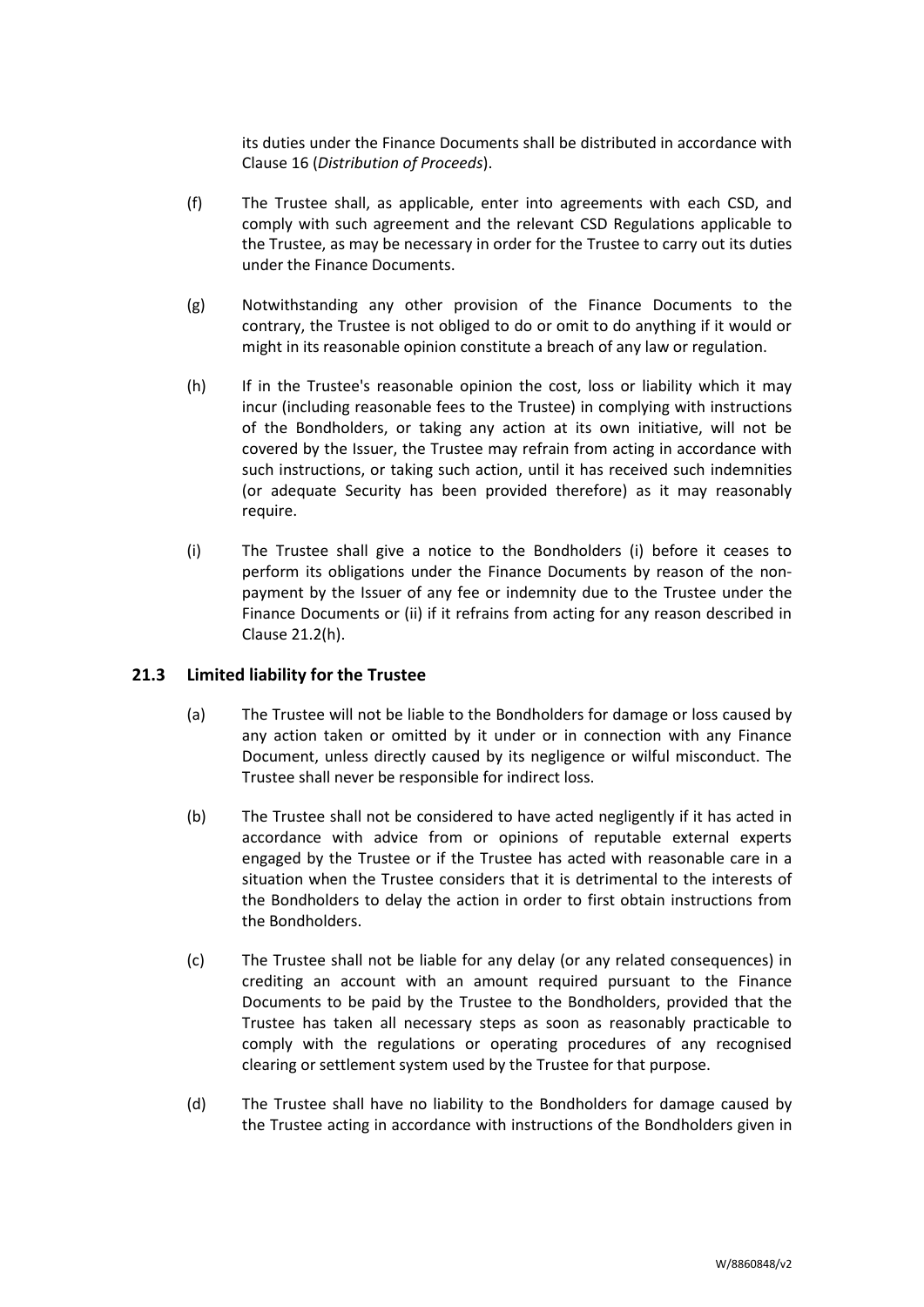accordance with Clause [17](#page-27-0) (*[Decisions by Bondholders](#page-27-0)*) or a demand by Bondholders given pursuant to Clause [15.10.](#page-25-1)

(e) Any liability towards the Issuer which is incurred by the Trustee in acting under, or in relation to, the Finance Documents shall not be subject to set-off against the obligations of the Issuer to the Bondholders under the Finance Documents.

## <span id="page-35-2"></span>**21.4 Replacement of the Trustee**

- (a) Subject to Clause [21.4\(f\),](#page-35-1) the Trustee may resign by giving notice to the Issuer and the Bondholders, in which case the Bondholders shall appoint a successor Trustee at a Bondholders' Meeting convened by the retiring Trustee or by way of Written Procedure initiated by the retiring Trustee.
- (b) Subject to Clause [21.4\(f\),](#page-35-1) if the Trustee is Insolvent, the Trustee shall be deemed to resign as Trustee with immediate effect and the Issuer shall within ten (10) Business Days appoint a successor Trustee which shall be an independent financial institution or other reputable company which regularly acts as Trustee under debt issuances.
- <span id="page-35-0"></span>(c) A Bondholder (or Bondholders) representing at least ten (10) per cent. of the Adjusted Nominal Amount may, by notice to the Issuer (such notice may only be validly given by a person who is a Bondholder on the Business Day immediately following the day on which the notice is received by the Issuer and shall, if given by several Bondholders, be given by them jointly), require that a Bondholders' Meeting is held for the purpose of dismissing the Trustee and appointing a new Trustee. The Issuer may, at a Bondholders' Meeting convened by it or by way of Written Procedure initiated by it, propose to the Bondholders that the Trustee be dismissed and a new Trustee appointed.
- (d) If the Bondholders have not appointed a successor Trustee within ninety (90) days after (i) the earlier of the notice of resignation was given or the resignation otherwise took place or (ii) the Trustee was dismissed through a decision by the Bondholders, the Issuer shall appoint a successor Trustee which shall be an independent financial institution or other reputable company which regularly acts as Trustee under debt issuances.
- (e) The retiring Trustee shall, at its own cost, make available to the successor Trustee such documents and records and provide such assistance as the successor Trustee may reasonably request for the purposes of performing its functions as Trustee under the Finance Documents.
- <span id="page-35-1"></span>(f) The Trustee's resignation or dismissal shall only take effect upon the appointment of a successor Trustee and acceptance by such successor Trustee of such appointment and the execution of all necessary documentation to effectively substitute the retiring Trustee.
- (g) Upon the appointment of a successor, the retiring Trustee shall be discharged from any further obligation in respect of the Finance Documents but shall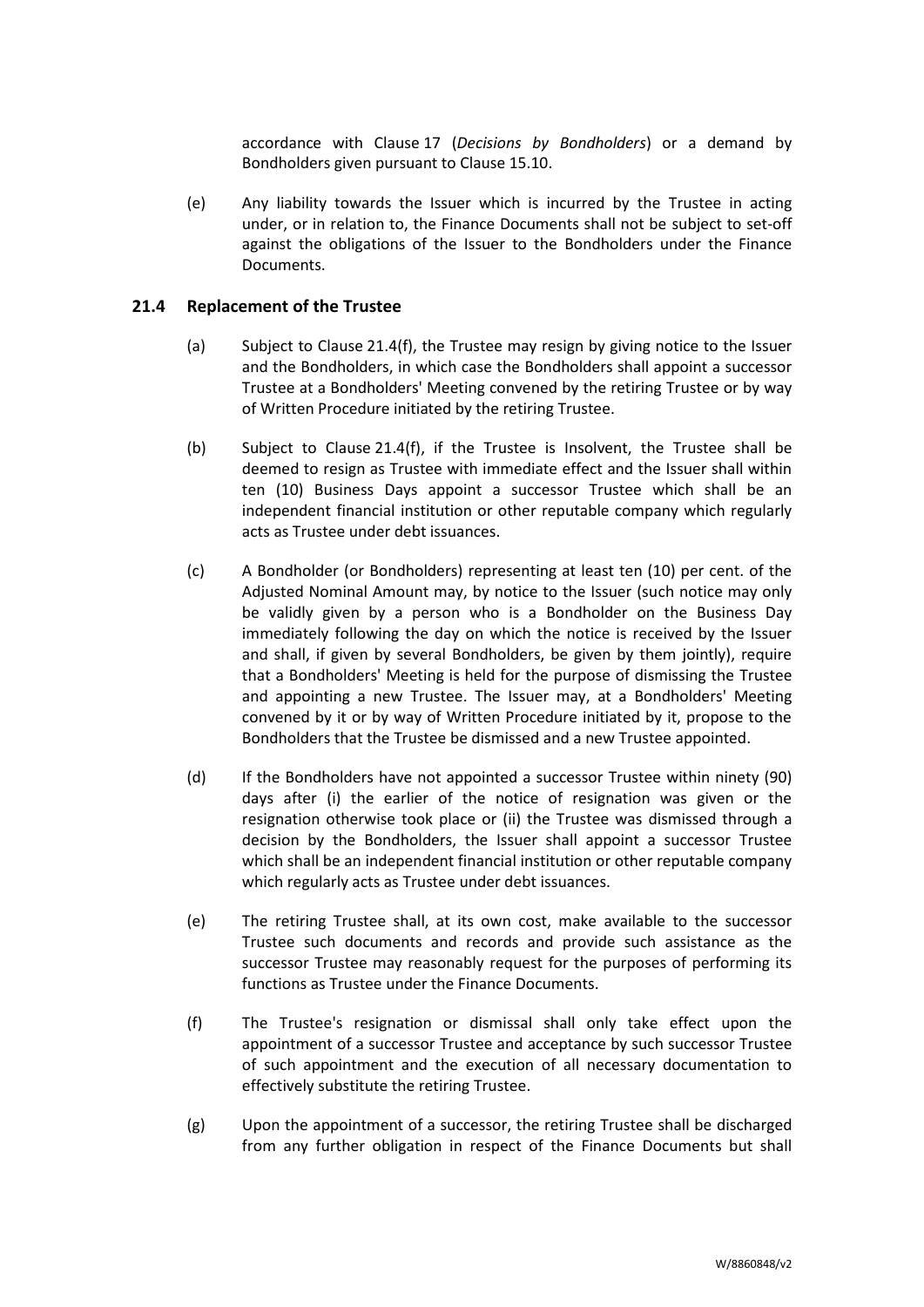remain entitled to the benefit of the Finance Documents and remain liable under the Finance Documents in respect of any action which it took or failed to take whilst acting as Trustee. Its successor, the Issuer and each of the Bondholders shall have the same rights and obligations amongst themselves under the Finance Documents as they would have had if such successor had been the original Trustee.

(h) In the event that there is a change of the Trustee in accordance with this Clause [21.4](#page-35-2) (*[Replacement of the Trustee](#page-35-2)*), the Issuer shall execute such documents and take such actions as the new Trustee may reasonably require for the purpose of vesting in such new Trustee the rights, powers and obligation of the Trustee and releasing the retiring Trustee from its further obligations under the Finance Documents. Unless the Issuer and the new Trustee agree otherwise, the new Trustee shall be entitled to the same fees and the same indemnities as the retiring Trustee.

# <span id="page-36-0"></span>**22. Appointment and Replacement of the CSD Agent**

- (a) The Issuer appoints the CSD Agent to manage certain specified tasks under these Terms and Conditions and in accordance with the legislation, rules and regulations applicable to and/or issued by the CSD and relating to the Bonds.
- (b) The CSD Agent may retire from its assignment or be dismissed by the Issuer, provided that the Issuer has approved that a commercial bank or securities institution approved by the CSD accedes as new CSD Agent at the same time as the old CSD Agent retires or is dismissed and provided also that the replacement does not have a negative effect on any Bondholder or the listing of the Bonds. If the CSD Agent is Insolvent, the Issuer shall immediately appoint a new CSD Agent, which shall replace the old CSD Agent as CSD Agent in accordance with these Terms and Conditions.

# <span id="page-36-1"></span>**23. Appointment and Replacement of the CSD**

- (a) The Issuer has appointed each CSD to manage certain tasks under these Terms and Conditions and in accordance with the CSD Regulations and the other regulations applicable to the Bonds.
- (b) Each CSD may retire from its assignment or be dismissed by the Issuer, provided that the Issuer has effectively appointed a replacement CSD that accedes as CSD at the same time as the old CSD retires or is dismissed and provided also that the replacement does not have a negative effect on any Bondholder. The replacing CSD must be authorised to professionally conduct clearing operations and be authorised as a central securities depository in accordance with applicable law.

# <span id="page-36-2"></span>**24. No Direct Actions by Bondholders**

(a) A Bondholder may not take any steps whatsoever against the Issuer or with respect to the Transaction Security to enforce or recover any amount due or owing to it pursuant to the Finance Documents, or to initiate, support or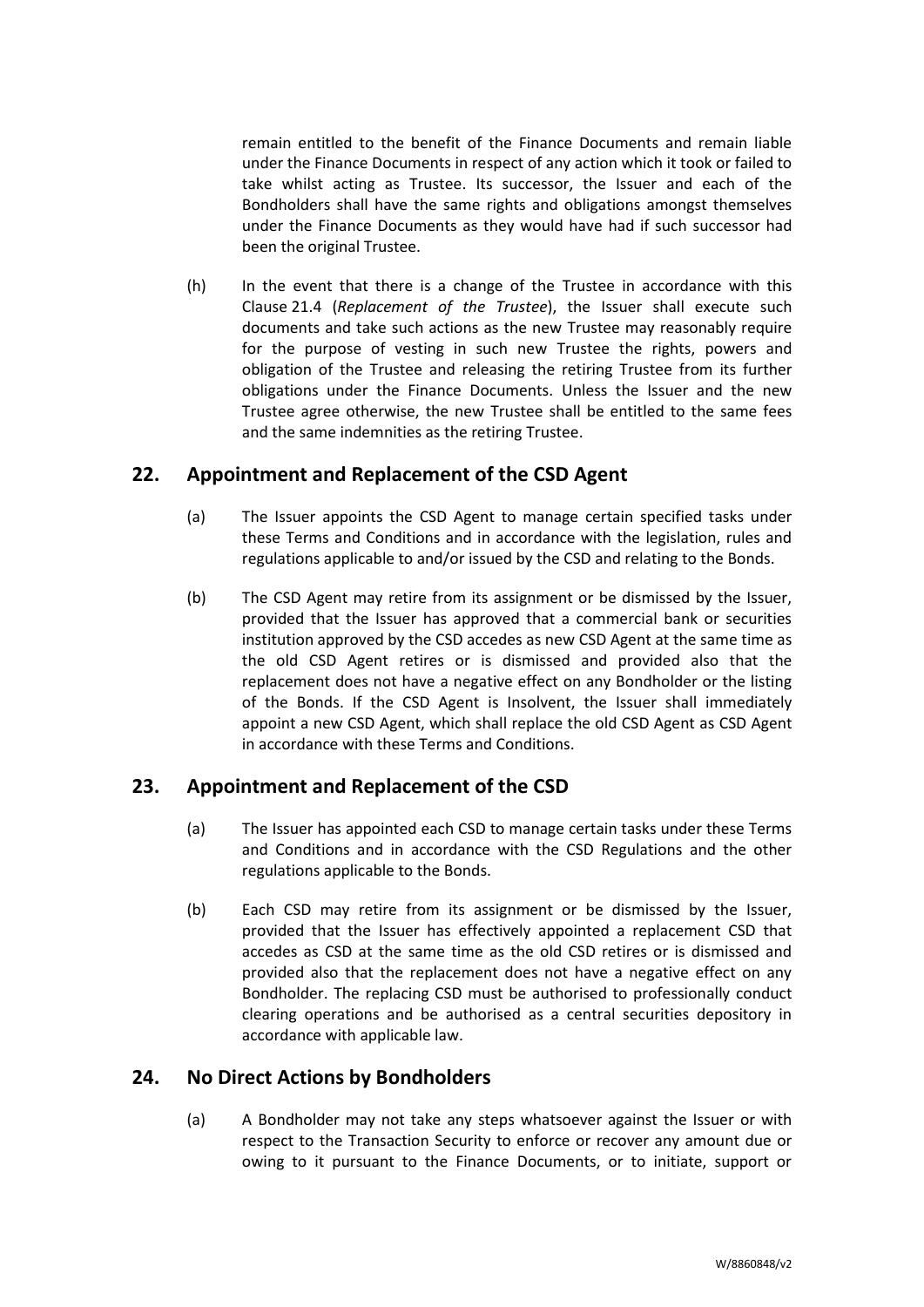procure the winding-up, dissolution, liquidation, company reorganisation (Sw. *företagsrekonstruktion*) or bankruptcy (Sw. *konkurs*) (or its equivalent in any other jurisdiction) of the Issuer in relation to any of the obligations and liabilities of the Issuer under the Finance Documents. Such steps may only be taken by the Trustee.

- (b) Paragraph (a) above shall not apply if the Trustee has been instructed by the Bondholders in accordance with the Finance Documents to take certain actions but fails for any reason to take, or is unable to take (for any reason other than a failure by a Bondholder to provide documents in accordance with Clause [21.1\(c\)\)](#page-32-4), such actions within a reasonable period of time and such failure or inability is continuing. However, if the failure to take certain actions is caused by the non-payment by the Issuer of any fee or indemnity due to the Trustee under the Finance Documents or by any reason described in Clause [21.2\(h\),](#page-34-0) such failure must continue for at least forty (40) Business Days after notice pursuant to Clause [21.2\(i\)](#page-34-1) before a Bondholder may take any action referred to in paragraph (a) above.
- (c) The provisions of paragraph (a) above shall not in any way limit an individual Bondholder's right to claim and enforce payments which are due by the Issuer to some but not all Bondholders.

# <span id="page-37-0"></span>**25. Prescription**

- (a) The right to receive repayment of the principal of the Bonds shall be prescribed and become void ten (10) years from the Redemption Date. The right to receive payment of interest (excluding any capitalised interest) shall be prescribed and become void three (3) years from the relevant due date for payment. The Issuer is entitled to any funds set aside for payments in respect of which the Bondholders' right to receive payment has been prescribed and has become void.
- (b) If a limitation period is duly interrupted in accordance with the Swedish Act on Limitations (Sw. *preskriptionslag (1981:130)*), a new limitation period of ten (10) years with respect to the right to receive repayment of the principal of the Bonds, and of three (3) years with respect to receive payment of interest (excluding capitalised interest) will commence, in both cases calculated from the date of interruption of the limitation period, as such date is determined pursuant to the provisions of the Swedish Act on Limitations.

## <span id="page-37-1"></span>**26. Notices**

## <span id="page-37-2"></span>**26.1 Notices**

- (a) Subject to Clause [26.1\(c\),](#page-37-2) any notice or other communication to be made under or in connection with the Finance Documents:
	- (i) if to the Trustee, shall be given at the address registered with the Swedish Companies Registration Office (Sw. *Bolagsverket*) on the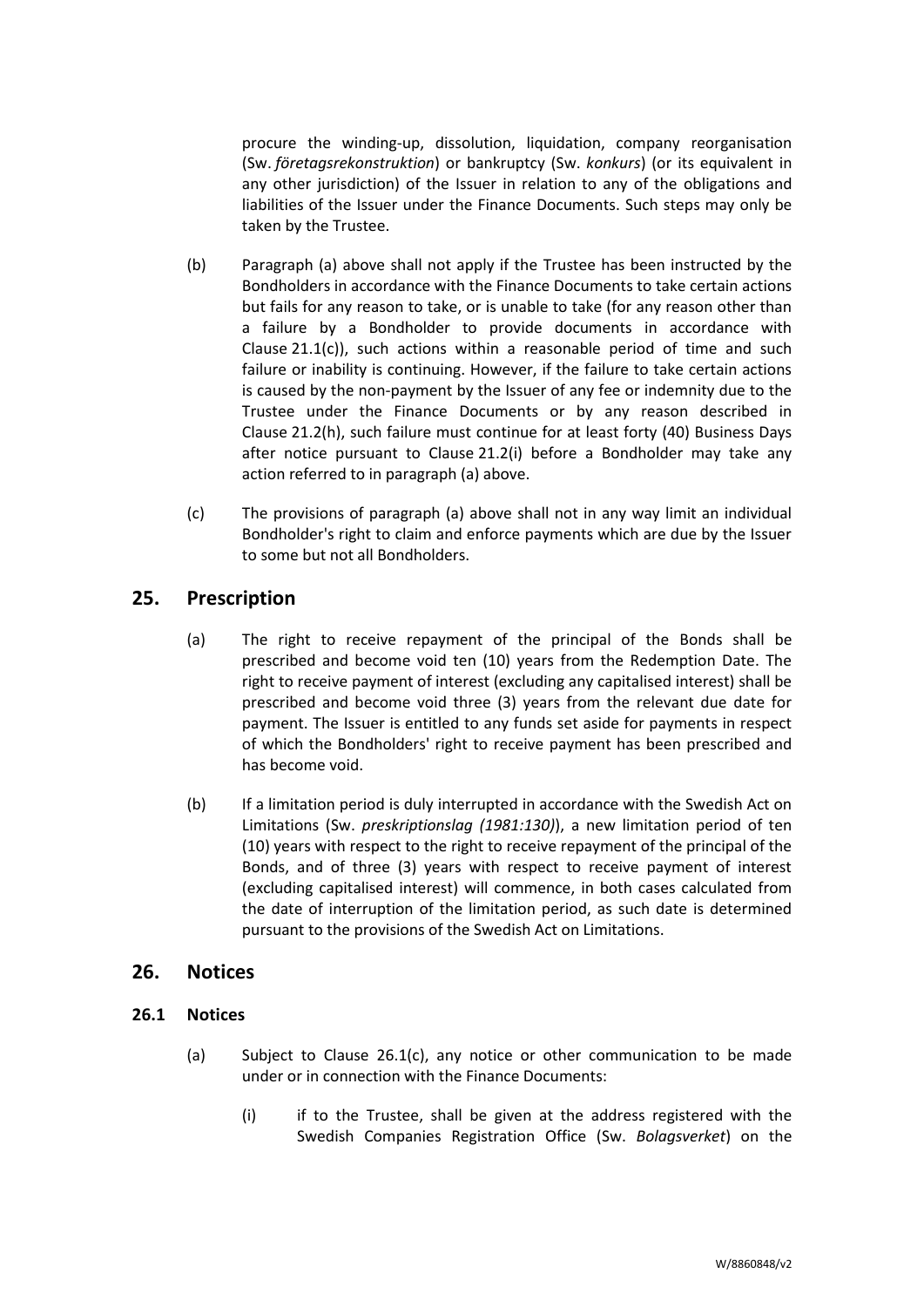Business Day prior to dispatch or, if sent by email by the Issuer, to the email address notified by the Trustee to the Issuer from time to time;

(ii) if to the Issuer, to the following address:

Cimco Marine AB (publ) Att: Myron Mahendra Metallgatan 19 A 262 72 ÄNGELHOLM Sweden Email: myron.mahendra@oxe-diesel.com

or, if sent by email by the Trustee, to the email address notified by the Issuer to the Trustee from time to time; and

- (iii) if to the Bondholders, shall (a) if made by the Trustee, be sent via the CSD with a copy to the Issuer, and (b) if made by the Issuer, be sent via the Trustee, alternatively through the CSD and/or to their addresses as registered with the CSD with a copy to the Trustee. A notice to the Bondholders shall also be published on the websites of the Issuer and the Trustee.
- (b) Any notice or other communication made by one person to another under or in connection with the Finance Documents shall be sent by way of courier, personal delivery (or, in terms of notice or other communication to the Bondholders, delivered through the relevant CSD as set out in (a)(iii) above) or letter and will only be effective, in case of courier or personal delivery, when it has been left at the address specified in Clause 23.1(a) or, in case of letter, three (3) Business Days after being deposited postage prepaid in an envelope addressed to the address specified in Clause 23.1(a) or in case of notice or other communication posted through the relevant CSD, on the date of the message being issued by the relevant CSD.
- (c) Any notice pursuant to the Finance Documents shall be in English.
- (d) If an Event of Default is continuing, any notice or other communication made by the Trustee to the Issuer under or in connection with the Finance Documents may, provided that the Trustee deems it necessary in order to preserve the Bondholders' rights under the Finance Documents, be sent by email and will be effective on the day of dispatch (unless a delivery failure message was received by the Trustee), save that any notice or other communication sent by email that is sent after 5.00 pm in the place of receipt shall be deemed only to become effective on the following day. Any notice or other communication to be sent by email by the Trustee to the Issuer in accordance with this paragraph (c) shall be sent to the CFO or the CEO of the Issuer, to the email addresses most recently notified by the Issuer to the Trustee.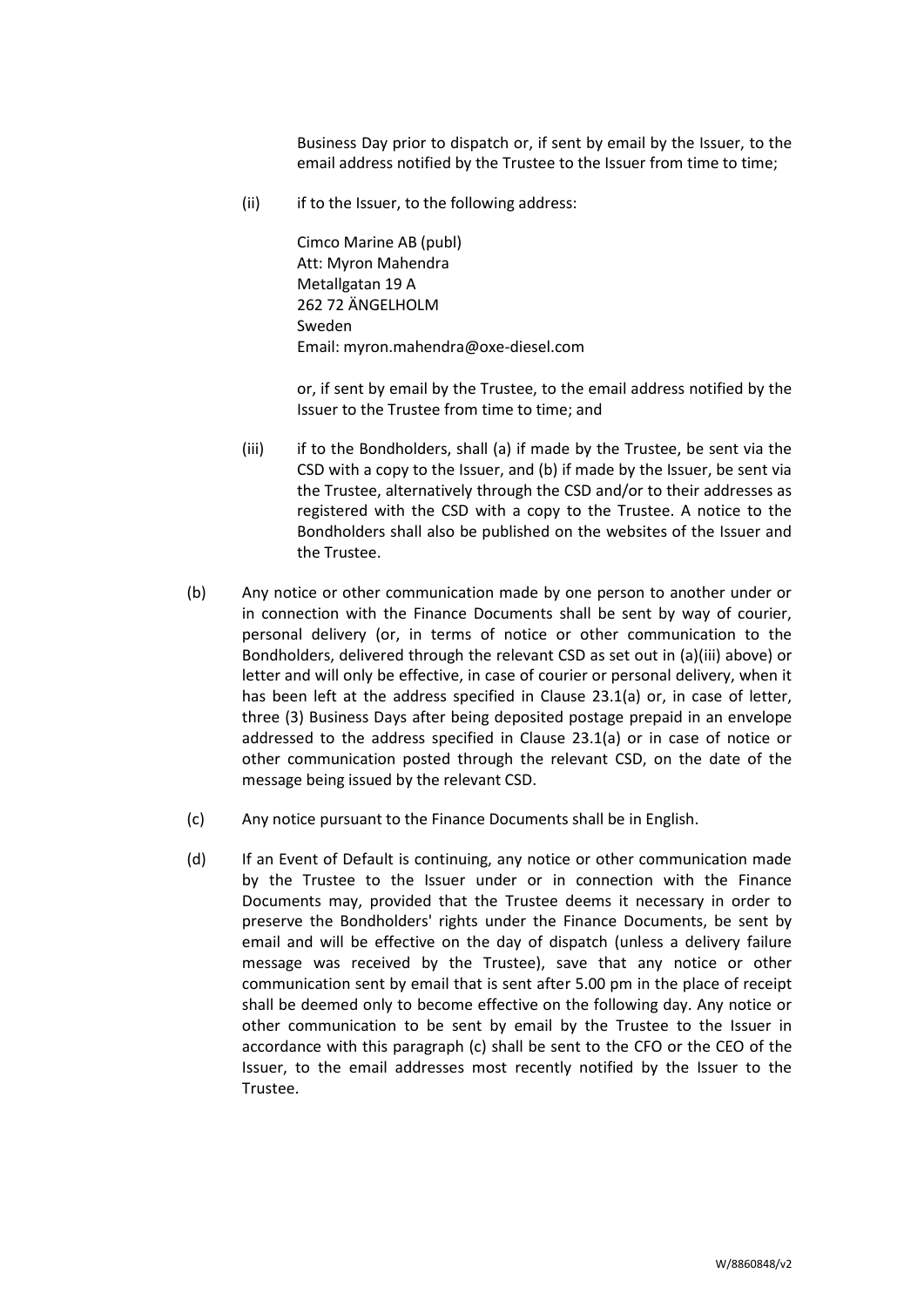## <span id="page-39-3"></span>**26.2 Press releases**

- (a) Any notice that the Issuer or the Trustee shall send to the Bondholders pursuant to Clauses [12.3](#page-18-1) (*Voluntary total redemption (call option)*), [12.4](#page-19-2) (*Mandatory repurchase due to a Change of Control Event (put option)*), [13.1\(a\),](#page-19-3) [13.1\(d\),](#page-20-1) [15.10\(c\),](#page-25-2) [17\(q\),](#page-30-3) [18\(a\),](#page-30-1) [19\(a\)](#page-31-2) an[d 20\(b\)](#page-32-5) shall also be published by way of press release by the Issuer or the Trustee, as applicable.
- (b) In addition to Paragraph (a) above, if any information relating to the Bonds or the Group contained in a notice the Trustee may send to the Bondholders under these Terms and Conditions has not already been made public by way of a press release, the Trustee shall before it sends such information to the Bondholders give the Issuer the opportunity to issue a press release containing such information. If the Issuer does not promptly issue a press release and the Trustee considers it necessary to issue a press release containing such information before it can lawfully send a notice containing such information to the Bondholders, the Trustee shall be entitled to issue such press release.

# <span id="page-39-2"></span><span id="page-39-0"></span>**27. Force Majeure and Limitation of Liability**

- (a) Neither the Trustee nor the CSD Agent shall be held responsible for any damage arising out of any legal enactment, or any measure taken by a public authority, or war, strike, lockout, boycott, blockade, natural disaster, insurrection, civil commotion, terrorism or any other similar circumstance (a "**Force Majeure Event**"). The reservation in respect of strikes, lockouts, boycotts and blockades applies even if the Trustee or the CSD Agent itself takes such measures, or is subject to such measures.
- (b) The CSD Agent shall not have any liability to the Bondholders if it has observed reasonable care. The CSD Agent shall never be responsible for indirect damage with exception of gross negligence and wilful misconduct.
- (c) Should a Force Majeure Event arise which prevents the Trustee or the CSD Agent from taking any action required to comply with these Terms and Conditions, such action may be postponed until the obstacle has been removed.
- (d) The provisions in this Clause [26.2](#page-39-3) (*[Press releases](#page-39-3)*) apply unless they are inconsistent with the provisions of the Financial Instruments Accounts Act which provisions shall take precedence.

# <span id="page-39-1"></span>**28. Governing Law and Jurisdiction**

- (a) These Terms and Conditions, and any non-contractual obligations arising out of or in connection therewith, shall be governed by and construed in accordance with the laws of Sweden.
- (b) The Issuer submits to the non-exclusive jurisdiction of the City Court of Stockholm (Sw. *Stockholms tingsrätt*).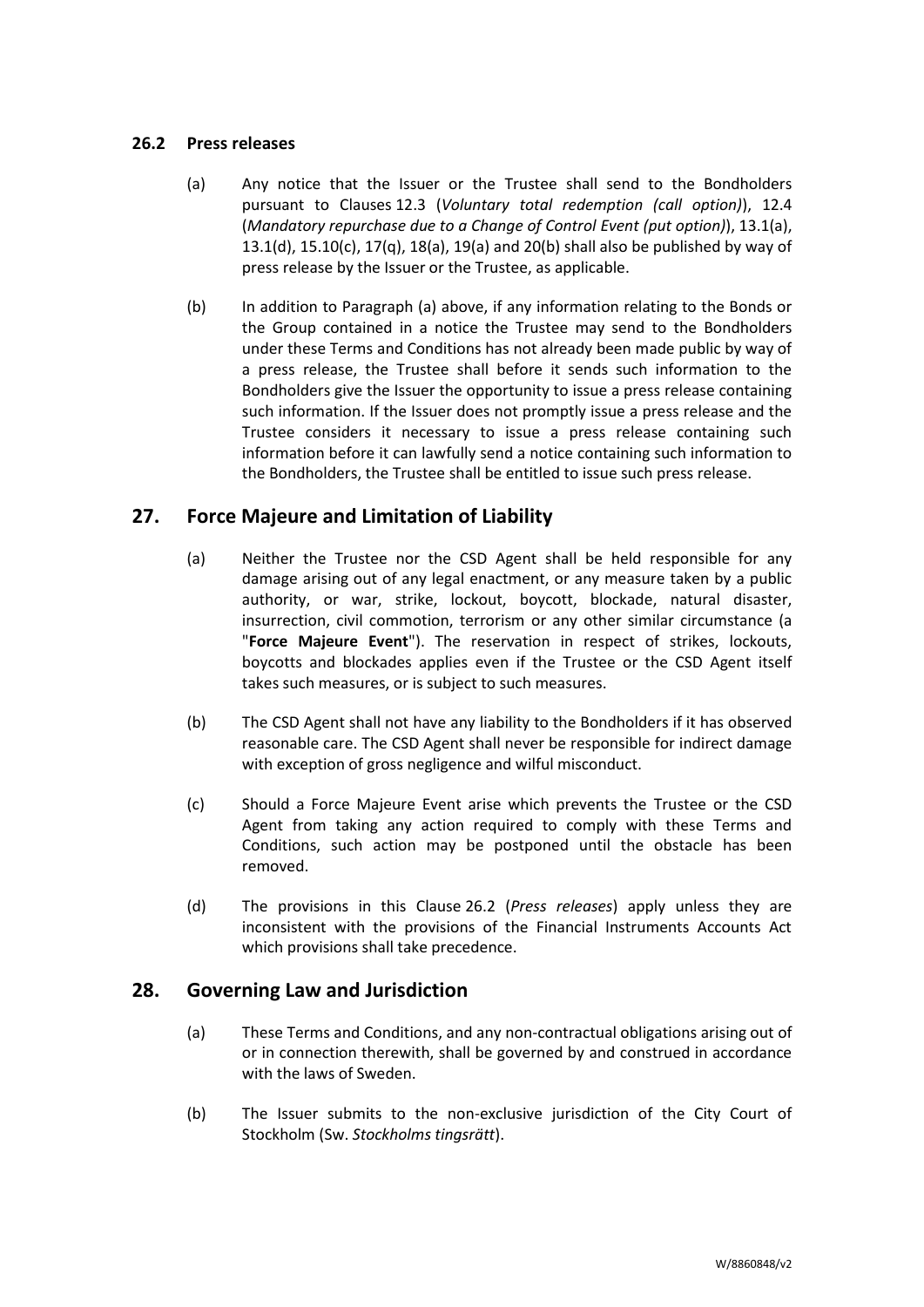- (c) Paragraphs (a) and (b) above shall not limit the right of the Trustee (or the Bondholders, as applicable) to take proceedings against the Issuer in any court which may otherwise exercise jurisdiction over the Issuer or any of its assets.
- (d) Notwithstanding the above, the NOK Bonds shall be registered pursuant to Norwegian securities laws and the SEK Bonds and EUR Bonds shall be registered pursuant to Swedish securities law.